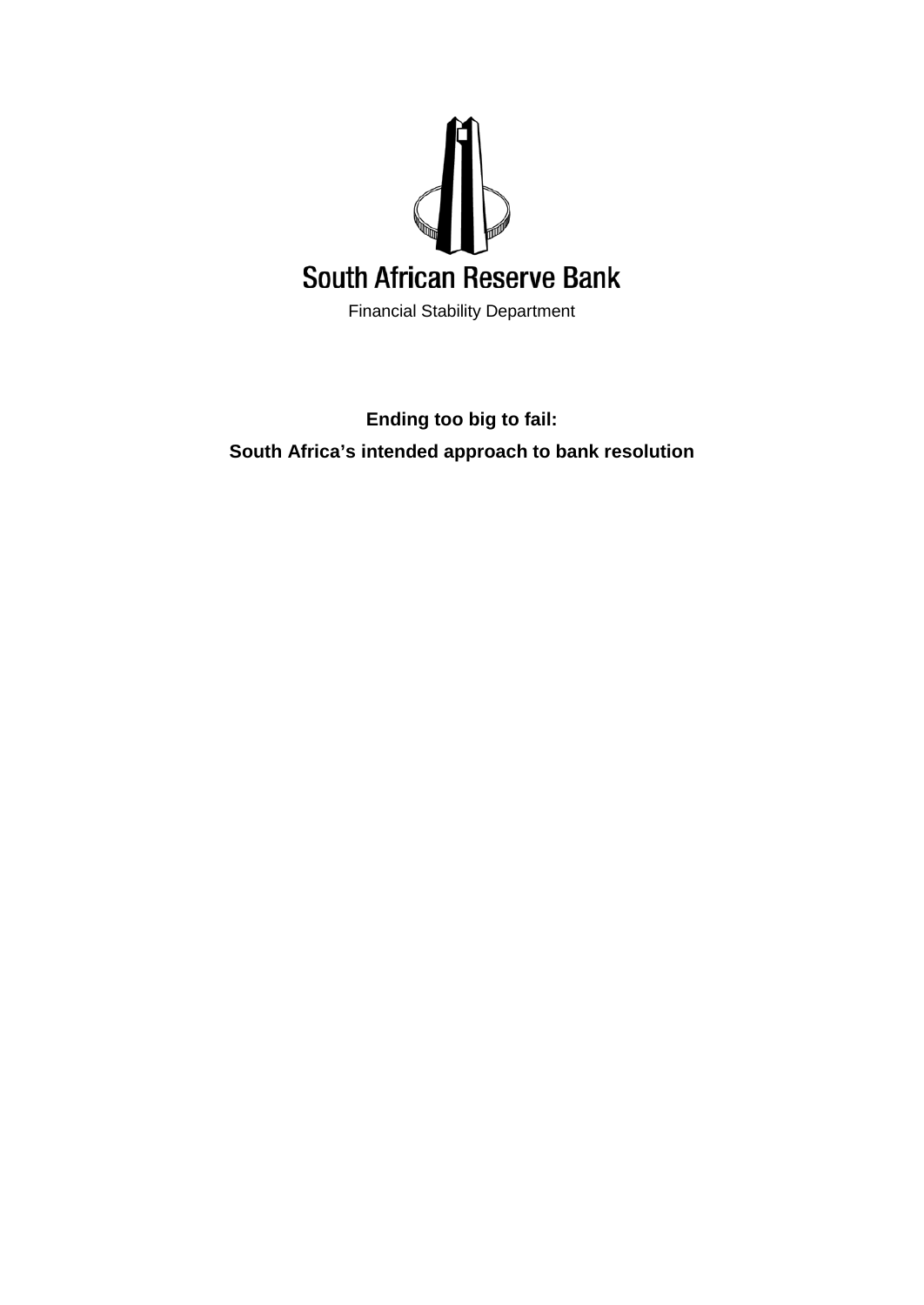# Ending too big to fail:<br>South Africa's intended approach to bank resolution

## **Contents**

| 1.    |                                                                      |  |  |  |
|-------|----------------------------------------------------------------------|--|--|--|
| 2.    |                                                                      |  |  |  |
| 2.1   |                                                                      |  |  |  |
| 2.2   |                                                                      |  |  |  |
| 2.3   |                                                                      |  |  |  |
| 2.4   | Cooperation between the resolution authority and regulators 12       |  |  |  |
| 2.5   |                                                                      |  |  |  |
| 2.6   |                                                                      |  |  |  |
| 2.6.1 |                                                                      |  |  |  |
| 2.6.2 |                                                                      |  |  |  |
| 2.6.3 |                                                                      |  |  |  |
| 2.7   |                                                                      |  |  |  |
| 2.8   |                                                                      |  |  |  |
| 2.9   |                                                                      |  |  |  |
| 2.10  |                                                                      |  |  |  |
| 3.    |                                                                      |  |  |  |
| 3.1   |                                                                      |  |  |  |
| 3.2   | Identifying banks subject to planning for an open-bank resolution 25 |  |  |  |
| 3.3   |                                                                      |  |  |  |
| 3.4   |                                                                      |  |  |  |
| 3.5   |                                                                      |  |  |  |
| 3.5.1 |                                                                      |  |  |  |
| 3.5.2 |                                                                      |  |  |  |
| 3.5.3 |                                                                      |  |  |  |
| 3.6   |                                                                      |  |  |  |
| 3.6.1 |                                                                      |  |  |  |
| 3.6.2 |                                                                      |  |  |  |
| 3.6.3 |                                                                      |  |  |  |
| 3.6.4 |                                                                      |  |  |  |
| 3.7   |                                                                      |  |  |  |
| 3.7.1 | Resolution funding requirements and private sources of funding 42    |  |  |  |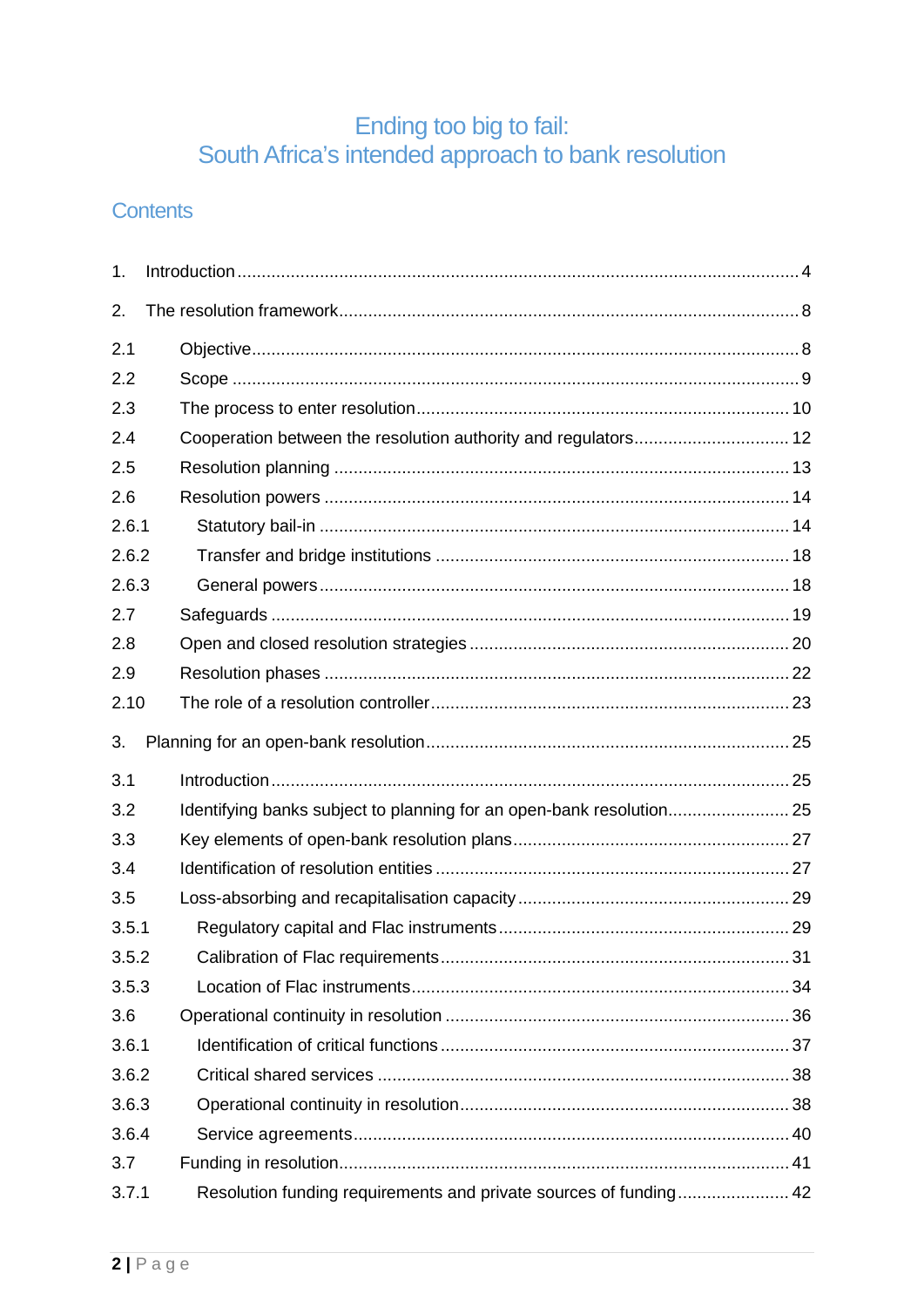| 3.7.2 |                                                                      |  |  |  |
|-------|----------------------------------------------------------------------|--|--|--|
| 3.8   | Continuity of access to critical financial market infrastructures 45 |  |  |  |
| 3.9   |                                                                      |  |  |  |
| 3.10  |                                                                      |  |  |  |
| 3.11  | Resolvability assessment and removal of barriers to resolution  49   |  |  |  |
| 3.12  |                                                                      |  |  |  |
| 4.    |                                                                      |  |  |  |
| 4.1   |                                                                      |  |  |  |
| 4.2   |                                                                      |  |  |  |
| 4.3   |                                                                      |  |  |  |
| 4.3.1 |                                                                      |  |  |  |
| 4.3.2 |                                                                      |  |  |  |
| 4.3.3 |                                                                      |  |  |  |
| 4.3.4 |                                                                      |  |  |  |
| 4.3.5 |                                                                      |  |  |  |
| 4.4   |                                                                      |  |  |  |
| 4.5   |                                                                      |  |  |  |
| 5.    |                                                                      |  |  |  |
|       |                                                                      |  |  |  |
|       |                                                                      |  |  |  |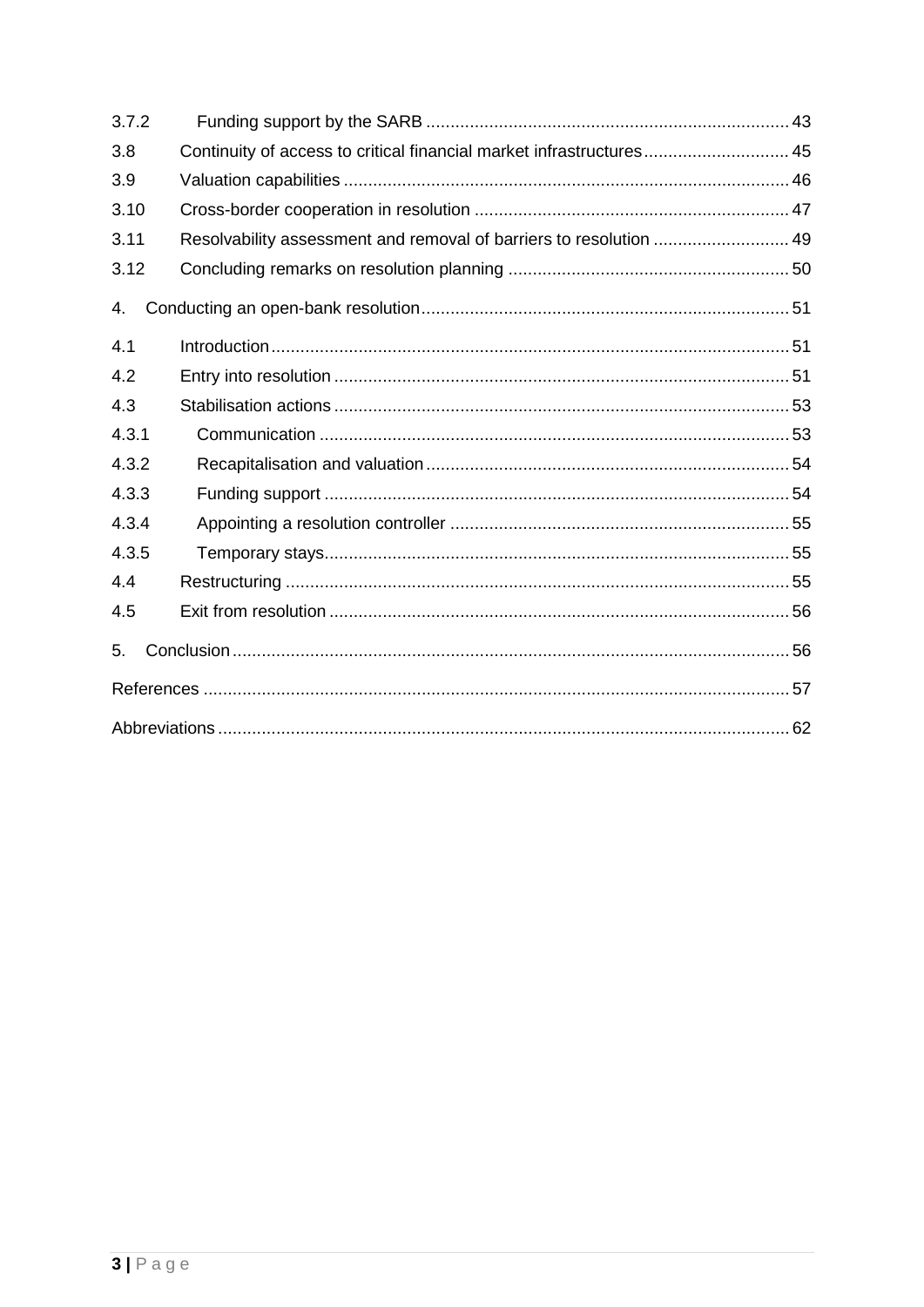## <span id="page-3-0"></span>1. Introduction

Financial institutions are regarded as too big to fail (TBTF) if they are so systemically important that, if they fail, they cannot be closed or liquidated without a severe detrimental impact on the rest of the financial system, consumers and the real economy. To avoid such an outcome, governments have in the past been obliged to support failing financial institutions using taxpayers' funds. This led to a perverse situation in which shareholders and creditors of financial institutions benefited from profits and excessive risk-taking in good times, but taxpayers carried the cost of failure when such risk-taking led to failure. If the failing institution was also very large, the negative impact on government finances and the real economy could last for many years, even decades. More than ten years after the global financial crisis, the global economy is still struggling to recover.

One of the key regulatory reforms that the Group of Twenty (G20) introduced after the global financial crisis was to end the phenomenon of TBTF. The G20 required regulators to introduce additional regulatory requirements on systemically important financial institutions to reduce the probability that they may fail. In addition, the G20 asked the Financial Stability Board (FSB) to develop a set of international standards to make it possible for countries to resolve systemically important financial institutions, if they should fail, in a way that maintains financial stability, minimises the real economic impact and ends the reliance on government to bail out such institutions with taxpayers' money.

In 2011 (revised 2014), the FSB published the *Key Attributes for Effective Resolution Regimes* (*Key Attributes*) that members agreed to adopt in their jurisdictions in order to deal with the failure of systemically important financial institutions. The *Key Attributes* were formally adopted as an international standard in 2015, and all G20 member countries committed to their implementation. The FSB has subsequently also published detailed standards and guidance on the implementation of the *Key Attributes*. Collectively, these publications form the international standards that members have agreed to implement in their jurisdictions, as applicable.

In line with their commitment to implement the *Key Attributes* and end TBTF, the South African authorities reviewed the existing resolution framework and took steps to strengthen it where deficiencies were identified, and to introduce missing elements of the *Key Attributes*. In August 2015, the National Treasury and the South African Reserve Bank (SARB) jointly published a discussion paper titled 'Strengthening South Africa's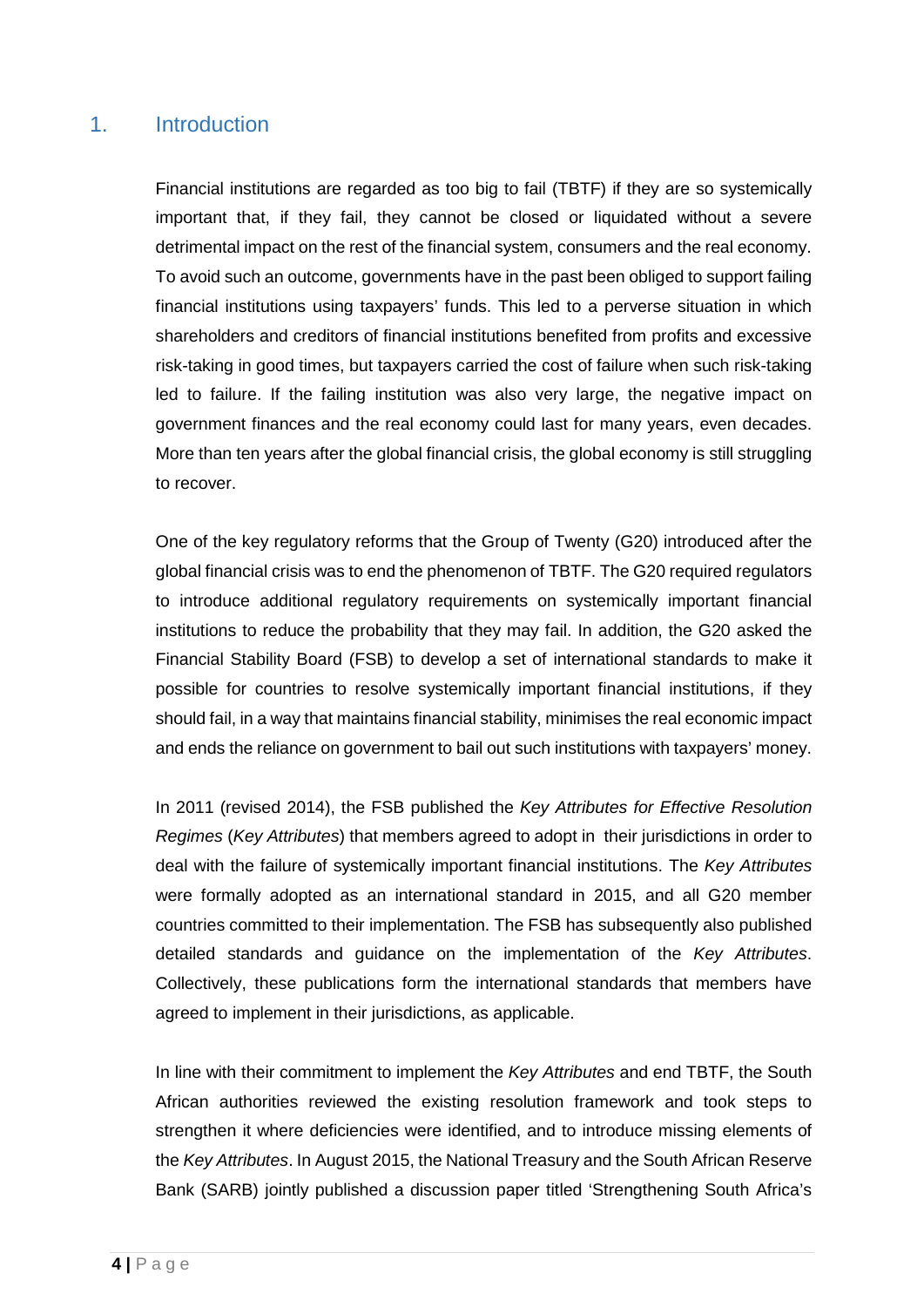resolution framework for financial institutions' (the resolution paper).[1](#page-4-0) After extensive consultation, the proposals set out in the resolution paper were incorporated into the Financial Sector Laws Amendment Bill, 2018 (FSLAB), which was published for comment on 25 September 2018. The FSLAB contains proposed amendments to the Financial Sector Regulation Act 9 of 2017 (FSRA), including the addition of a chapter with provisions for the orderly resolution of designated institutions, which will include all banks as well as non-bank systemically important financial institutions (SIFIs) and their holding companies.<sup>[2](#page-4-1)</sup> The FSLAB also contains a chapter that will introduce an explicit deposit insurance scheme to provide protection to covered depositors in the event of a bank failure. The FSLAB amends a number of other acts that are required to make the resolution framework effective.

In terms of the FSLAB, the SARB will be designated as the resolution authority responsible for planning and managing the orderly resolution of designated institutions. The FSLAB provides the SARB with the necessary powers to fulfil this role. However, from the public consultation process on the FSLAB, it became clear that there was a need for the SARB to explain how it intends executing its resolution functions. A good understanding among all stakeholders of how they could be impacted by the proposed framework contributes to fair and effective market practices and financial stability. It is essential that the broader set of resolution powers should not only be contained in law, but should be supported by feasible resolution plans, standards to make institutions resolvable and the capacity to execute the plans, both in the SARB and in industry.

The purpose of this discussion paper is to provide an overview of how the SARB intends to perform its functions as the resolution authority, as well as some of the requirements that may be imposed on designated institutions after the promulgation of the FSLAB.<sup>[3](#page-4-2)</sup> The SARB and designated institutions will have to develop clearly defined strategies and take pre-emptive measures to make the legal provisions in the FSLAB effective, and to make the orderly resolution of large and complex financial institutions feasible. The comments received on the approach set out in this paper will be taken into account and

<span id="page-4-0"></span> <sup>1</sup> For more information on elements of the envisaged resolution framework, in addition to the parts that are repeated in this paper, refer to the discussion paper on 'Strengthening South Africa's resolution framework for financial institutions', published by the National Treasury and the SARB on their respective websites on 25 August 2015.

<span id="page-4-1"></span><sup>&</sup>lt;sup>2</sup> For a complete definition, refer to the definition of designated institutions in the FSLAB, available at <http://www.treasury.gov.za/twinpeaks/Financial%20Sector%20Laws%20Amendment%20Bill.pdf>

<span id="page-4-2"></span> $3$  The FSLAB also provides for the establishment of the Corporation for Deposit Insurance and a Deposit Insurance Fund. However, the Deposit Insurance Scheme falls outside the scope of this discussion paper. More information on the intended Deposit Insurance Scheme is available on the SARB website at [www.resbank.co.za.](http://www.resbank.co.za/)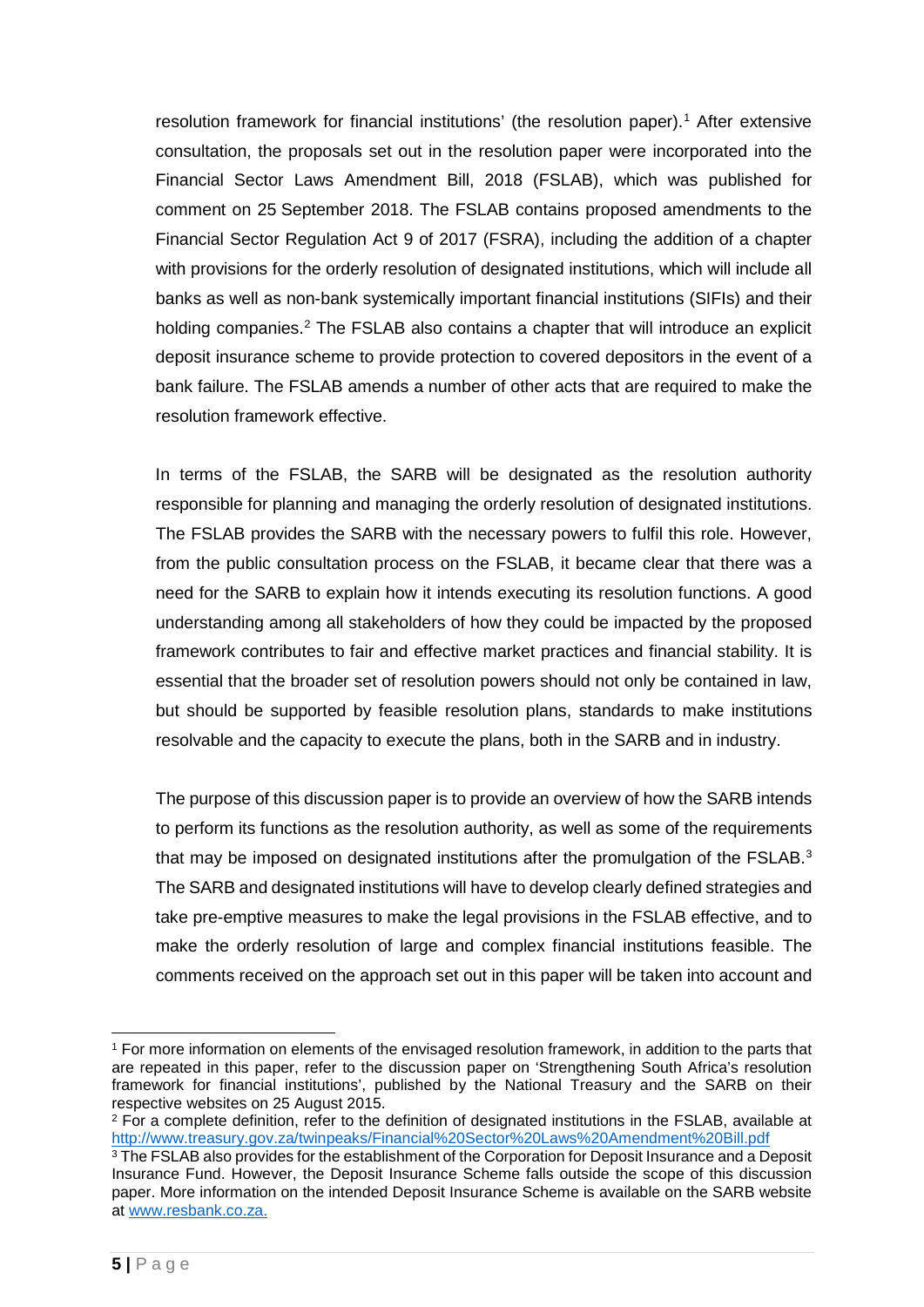will inform the process to develop resolution planning standards, to be issued once the FSLAB is promulgated.

The first chapter of the paper explains the overall framework, as contained in the FLSAB, as applied to all banks.<sup>[4](#page-5-0)</sup> Chapters 2 and 3 focus specifically on the development of resolution plans for an open-bank resolution strategy.

The paper is structured as follows:

Part 2 provides an overview on the elements of the resolution framework that will be introduced by the FSLAB, and how the powers assigned to the SARB may be applied in practice.

Part 3 sets out the key elements of planning for an open-bank resolution strategy, which will most likely be followed in the unlikely event of the failure of a bank that has been designated as a SIFI in terms of the FSRA. This part also includes an overview of the requirements that designated institutions may have to meet.

Part 4 describes the process that will most likely be followed leading up to and during a resolution.

This discussion paper should be seen as a first iteration, likely to be revised and expanded in future as experience is gained by both the SARB and the designated institutions, and as the focus expands to all designated institutions. The intention is also to publish more detailed guidance on certain aspects of resolution planning in future, as the work progresses.

Comments received on the discussion paper will assist the SARB in this process and inform the drafting of regulatory standards for resolution, once the FSLAB is promulgated.

The views expressed in this document are based on the assumption that the FSLAB will be passed by Parliament in its current form. To the extent that amendments are made to the FSLAB, the SARB will, where necessary, update the approach set out in the paper.

<span id="page-5-0"></span> <sup>4</sup> Although designated institutions include non-bank financial institutions that have been declared SIFIs, this paper focuses on banks.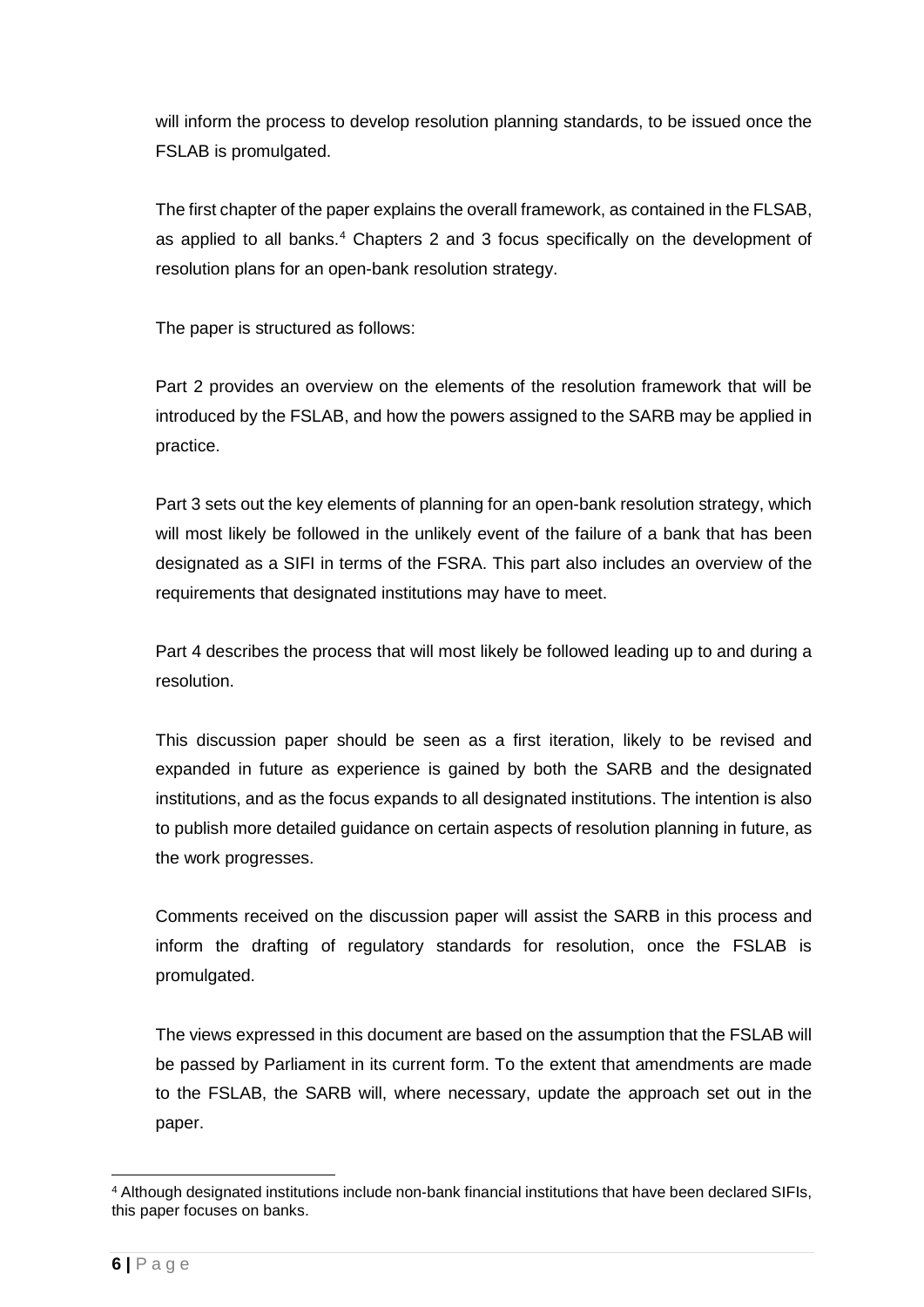## **Request for comments**

Comments are invited on the discussion paper, as set out in this discussion paper, and must be sent to **FST-RPD@resbank.co.za** 

The closing date for comments is 31 August 2019.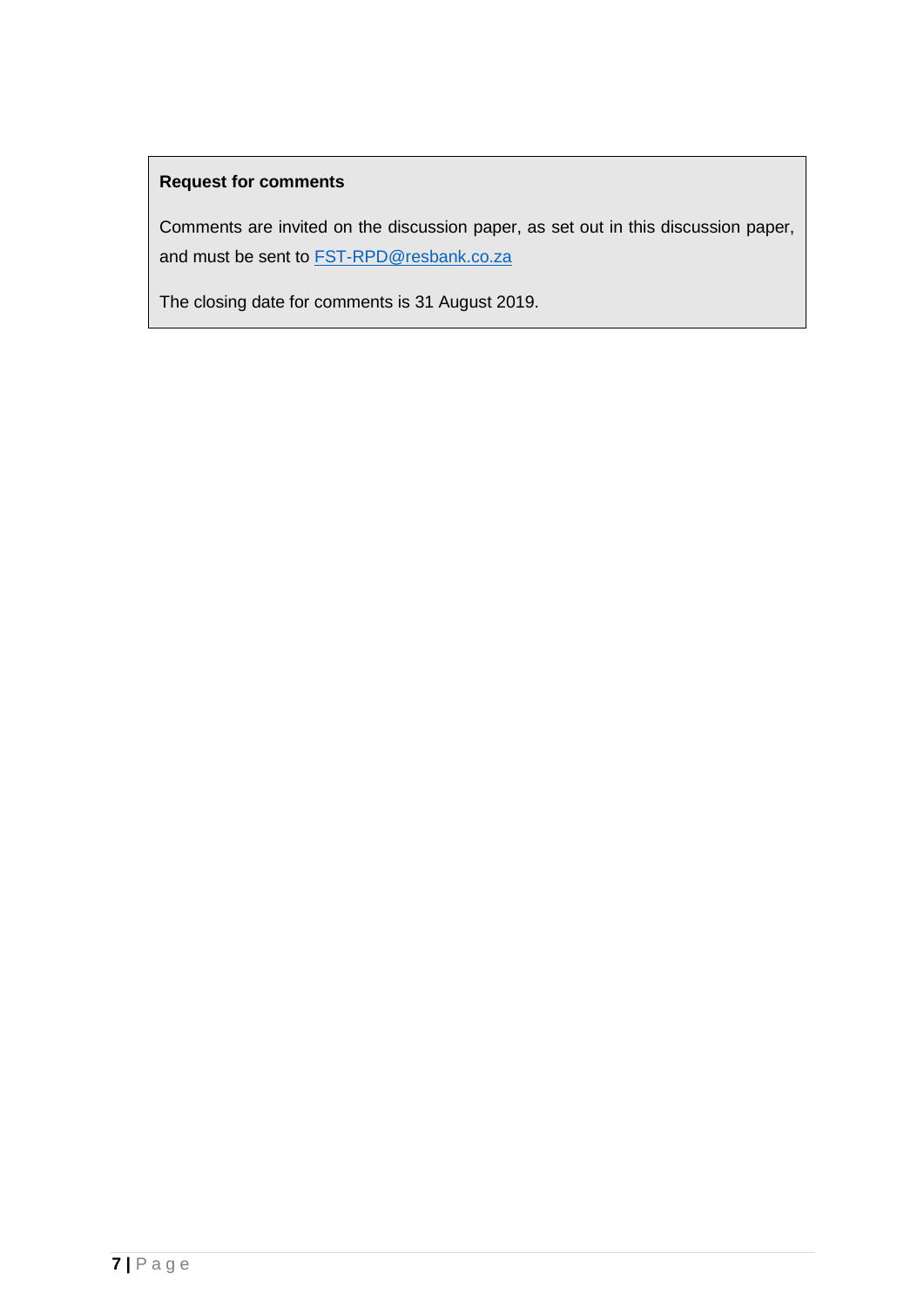## <span id="page-7-0"></span>2. The resolution framework

## <span id="page-7-1"></span>2.1 Objective

The resolution objective in the FSLAB is to assist in maintaining financial stability by (i) making provision for the orderly resolution of designated institutions, and (ii) protecting depositors through the establishment of an explicit deposit insurance scheme. This objective is to be achieved with minimal cost to taxpayers. The powers and tools set out in the FSLAB may only be used to achieve this objective, and the paper should be read in this context.

The SARB believes that an orderly resolution will contribute to financial stability if the resolution:

- i. maintains the critical functions and critical shared services of the designated institution;
- ii. mitigates the risk of contagion that may arise due to the interconnectedness of the institution;
- iii. protects, in the case of a bank, the institution's covered depositors, either by maintaining access to deposits during the resolution period or through compensation paid from the deposit insurance fund; and
- iv. mitigates avoidable destruction of value and macroeconomic cost.

The FSLAB requires the SARB to consider the impact that a resolution action may have on the financial stability of another jurisdiction before taking such action and, where appropriate, consult with the resolution authority of that jurisdiction. To give effect to this requirement, the SARB will, in time, establish crisis management groups with relevant host authorities to discuss aspects of South African firm's institution-specific resolution strategies that may have an impact on their jurisdictions.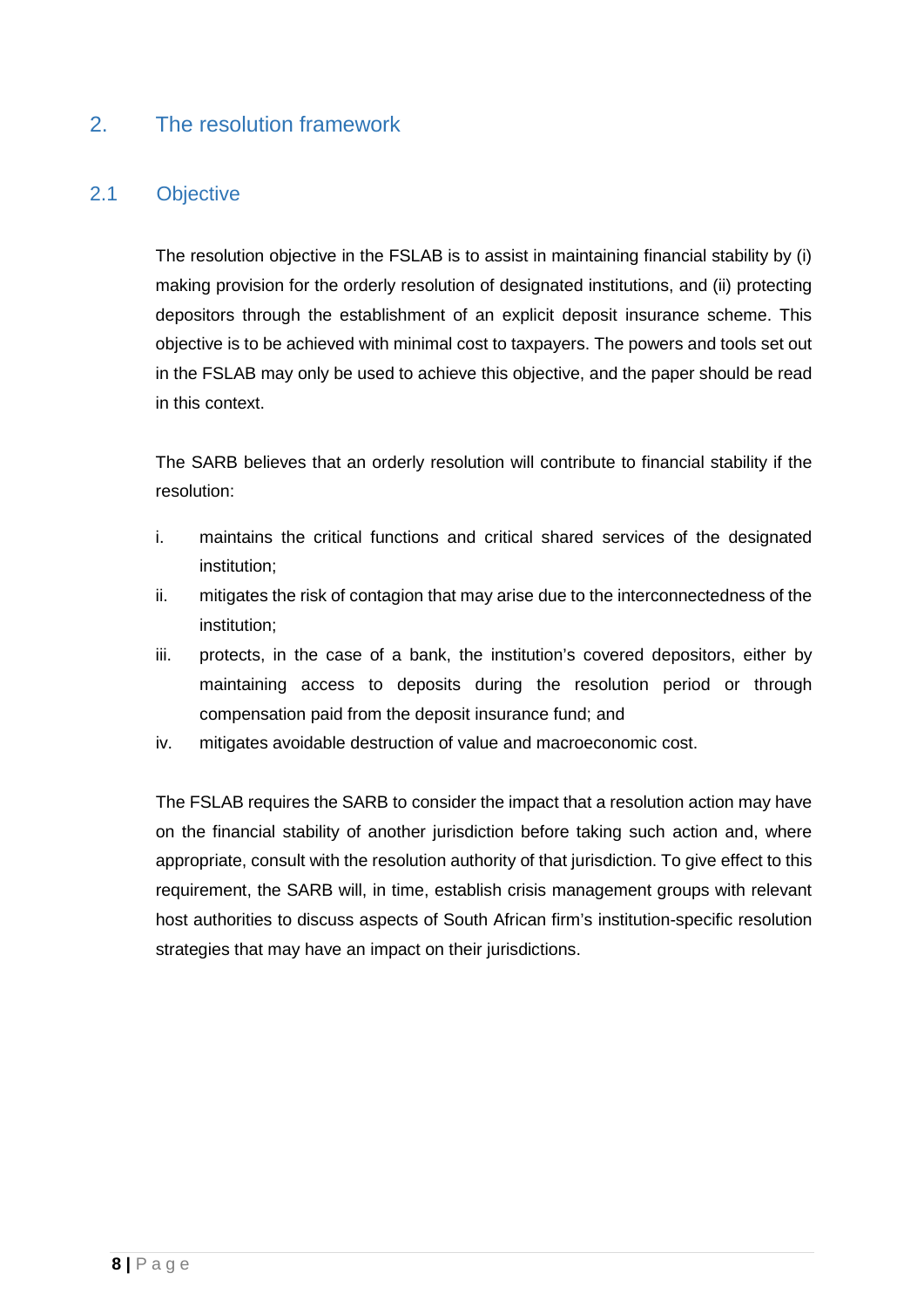## <span id="page-8-0"></span>2.2 Scope

Prior to the FSLAB, the resolution tools for dealing with the failure of banks and nonbank SIFIs resided in different legislative frameworks under the control of the respective financial sector regulators. Because financial groups that include SIFIs are involved in various types of financial activities that fall under the authority of different regulators, the legislation dealing with the failure of such groups was fragmented. This fragmentation of tools and powers in the hands of different authorities increased the complexity of dealing with the failure of a SIFI, especially when these frameworks had inadequate powers to deal with the impact of such failures on financial stability.

The financial regulatory framework has undergone significant changes through the enactment of the FSRA and the creation of a Twin Peaks regulatory model. The FSRA also provides a framework for the management of systemic events, which may arise from, or be exacerbated by, the failure of a SIFI. It also brings together the fragmented provisions for failing financial institutions under one framework, thereby enhancing the ability of the SARB in its role as the authority responsible for financial stability to manage any adverse impact of the failure on the financial system.

Section 29(A)(1) of the FSLAB defines a designated institution as each of the following:<sup>[5](#page-8-1)</sup>

- i. a bank;
- ii. a SIFI;
- iii. a payment system operator and participants of a systemically important payment system;
- iv. a company that is a holding company of a bank or a SIFI, or a payment system operator of a systemically important payment system; and
- v. subject to any determination in terms of subsection (2), if a bank or SIFI is a member of a financial conglomerate […], each of the other members of the financial conglomerate.

The practical implication of the definition of designated institutions is that all banks, mutual banks and cooperative banks will fall under the provisions of the FSLAB from the day of promulgation. Non-bank financial institutions will only fall under the FSLAB if they had been formally designated as SIFIs (see Box 2 in section 2.8). Because no non-bank

<span id="page-8-1"></span> <sup>5</sup> Any reference to a bank throughout this document does not exclude other designated institutions. This paper focuses predominantly on the resolution of banks. The resolution of other types of designated institutions will be dealt with in due course.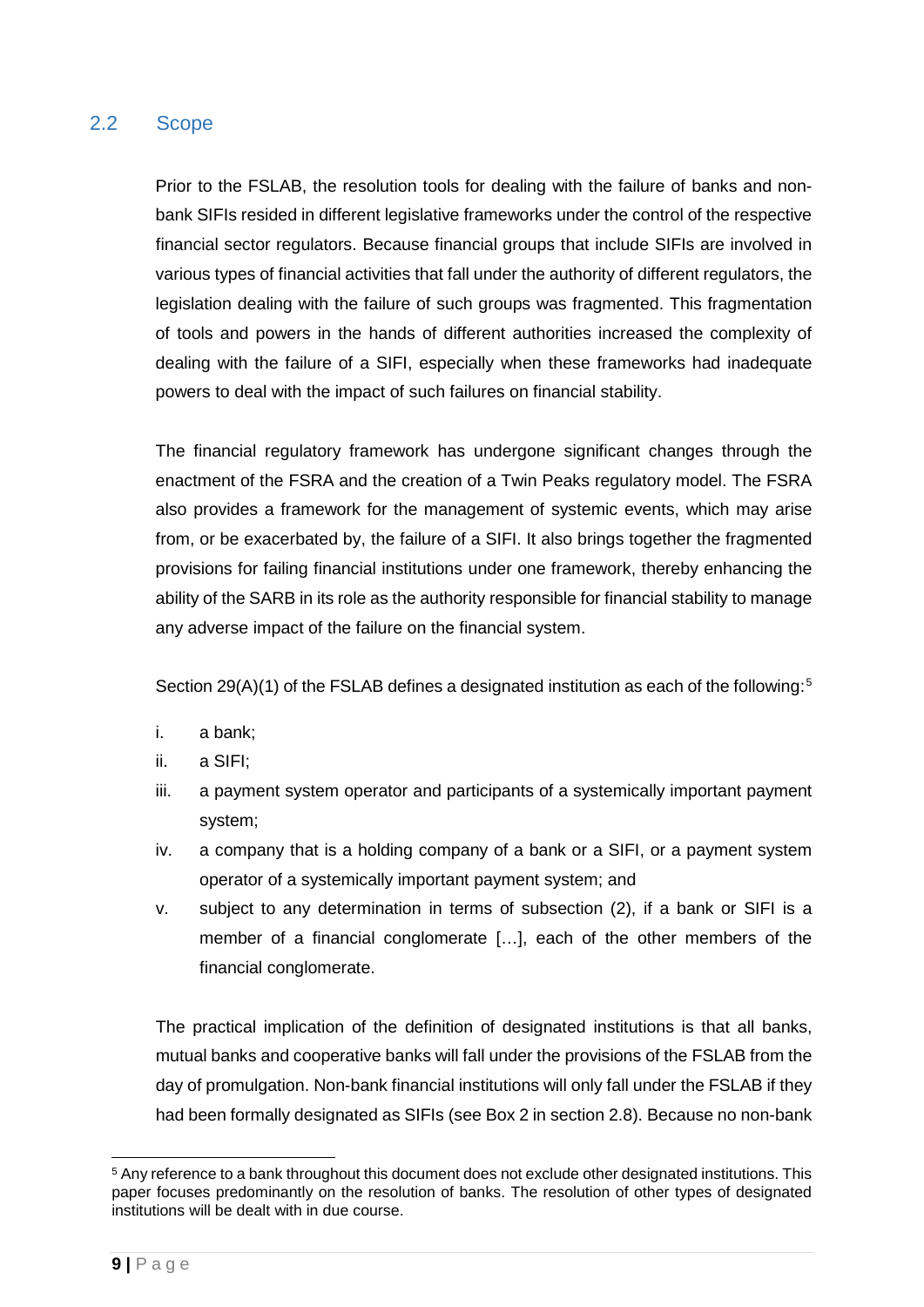financial institutions have as yet been designated, no such institutions will fall under the FSLAB on the day of promulgation. This is the main reason why this paper deals primarily with the SARB's intended approach to the resolution of banks.

## <span id="page-9-0"></span>2.3 The process to enter resolution

Banks are expected to have in place appropriate risk management systems, capital and liquidity buffers, risk management systems and governance arrangements to ensure that they operate as viable businesses in normal times and can withstand stress in difficult times. South African banks are generally sound, and subject to robust regulation and supervision. As a result, bank failures are rare events in South Africa. However, it can and does happen from time to time that a bank goes through a period of stress that threatens its viability, either as a result of failure in its own management processes or as a result of external events. In addition, a credible resolution framework increases market discipline, and as a result improves risk management practices in the financial sector.

Banks would almost never enter resolution without warning signs of building pressure or without management, sometimes under instruction from the regulators, implementing corrective action. Banks are expected to have their own measures in place to help them recover from stress scenarios. The financial sector regulators also have powers to apply stricter requirements on banks and so avert further deterioration.

The Prudential Authority (PA) requires all banks to develop recovery plans to ensure that they would be able to deal with events or periods of severe stress and take sufficient pre-emptive steps to avoid failure and resolution. The PA sets minimum standards for recovery plans, to ensure that these plans include credible options, tailored for each institution, to cope with a wide range of stress events and scenarios. Recovery plans are developed by banks themselves and approved at the highest level of governance by their boards of directors. As an institution enters a period of stress, it is the responsibility of the bank's management to trigger and implement the appropriate aspects of its recovery plan.

Recovery plans cannot assume the availability of any recovery actions that are not under the control of the bank's management. Examples where interventions fall outside the control of banks, and therefore beyond the recovery phase, are where statutory resolution powers are required or where banks need financial support by the authorities.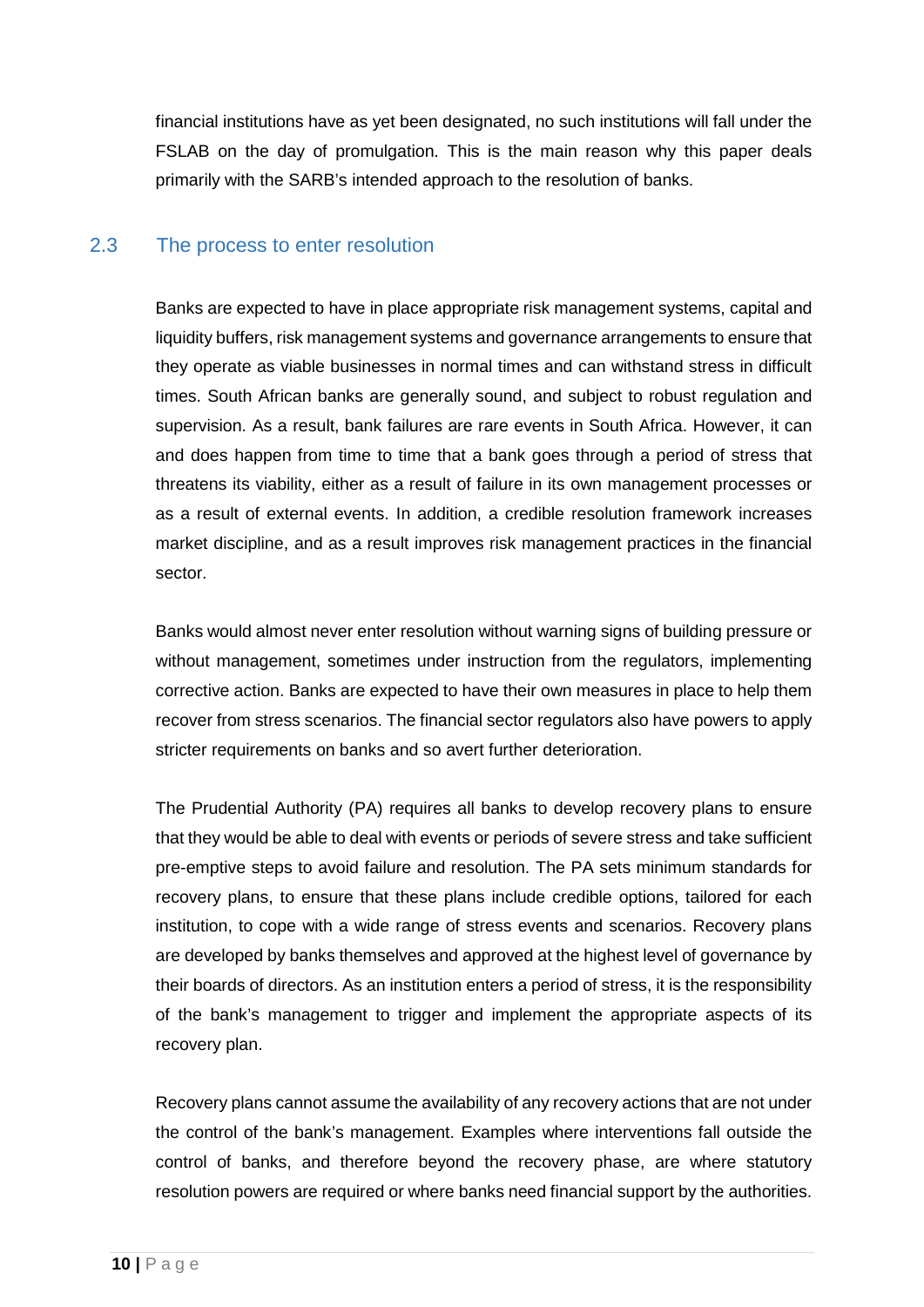Despite the distinction drawn above, recovery and resolution are interrelated insofar as both rely on capabilities in firms to measure and model capital and liquidity needs in stress situations, and on the actions that firms might take in response to stress to restructure business lines or to dispose of assets.

Figure 1 shows the theoretical process of how a bank could move from business-asusual into resolution.



**Figure 1: Theoretical path from normality to failure**

It should be emphasised that the path shown in Figure 1 is theoretical, and in reality this path to failure may differ. Past experience has shown that the nature of a bank's business, and the degree to which it relies on the confidence of its depositors and creditors, could turn a stress scenario into a possible failure in a very short time, often affecting liquidity long before solvency comes under threat. Therefore, it is important to note that resolution could be triggered before all recovery actions have been depleted, if the SARB regards the recovery options at the bank's disposal as insufficient to deal with the event, or if a bank can only be resolved with the use of statutory resolution powers.

The trigger for placing a designated institution in resolution builds on the existing triggers for statutory management processes, such as curatorship under the Banks Act 94 of 1990. The FSLAB creates a point of resolution (POR), which is deemed to be the point where (i) a designated institution is or will probably be unable to meet its obligations (including its regulatory requirements), and (ii) it is necessary to trigger resolution to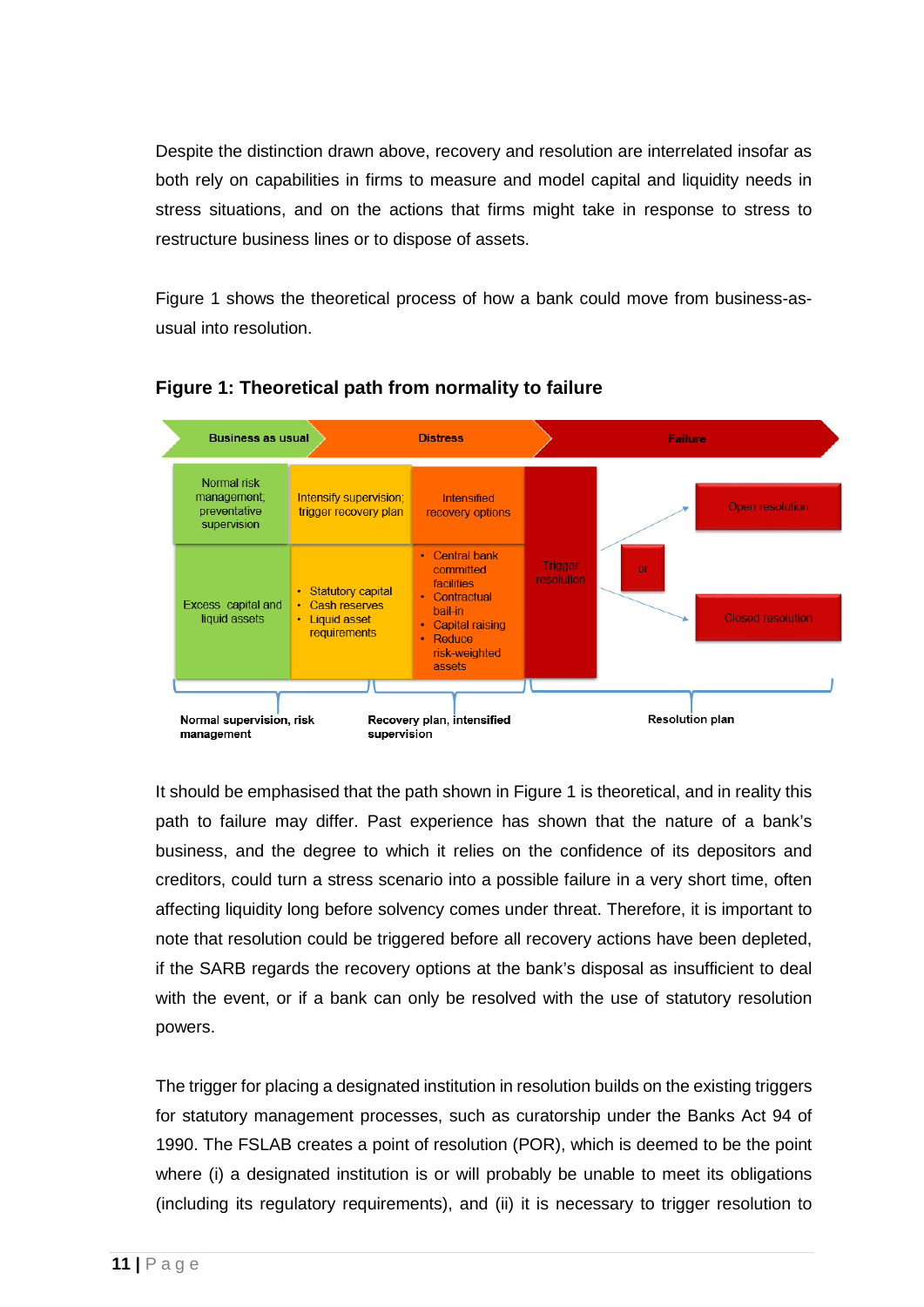protect or maintain financial stability. A bank may enter resolution at any point in Figure 1 if the triggers for resolution have been breached and the SARB believes that recovery actions have failed or will not be successful. At this point, the SARB will recommend to the Minister of Finance (Minister) that the bank be put in resolution and, if the Minister agrees, the resolution process and resolution powers in the FSLAB will be invoked.

## <span id="page-11-0"></span>2.4 Cooperation between the resolution authority and regulators

The separation of functions between the PA, Financial Sector Conduct Authority (FSCA) and the SARB (resolution authority) in the FSRA is intended to ensure the accountability of the different authorities for their respective roles and responsibilities in the interest of financial stability. However, the separation of these functions increases the need for inter-agency cooperation. The FSRA sets out provisions that aim to promote cooperation between the authorities, including:

- i. obligations on the PA and the FSCA to cooperate with the SARB to promote financial stability; and
- ii. requirements for the financial sector regulatory authorities and the SARB to enter into memorandums of understanding (MoUs) that set out how they will cooperate to fulfil their obligations in terms of the FSRA.

The MoUs between the SARB and the regulatory authorities have been finalised and are available on the SARB website. Once the FSRA has been amended by the FSLAB, the MoUs will be updated to reflect the cooperation arrangements in respect of the resolution framework and resolution-related activities. Having both the resolution authority function and the PA in one orginisation assists with the coordination of resolution actions.

The SARB will, among other things, require the cooperation of the financial sector regulators to:

- i. issue standards for resolvability;
- ii. contribute to the development of resolution plans;
- iii. assist with resolvability assessments; and
- iv. make determinations, including on whether the designated institution has reached the POR.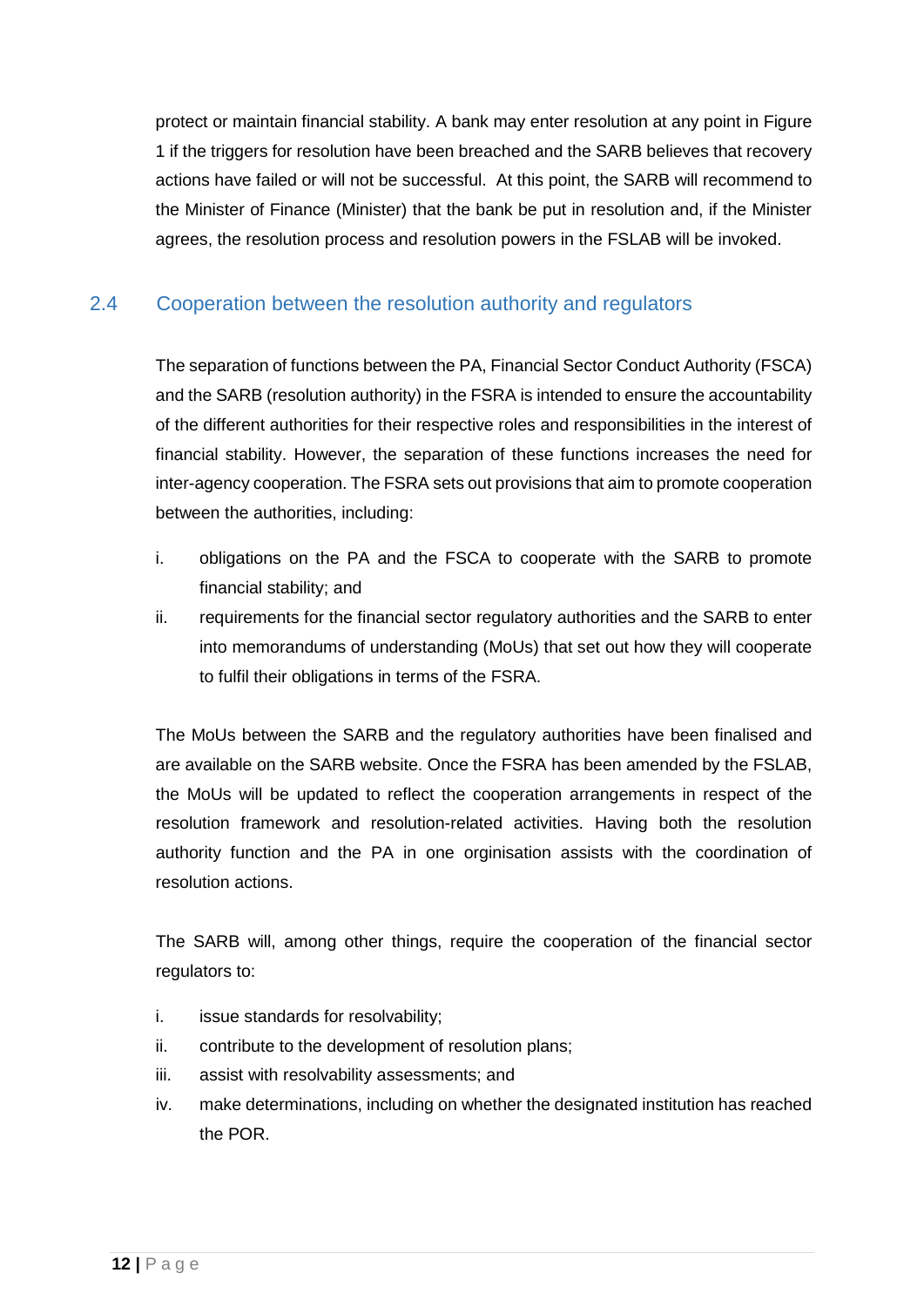To the extent possible, the SARB aims to rely on the systems and processes of the financial sector regulators to obtain resolution-related information. However, because the SARB's objectives and functions as a resolution authority will differ from the objectives and functions of the financial sector regulators, there may be a need for additional information and requirements. In these circumstances, either existing systems and processes of the financial sector regulators will be enhanced to ensure that the resolution information needs of the SARB can be met, or the SARB will establish direct arrangements with firms for this purpose.

## <span id="page-12-0"></span>2.5 Resolution planning

The resolution powers assigned to the SARB in the FSLAB can be divided into powers used to plan and prepare for the failure of a designated institution, and powers used during a resolution.

The FSLAB assigns an obligation on the SARB to develop resolution plans for all designated institutions, and also provides the SARB with legal powers to assess their resolvability and take action to remove barriers to resolvability. Resolution planning should ensure that both the SARB and the firm in resolution are equipped to deal with an actual failure, if it occurs. Without effective resolution planning, resolvability assessments and the removal of barriers to resolvability, the SARB will not achieve the resolution objectives in the FSLAB.

Through the resolution planning process, the SARB should gain in-depth resolutionrelated information about each designated institution, develop feasible resolution strategies tailored to each institution, put in place the capacity to execute these plans, conduct resolvability assessments and remove barriers to resolvability.

Resolution planning should not be seen as planning for specific scenarios of failure or as a path of action to which the resolution authority commits itself. Rather, it aims to make an institution resolvable by pre-emptively putting in place recapitalisation capacity, the availability of resolution-related information and arrangements to ensure the continuity of critical functions and continued access to financial market infrastructures when a bank enters resolution, as well as funding arrangements and agreements with host authorities on the key elements of cooperation in cross-border resolution arrangements, among other things.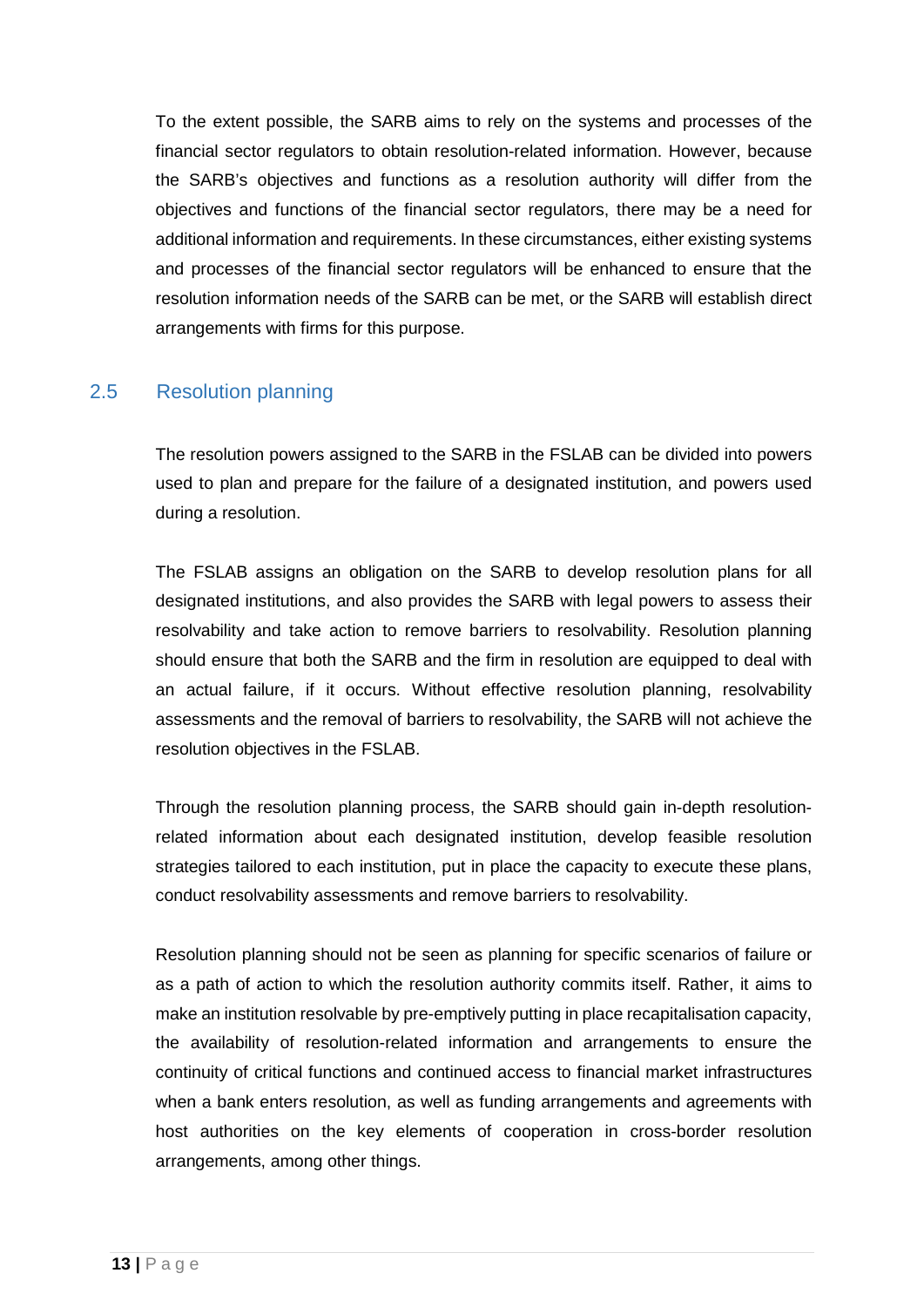Resolution plans should be neutral to the cause of failure and should not be seen as an indication of a firm's probability of failure. Rather, effective resolution planning should be seen as an integral part of financial regulation on a going-concern basis.

Because resolution planning is such an important element of ending TBTF, it is discussed as a separate process in Part 3 of this document.

## <span id="page-13-0"></span>2.6 Resolution powers

No framework can completely remove the possibility that public funds may be required to stabilise a failing institution, especially if it is a SIFI. However, the provisions in the FSLAB require the SARB to impose losses on the failing institution's own creditors and shareholders before relying on public funds, and to enable the recapitalisation of a firm in resolution from its own balance sheet.

The main new powers for executing a resolution that are introduced by the FSLAB are the power of statutory bail-in and the power to establish a bridge institution and transfer all or part of a bank's assets and liabilities to such an institution. In addition, the FSLAB provides for a number of general powers to support an orderly resolution.

#### <span id="page-13-1"></span>2.6.1 Statutory bail-in

Clauses 166R and 166S of the FSLAB enable the SARB to take the following actions in relation to a designated institution in resolution:

- i. write-down the shares of the designated institution;
- ii. issue new shares in the designated institution;
- iii. write-down, subject to exclusions, the liabilities of the designated institution; and/or
- iv. convert debt instruments to equity.

Collectively, these actions are referred to as statutory bail-in. Bail-in will enable the SARB to recapitalise a designated institution at the point of entry into resolution. Requiring banks to maintain a specified level of liabilities that are designated for bail-in in resolution, where creditors are aware of and compensated for the inherent risks, makes it possible for the SARB to first assign losses to shareholders and creditors with sufficient capacity to also restore the capital of a bank in resolution. The FSLAB introduced a new tranche of loss-absorbing instruments, referred to as 'Flac'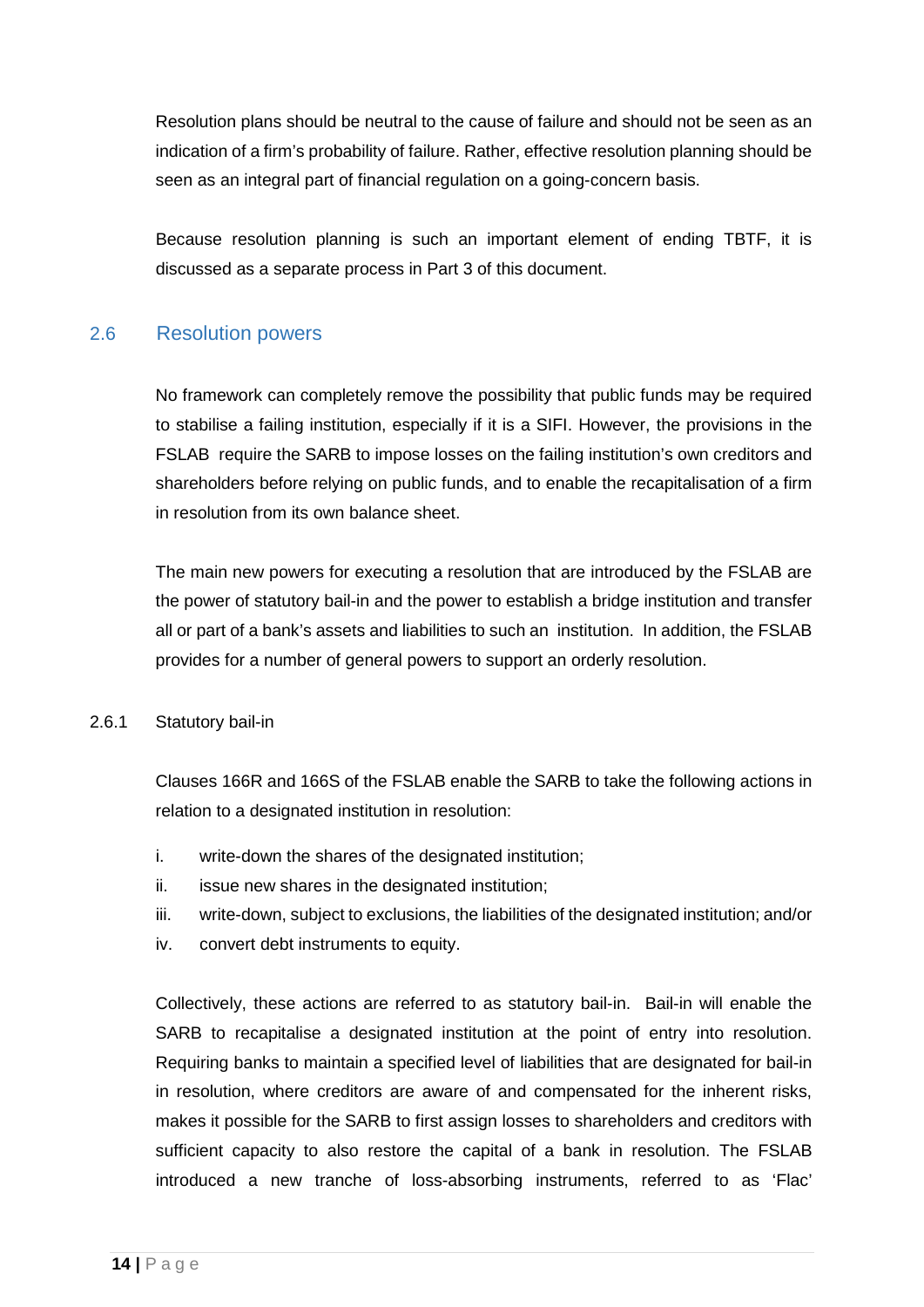instruments, which will be subordinated to other unsecured liabilities and be clearly intended for bail-in in resolution.

Parts 3 and 4 of this document contain more detail on how the SARB intends to apply the bail-in power to recapitalise a bank in resolution. Box 1 below provides some background on the SARB's views regarding the interaction between regulatory and statutory bail-in powers.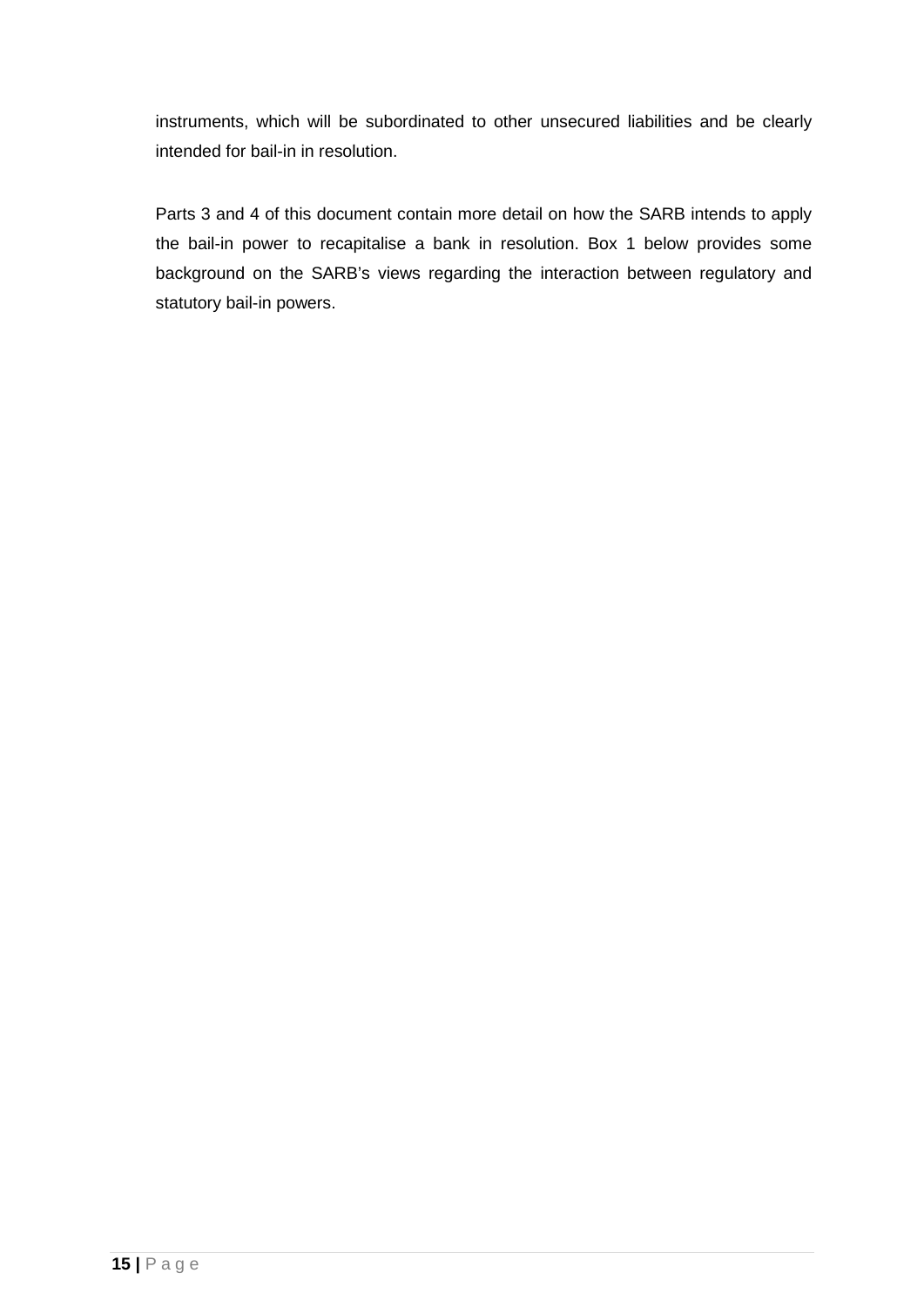#### **Box 1: Regulatory and statutory bail-in**

The regulatory framework for banks provides the Prudential Authority (PA) with the power to trigger the contractual write-down or conversion clauses embedded in additional tier 1 (AT1) and tier 2 (T2) regulatory capital instruments at either the point where the PA determines it necessary to prevent the firm from becoming non-viable, or when public sector support is required to prevent the bank from failing. The co-existence of these regulatory bail-in powers and the statutory bail-in powers introduced by the FSLAB requires coordination between the two authorities. To formalise such coordination, the FSLAB amended section 31 of the Financial Sector Regulation Act 9 of 2017 (FSRA) to require the PA to obtain the concurrence of the SARB before taking any action to write-down or convert the liabilities of a designated institution.

Regulatory bail-in can occur before and outside of resolution as a recovery option, and can be applied only to AT1 and T2 debt instruments, without any realised losses (apart from dilution) imposed on common equity tier 1 (CET1). Regulatory bail-in does not follow the statutory creditor hierarchy, but imposes losses on creditors who have contractually agreed to it. Statutory bail-in can only be applied in resolution, and has to strictly follow the statutory creditor hierarchy and safeguards in the FSLAB. As a general rule, each tranche of either equity or debt has to be depleted before losses can be imposed on a more senior tranche. The implication of the differences between these two frameworks is that the creditor hierarchy and loss given default for investors can differ, depending on whether the regulatory, statutory or both bail-in powers are applied, and the sequence in which they are applied.

There are a number of reasons why regulatory bail-in outside of resolution is unlikely to be a successful recovery option for a systemically significant bank:

i. Regulatory capital changes the composition of capital from debt instruments to equity, but does not increase the total amount of capital. Therefore, it will only be a successful recovery option if a bank only breaches its CET1 capital requirement but still has a large surplus of AT1 and T2 capital instruments available. Regulatory bail-in can restore compliance with the CET1 capital requirement, but not the total capital requirement. By contrast, statutory bail-in converts previously non-qualifying debt instruments to regulatory capital instruments, thereby increasing the absolute amount of capital.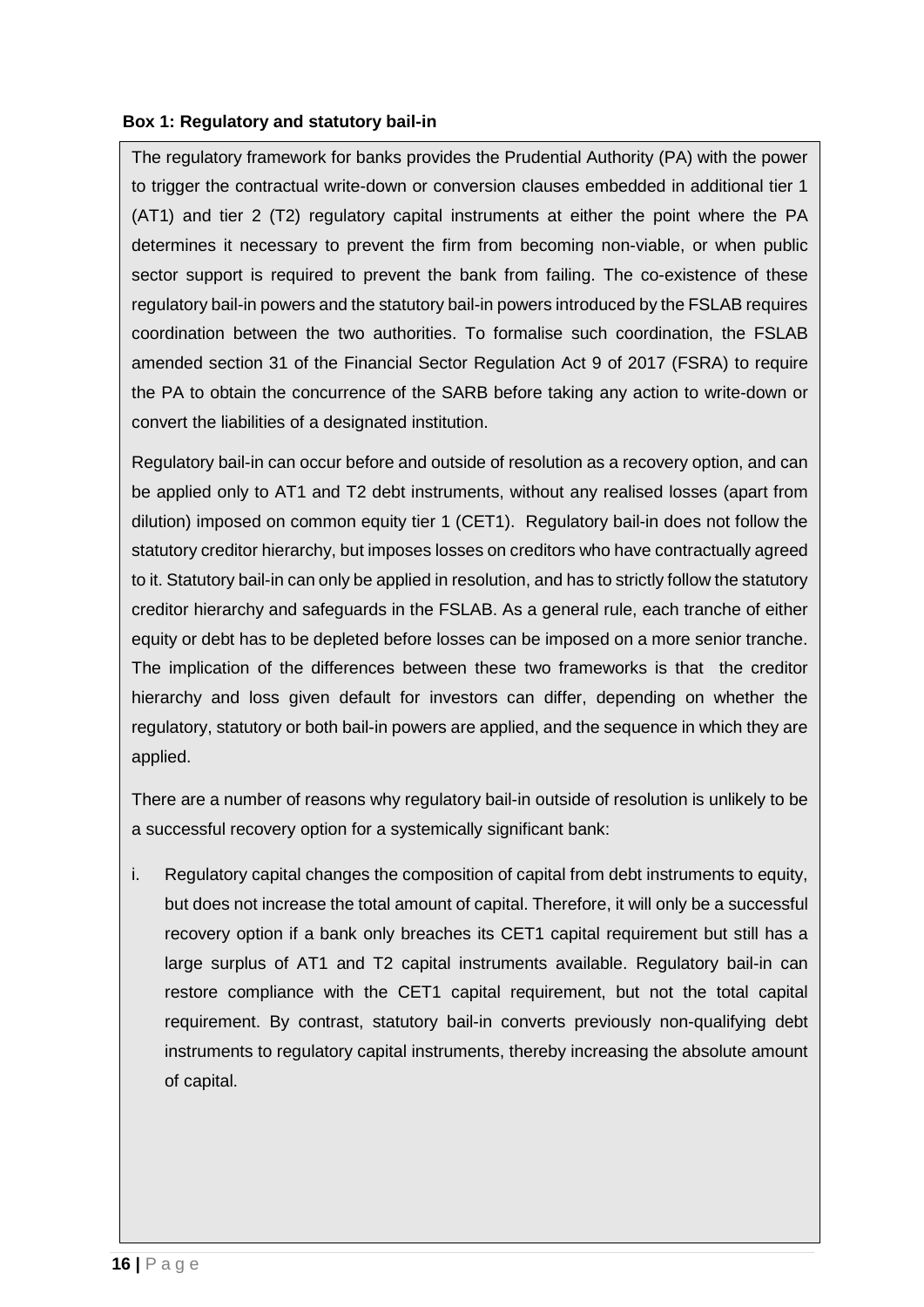- ii. Any bail-in action, whether regulatory or statutory, will result in a market reaction that could potentially freeze access to funding for the bank involved. It will also be very expensive, if not impossible, for the bank to issue new qualifying T2 instruments for an extended time. This is why bail-in for a SIFI bank, in particular, should be accompanied by a comprehensive resolution strategy, including the possibility of official liquidity support until it can access private markets again and evaluate the recapitalisation capacity from its own resources.
- iii. Bailing in the AT1 and T2 instruments of one bank is likely to have a systemic impact, in particular if it is a SIFI bank. Investors will be reluctant to immediately invest in similar instruments of similar institutions, which may affect the pricing of bank funding in general. This may require support and interventions by the SARB and possibly the National Treasury.
- iv. Because the SARB will be uncertain about the amount of AT1 and T2 that could be depleted through regulatory bail-in in the recovery phase of bank distress, it may have to require banks to hold higher levels of recapitalisation capacity for resolution purposes, with higher costs.
- v. Two frameworks for bail-in increases uncertainty for investors about their credit risk and relative position in the creditor hierarchy under different scenarios. Such uncertainty could reduce investor demand and/or cause the higher pricing of lossabsorbing instruments (both for regulatory and resolution purposes).

In light of the above factors, it is the view of the SARB that statutory bail-in will be appropriate for banks with an open-bank resolution plan, as described in paragraph 2.8, where recapitalisation through statutory bail-in is the key element of the resolution strategy. These banks are most likely to be the banks that will be declared SIFIs in terms of the FSRA. These are also the banks that will be required to hold a specified level of Flac instruments for resolution.

Banks not subject to open-bank resolution planning will not be required to hold a specified amount of Flac instruments. For these banks, regulatory bail-in can still play a useful role in recovery.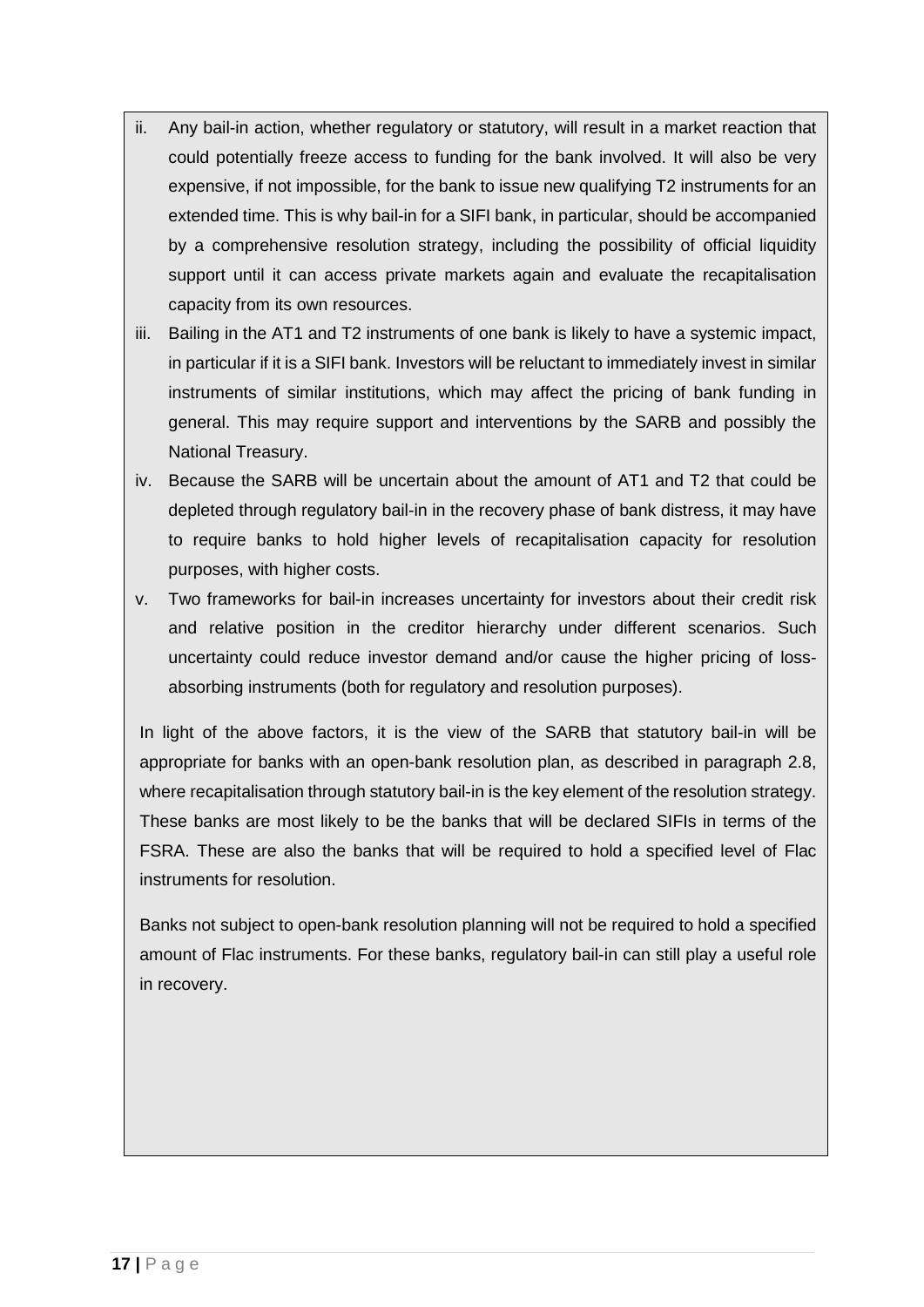#### <span id="page-17-0"></span>2.6.2 Transfer and bridge institutions

The SARB will have the ability to restructure a designated institution in resolution. To this end, clause 166R empowers the SARB to take the following actions:

- i. transfer any or all of the assets and/or liabilities; and/or
- ii. conduct a sale, merger or similar arrangement.

These powers can also be used in combination with the power to create a bridge institution, in which case it enables the SARB to, for example, transfer the critical functions and critical shared services of the failed designated institution to the new entity by transferring the underlying assets and liabilities. The SARB could also do a partial transfer by separating the failed or failing parts of the designated institution from those that are needed for the continuation of the critical functions and critical shared services.

Where either bail-in or transfers result in losses to shareholders or creditors, they will have to meet the safeguards specified in the FSLAB, as discussed in paragraph 2.7.

#### <span id="page-17-1"></span>2.6.3 General powers

#### *2.6.3.1 Stays on early termination rights*

In terms of the FSLAB provisions, placing a designated institution in resolution may not be considered a default event. The intention of these provisions is to ensure that counterparties may not consider resolution as an early default event that might give rise to early termination rights. These provisions will also ensure that cross-default clauses in agreements may not apply to a resolution.

The SARB may also issue moratoriums, including for the suspension of the designated institution's obligations in terms of the agreements it entered into before it was placed in resolution. Moratoriums will be for a limited period, which will be prescribed in a prudential standard, and will only be used in exceptional circumstances to mitigate the impact on financial stability.

#### *2.6.3.2 Control and management*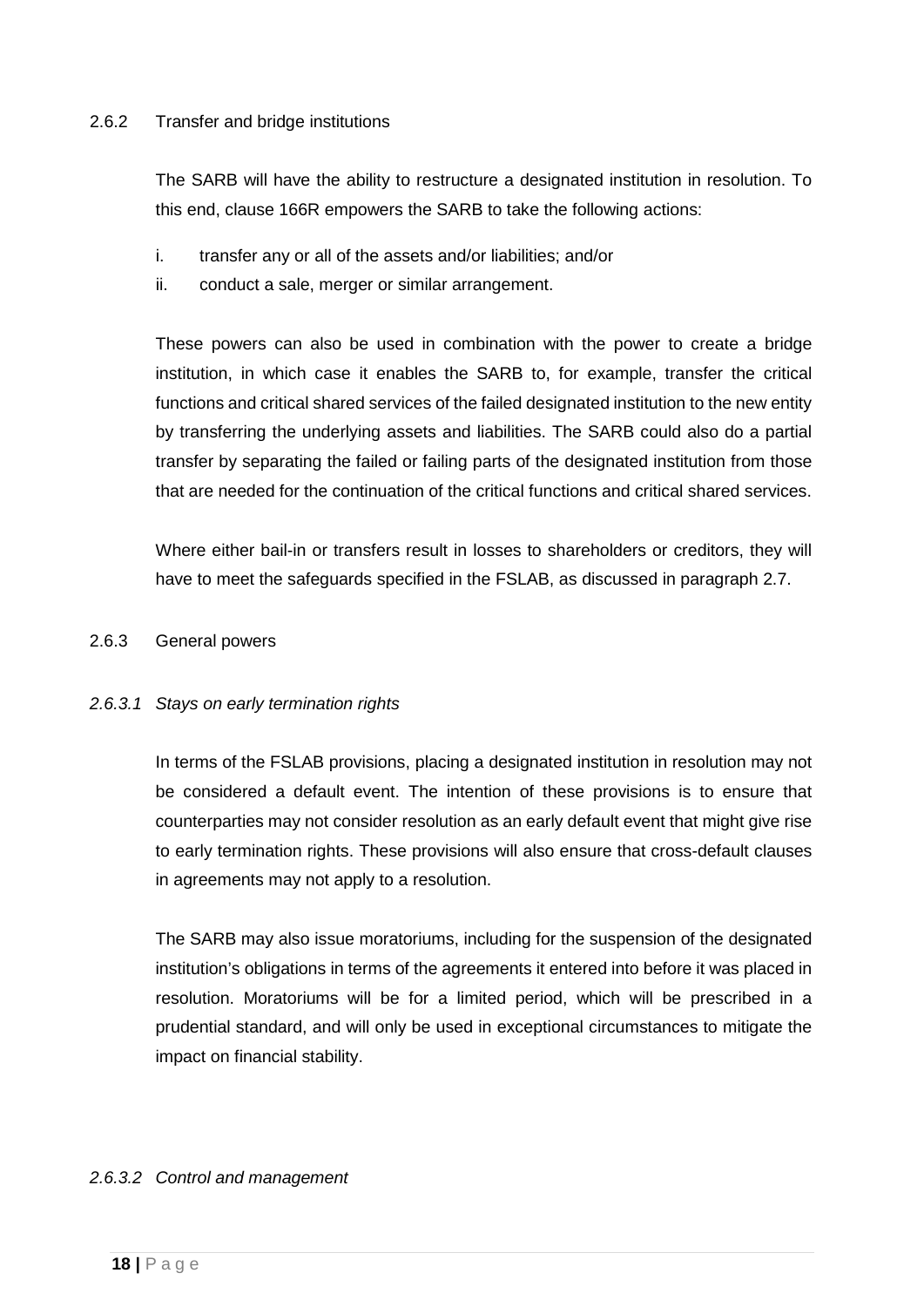After the Minister makes a determination to place a designated institution in resolution, the control and management of the designated institution will vest in the SARB. The SARB will be responsible for the day-to-day management of the designated institution, which it may direct the resolution controller to execute on its behalf. (The role of the resolution controller is discussed in section 2.10.)

#### *2.6.3.3 Liquidation*

The SARB may, if a designated institution is or becomes insolvent, apply to the court to place the designated institution in liquidation. No other person than the person nominated by the SARB may be appointed as liquidator of the designated institution's estate.

## <span id="page-18-0"></span>2.7 Safeguards

Resolution empowers the SARB to act to protect financial stability. However, in doing so it needs to deliver an outcome that is broadly consistent with how losses would have been distributed in an insolvency and that leaves no creditor worse off than they would have been in liquidation (the NCWOL rule).When conducting a resolution, the SARB cannot act in disregard of the private interest of creditors and shareholders. The SARB's actions must not only be subject to the objectives of the FSLAB, but also to its safeguards, which are the following:

- i. The SARB's actions are subject to the rule that no creditor should be worse off as a result of resolution actions than would have been the case in liquidation. This rule prevents the SARB from taking an action that will result in creditors or shareholders bearing losses greater than the losses they would have suffered in liquidation.
- ii. When assigning losses in resolution, the SARB must respect the creditor hierarchy in the Insolvency Act 24 of 1936. The SARB must also ensure the *pari passu* treatment of creditors in the same class, unless a deviation is required to ensure that it conducts an orderly resolution and for financial stability to be maintained. However, deviation from *pari passu* treatment will be exceptional and only applied when there is a clear and convincing rationale for doing so. The baseline approach is to strictly follow the creditor hierarchy.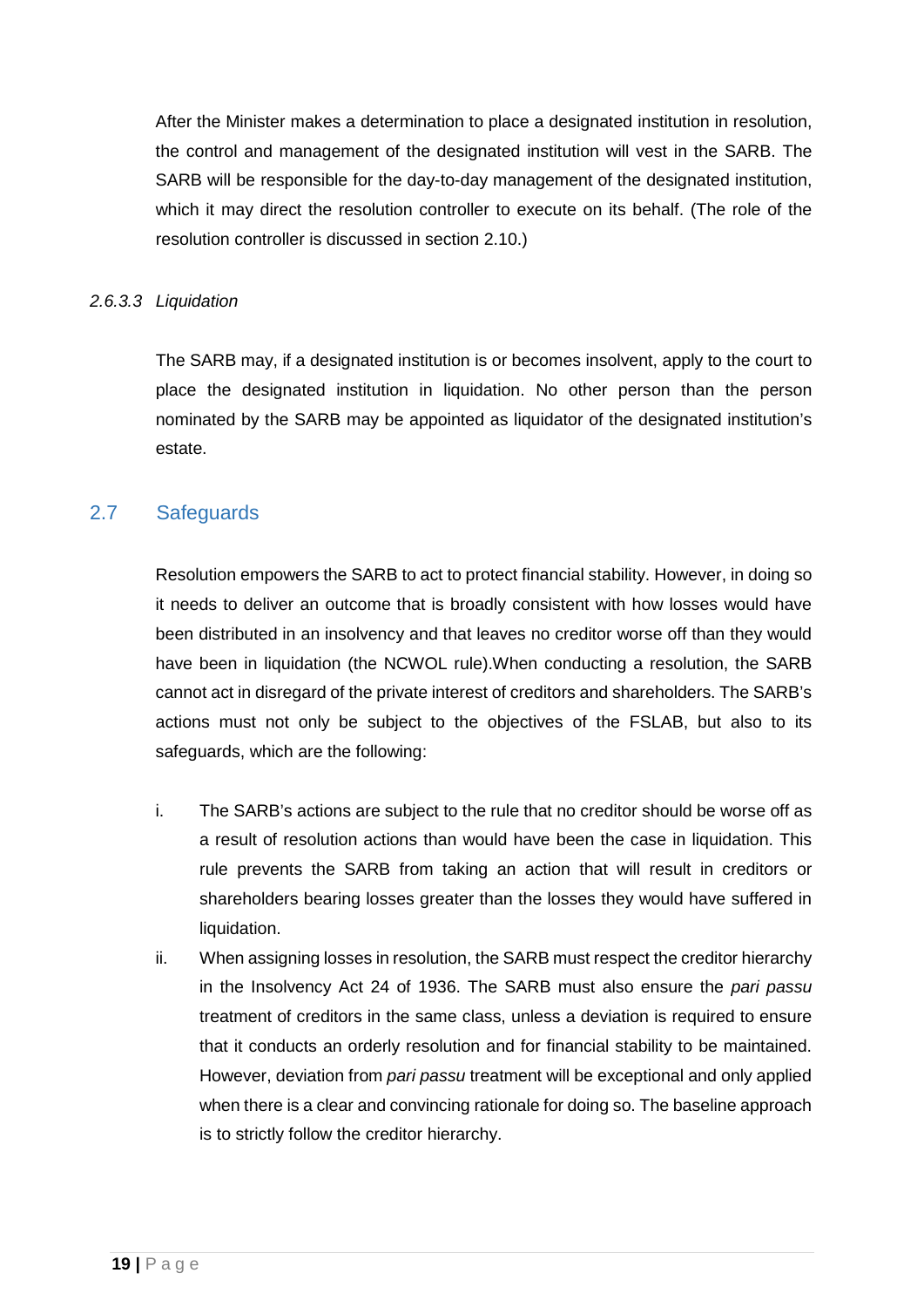The FSLAB includes amendments to the Insolvency Act, including changes to the creditor hierarchy. These changes are presented in Figure 2 below. Losses in resolution will be assigned according to the amended hierarchy.

| <b>Current</b>             | Amended                                                                                 |
|----------------------------|-----------------------------------------------------------------------------------------|
| <b>Secured creditors</b>   | Secured creditors                                                                       |
| (up to value of security)  | (up to value of security)                                                               |
| Preferred creditors        | <b>Preferred creditors</b>                                                              |
|                            | Covered deposits                                                                        |
|                            | Unsecured creditors                                                                     |
|                            | (including uncovered deposits and non-                                                  |
|                            | qualifying debt instruments)                                                            |
| <b>Unsecured creditors</b> | <b>Flac instruments</b>                                                                 |
|                            | Regulatory debt instruments (in the order as<br>determined by the regulatory framework) |

#### **Figure 2: Creditor hierarchy in insolvency**

## <span id="page-19-0"></span>2.8 Open and closed resolution strategies

There are two generic approaches to resolution, namely open-bank resolution and closed-bank resolution. A simple distinction between the two is that, in the case of a closed-bank resolution, the bank ceases to exist in its current form under its own licence, while in an open-bank resolution, the bank continues to function in its existing form under its own licence.

The framework for closed-bank resolution remains largely unchanged, with some enhancements, such as a more refined creditor hierarchy and the introduction of explicit deposit insurance to compensate covered depositors up to the cover limit.

Strategies for closed-bank resolution are only feasible for smaller and less complex financial institutions, and focus mainly on ways to limit losses to creditors and depositors as well as contagion effects on the rest of the financial sector. Closed-bank resolution strategies include selling parts or all of the bank to private sector buyers, winding-down activities, transferring parts of the bank to another bank or bridge entity and funding such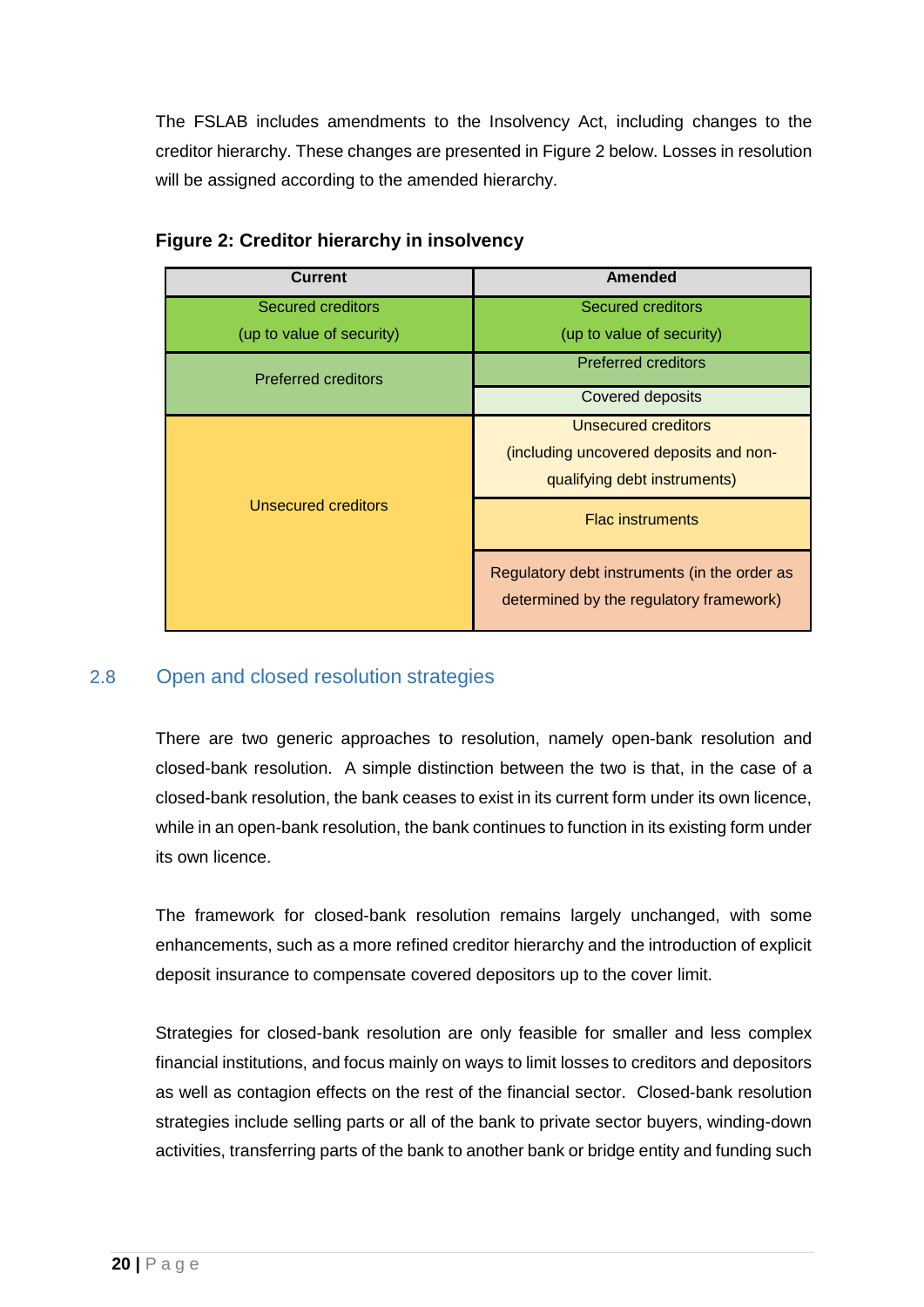transfers from the deposit insurance fund, or liquidating the bank and compensating depositors from the deposit insurance fund.

Liquidation should not be the default outcome for smaller banks that fail. Factors that will play a role in the choice of closed-bank resolution strategies include the reasons for failure, whether the bank has a viable business model, the probability that it can be restored to a viable entity, sources of financial support other than from government, and the possibility of a private sector solution. Only if these factors are largely absent or negative will liquidation be considered.

An open-bank resolution strategy is appropriate for banks that are too big and systemically important for any closed-bank resolution to be practically feasible, and will have severe negative consequences for financial stability and the real economy. The aim of an open-bank resolution strategy is to resolve a failing bank in such a way that the provision of critical functions and critical shared services $6$  continues without interruption. The bank stays open for business and is preserved in its existing form, at least initially, although it could be restructured over time if necessary to address the causes for failure and restore viability.

Open resolution strategies will be, at the minimum, developed for institutions that are designated as SIFIs because of their size, complexity, interlinkages with the rest of the financial system, cross-border activities and non-substitutability of critical functions. Box 2 sets out the process and criteria applied to designate SIFIs in terms of the FSRA.

Planning for and executing an open-bank resolution is discussed in more detail in parts 3 and 4 of this document.

<span id="page-20-0"></span> <sup>6</sup> Critical functions and shared services are discussed in paragraph 3.6.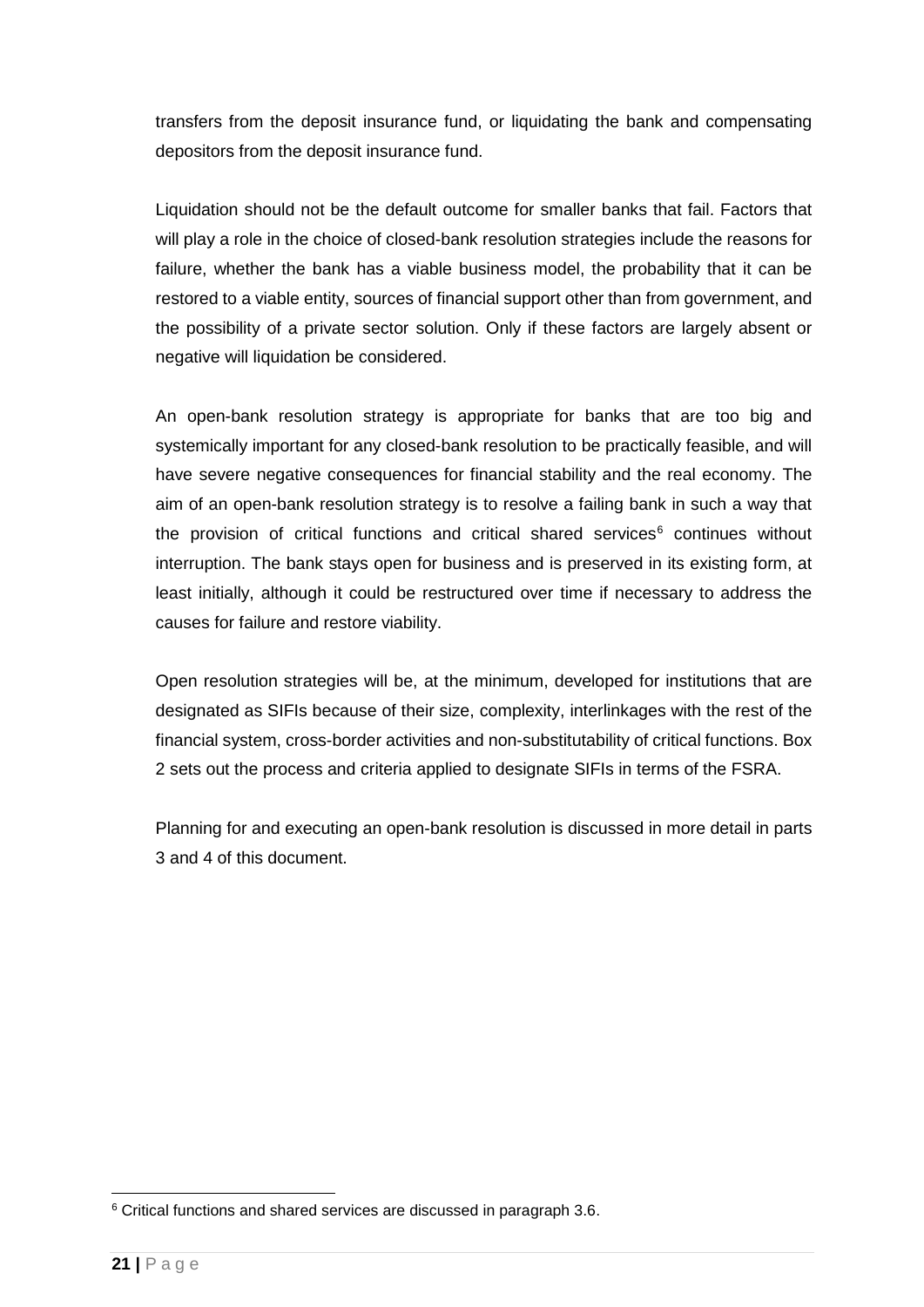#### **Box 2: Systemically important financial institutions (SIFIs)**

In terms of section 29 of the Financial Sector Regulation Act 9 of 2017 (FSRA), the Governor may, by written notice to a financial institution, designate the institution as a systemically important financial institution (SIFI). These SIFIs will have additional regulatory and resolution requirements in order to reduce the probability of their failure and to limit the impact of their failure on financial stability, should it occur. In accordance with the FSRA, the designation of a financial institution as a SIFI, or the revocation thereof, must be published. When making a determination to designate a SIFI, the FSRA prescribes that the Governor must take the following indicators into account:

- i. size of the financial institution;
- ii. complexity of the financial institution and its business affairs;
- iii. interconnectedness of the financial institution with other financial institutions;
- iv. whether there are readily available substitutes for the financial services and financial products that the financial institution provides;
- v. recommendations made by the Financial Sector Oversight Committee;
- vi. submissions made by or for the financial institution concerned; and
- vii. any other matter prescribed by the FSRA Regulations.

The SARB has developed a methodology to assist the Governor in identifying banks that should be designated as SIFIs and to ensure consistency in the designation. The SARB is currently in the process of designating the first set of banks as SIFIs.

## <span id="page-21-0"></span>2.9 Resolution phases

An open-bank resolution strategy will typically have two phases. The first phase is to stabilise the institution. The first stage comprises the immediate measures that the SARB has to take when an institution enters resolution in order to maintain financial stability. This phase focuses on all the actions necessary at the point of resolution to ensure that its critical functions continue without interruption, that it does not default on contractual obligations, and that contagion and the impact on the rest of the financial sector is contained. The key actions necessary at the point of entry into resolution are recapitalisation; reassuring the market through effective communication of a resolution plan and public support, where relevant; maintaining access to financial market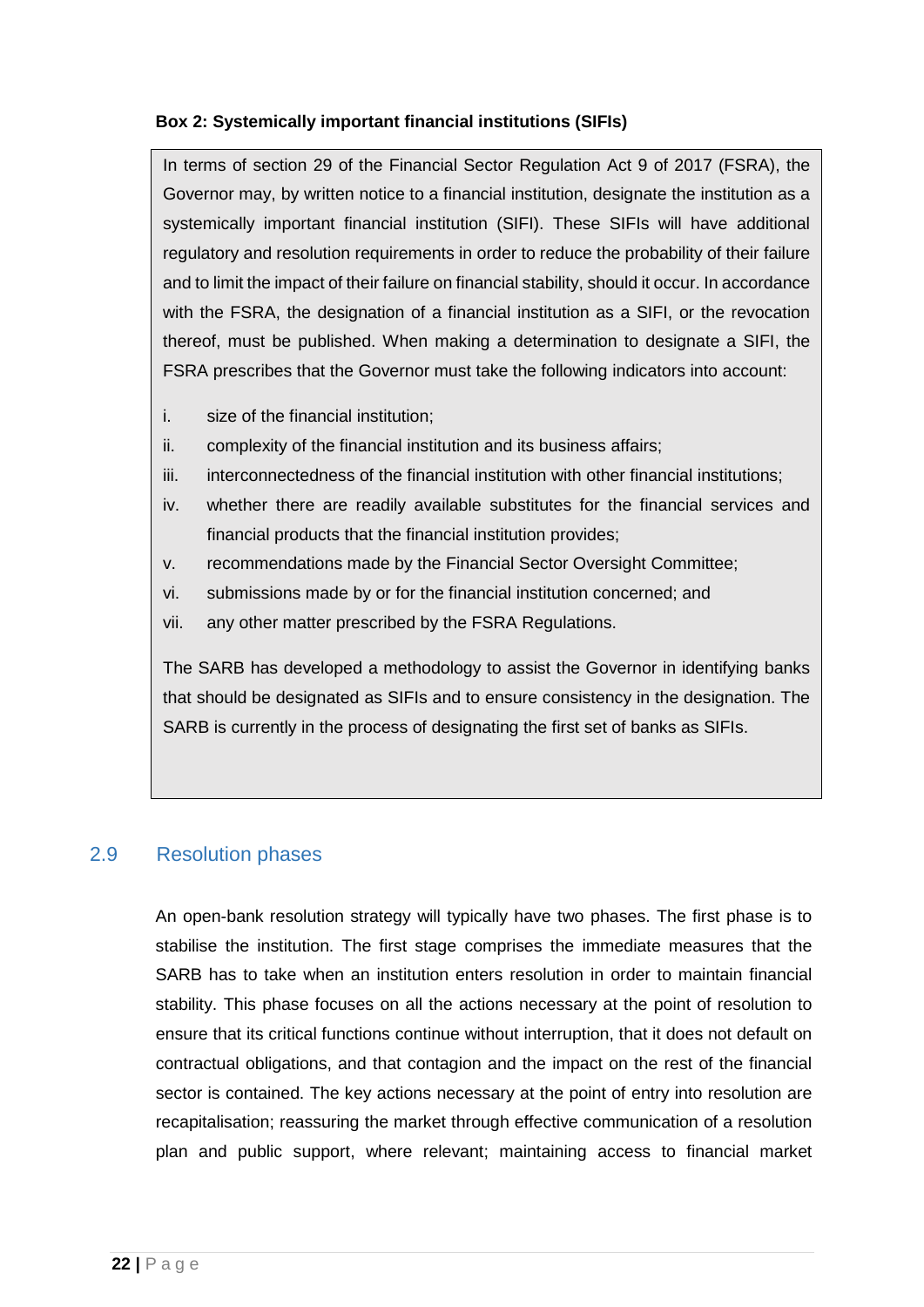infrastructures; and ensuring that the bank has adequate funding and liquidity available to continue operating.

Entry into resolution will not itself address the cause of failure, and the stabilisation phase only provides the SARB with time for an orderly restructuring to address any problems in the balance sheet and to restore viability.

The second phase of an open-bank resolution consists of interventions over time to restore the bank's viability and to allow it to exit resolution as a going concern. When following an open-bank resolution strategy, the ultimate aim is not necessarily to preserve the entire legal entity in its existing form over the long term, but to preserve those parts of the institution that are necessary for the continuation of its critical functions and critical shared services, and for it to be a viable business. However, the entity exiting resolution may well be smaller and simpler than when it entered resolution.

## <span id="page-22-0"></span>2.10 The role of a resolution controller

The FSLAB requires the SARB to appoint a resolution controller when a designated institution is placed in resolution to assist the SARB in performing its resolution functions. The role of a resolution controller will be different from that of a curator and other similar functionaries provided for in the current frameworks dealing with the failure of financial institutions. In terms of the current provisions in the Banks Act 94 of 1990, a number of legal powers are assigned by the regulator to the curator. In terms of the FSLAB, all legal powers will continue to vest with the SARB, and the SARB will remain the authority responsible for exercising these powers and for taking the necessary resolution actions. The role of the controller will be to assist the SARB in the execution of the resolution strategy by performing the following functions:

- i. execute the day-to-day management of the designated institution on behalf of the SARB;
- ii. conduct meetings with creditors and other stakeholders;
- iii. ensure that the actions of the designated institution are in line with the resolution strategy set by the SARB; and
- iv. provide information for assessments and valuations.

Part 2 of this document highlighted the main elements of the resolution framework, as contained in the FSLAB. Because planning for and executing an open-bank resolution is more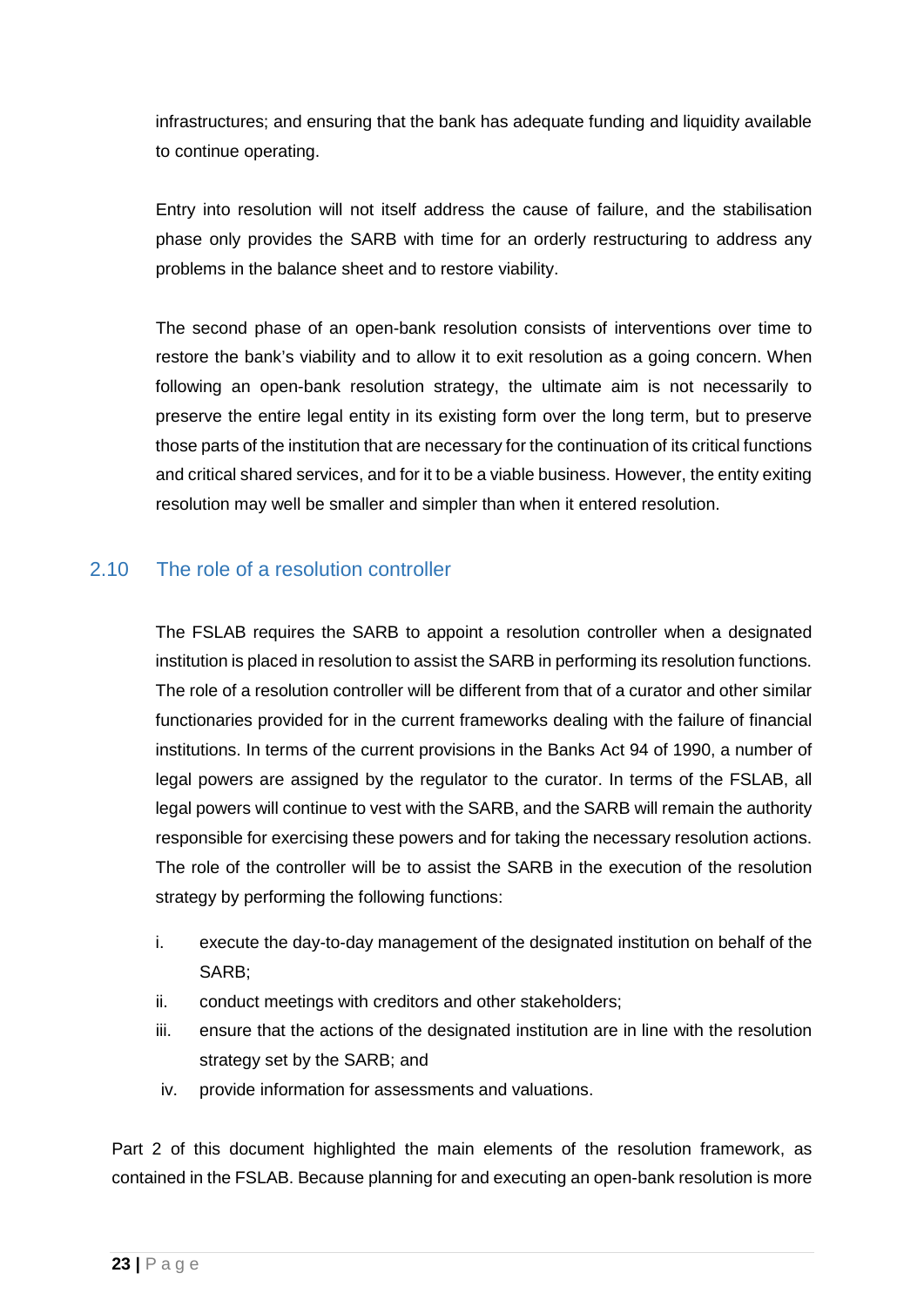complex than a closed-bank resolution, in particular if it involves a SIFI, Part 3 focuses specifically on planning for an open-bank resolution.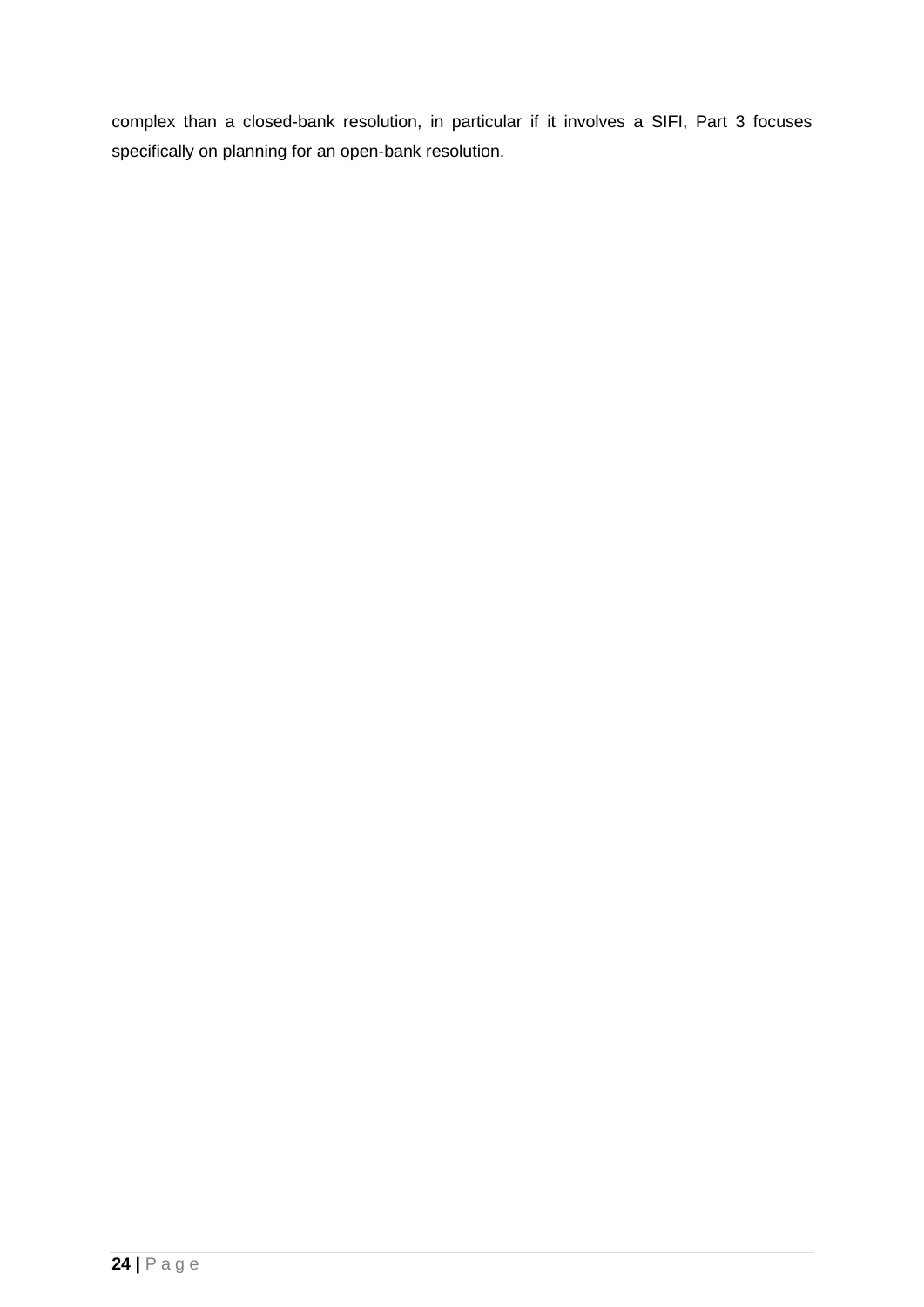## <span id="page-24-0"></span>3. Planning for an open-bank resolution

## <span id="page-24-1"></span>3.1 Introduction

With the promulgation of the FSLAB, the SARB will take on additional legal responsibilities in terms of the resolution of designated financial institutions. With these responsibilities also come additional powers, as described in Part 2 of this document. However, the existence of additional legal powers will only address TBTF and enable the orderly resolution of a SIFI if they are supported by feasible resolution strategies and plans, resolvable institutions, and the capacity to execute resolution strategies, both in the SARB and in the banks involved. Resolution strategies and plans should facilitate the effective use of resolution powers to make the resolution of any bank feasible, without severe systemic disruption and without taxpayer solvency support.

Because resolution planning for an open-bank resolution is more complex, this part of the document focuses on resolution planning for an open-bank resolution. Planning for a closed-bank resolution could involve some of these elements, but not all, and would be scaled according to the size and complexity of the bank concerned.

## <span id="page-24-2"></span>3.2 Identifying banks subject to planning for an open-bank resolution

Resolution planning will be conducted proportional to the systemic importance of individual designated institutions. As discussed in paragraph 2.8, the first decision that the SARB will have to take with regard to resolution planning is, for which banks it will be practically possible to transfer, sell, wind down or liquidate, and for which banks there will be no option but to keep them open for business in resolution, in the interest of financial stability. The latter category is likely to be banks that have been designated as SIFIs. These banks are too big, too interconnected and too complex to put into liquidation without severe systemic effects and/or provide too many critical functions at such a scale that they cannot practically be transferred to another institution at the point of failure.

Figure 3 shows the distribution of South African banks on a matrix in which the y-axis shows the number of the critical services provided by a bank<sup>[7](#page-24-3)</sup> and the x-axis the scale

<span id="page-24-3"></span><sup>&</sup>lt;sup>7</sup> The number of critical services has been based on the Financial Stability Board's generic categories of critical services, as discussed in paragraph 3.6.1, and is therefore not an exact number based on individual bank assessments.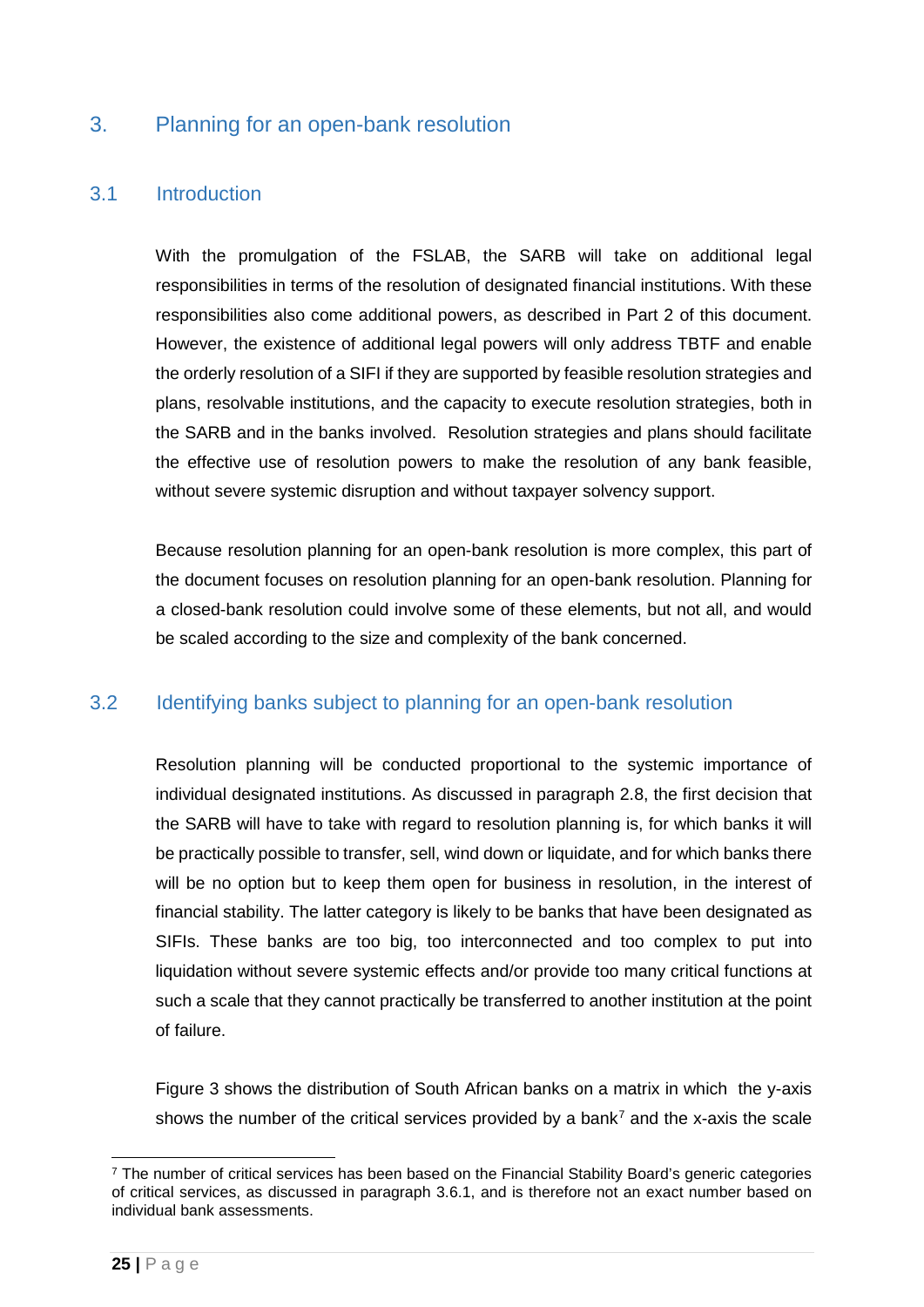at which such services are provided relative to the total market, which is closely related to the size and systemic importance of the bank itself. The size of each bubble represents the number of banks that fall into a particular area of the matrix. This is not an exact distribution and will be refined in the process of actual resolution planning per bank. The underlying data are proxies and not a complete set of indicators. The figure does, however, illustrate the concentrated nature of the South African banking sector.





The largest bubble lies in the bottom left-hand corner, showing that most banks provide less than three of the generic critical functions that were used for the classification. These banks generally also provide the services on a relatively small scale. In most cases, these are small banks that provide deposit-taking and transactional services on a scale that these services could possibly be transferred or sold to another bank, and funded or paid out by the deposit insurance fund. Some foreign entities that have mainly trading activities also fall in this category. Resolution options for these banks should, to a large extent, already be contained in their recovery plans, only to be augmented by the ways in which the PA or the SARB could provide support to such recovery options.

A few banks lie in the middle area of the matrix. They provide a number of critical functions and are of a magnitude where it may become challenging, but not necessarily impossible, to wind them down, transfer or sell off parts of the business or liquidate a portion of the bank, and still be able to provide support or compensation from the deposit insurance fund. For these banks, the choice of a resolution strategy is not as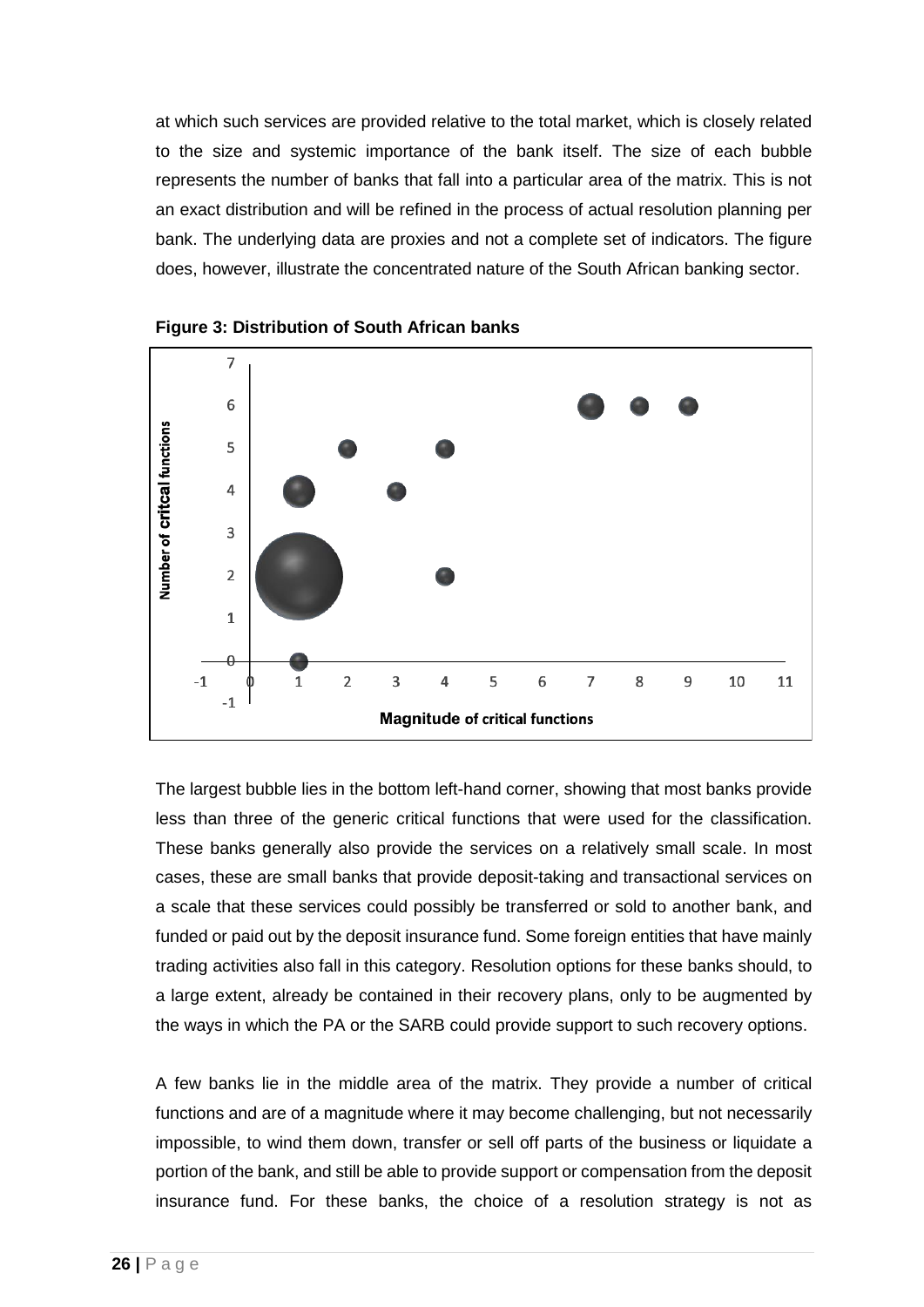straightforward. They will have to be assessed on an individual basis to determine exactly which critical functions they provide, which obstacles to resolution exist and whether these could be overcome, and therefore whether they would fall in the category of open or closed banks for resolution planning purposes.

At least four banks definitely fall in the open-bank resolution category, and will require the development of comprehensive open-bank resolution plans and the capacity to execute these plans. These banks also typically form part of larger financial groups and have foreign operations, which will also have to be considered in their resolution plans.

From the distribution in Figure 2, it is expected that the SARB will have to develop, in cooperation with the banks involved, comprehensive open-bank resolution plans for between four and eight banks, with alternative strategies considered for the remaining ones.

## <span id="page-26-0"></span>3.3 Key elements of open-bank resolution plans

Resolution planning for an open-bank resolution should address a number of key elements, each of which are discussed in the subsequent paragraphs. The main elements in an open-bank resolution plan are the following:

- i. the identification of resolution entities in a financial group;
- ii. ensuring adequate loss-absorbing and recapitalisation capacity;
- iii. the identification of critical functions and shared services, and how to ensure operational continuity in resolution;
- iv. the quantification of funding needs and sources of funding available in resolution;
- v. continuity of access to financial market infrastructures;
- vi. strategies to wind down non-material activities and entities (including trading and derivatives);
- vii. cross-border cooperation in resolution;
- viii. the identification of barriers to resolution through resolvability assessments and how these are to be addressed; and
- ix. the restructuring plan.

## <span id="page-26-1"></span>3.4 Identification of resolution entities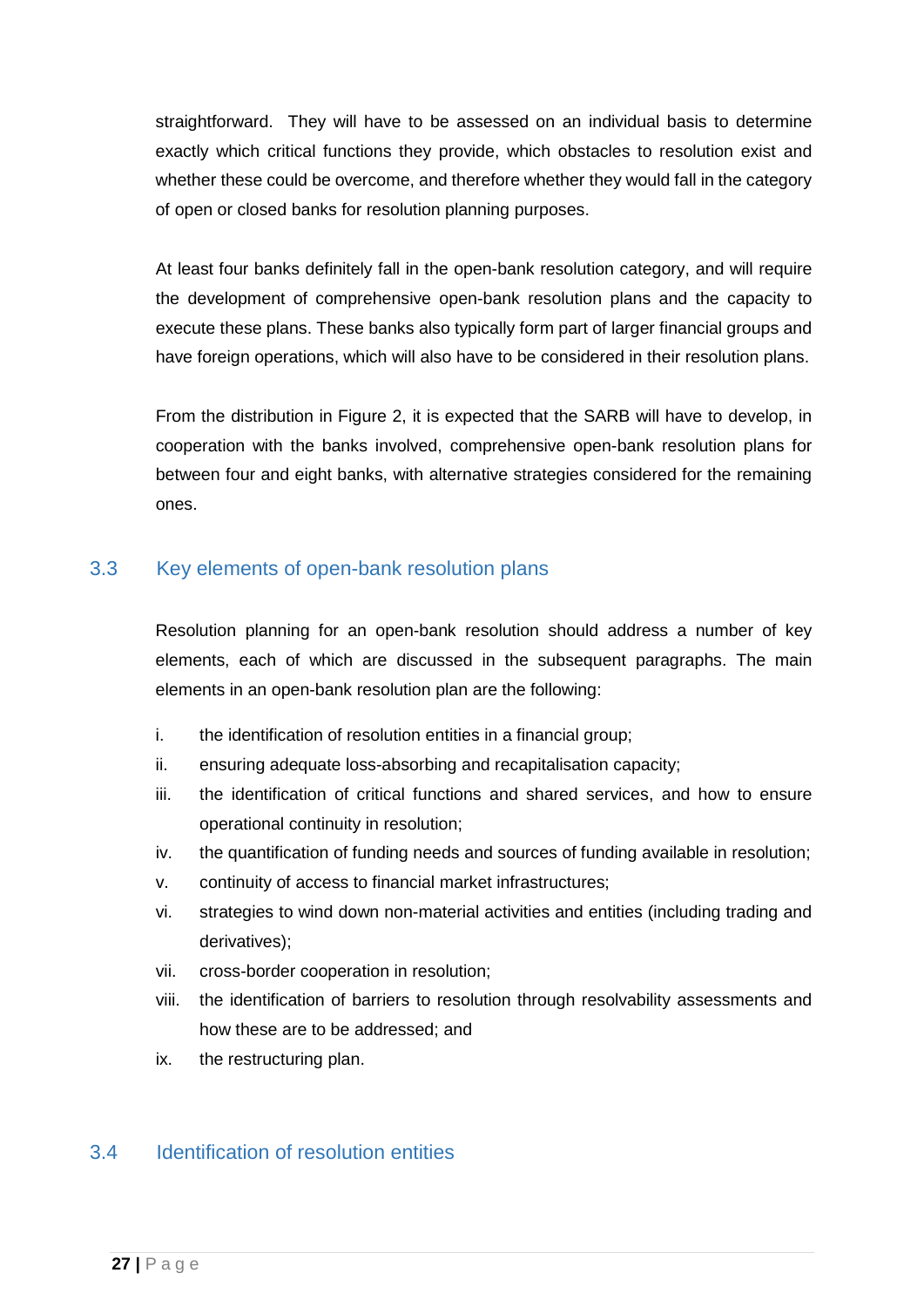The FSLAB requires that the SARB develop resolution planning for all designated institutions. In the case where a bank forms part of a financial group or conglomerate, all entities in a financial group will be designated institutions, unless, in accordance with subsection (2), the Governor specifically excludes certain entities from the definition by written notice. To avoid a situation where the SARB will have to include a multitude of entities in the resolution plan for a financial group, the SARB will, upfront, identify the entities in financial groups that will be excluded from the definition of designated institutions. All remaining entities will, by default, be designated institutions and form part of the group's resolution plan.

An important reason why it is important to identify which entities in a financial group should remain designated institutions is that, in terms of the FSLAB, resolution powers can only be applied to entities that have been placed in resolution, which can only be designated institutions. Resolution planning should provide for the application of resolution actions to particular entities in a group.

However, not all designated institutions in a financial group have to be put in resolution in the event of the failure of a SIFI in the group. On the contrary, the SARB would prefer to put as few as possible entities in resolution and to allow most entities in the group to continue with their operations without avoidable interference. As a general approach, entities in a financial group will only be put in resolution if it is necessary to take resolution actions for the recapitalisation and continued operation of the failed bank. The entities in a financial group that the SARB intends to put in resolution in order to apply resolution actions to them are referred to in this document as 'resolution entities' (REs).

REs can be identified for different purposes in resolution planning. Some REs will play a key role in the recapitalisation of the SIFI, in which case the bail-in power will be applied to these REs. Other REs may not be subject to any bail-in powers, but may require other resolution actions (such as restructuring and bridge bank arrangements) to be applied in order to achieve an orderly resolution of the SIFI. Some REs may be put in resolution for more than one purpose, for example for recapitalisation as well as restructuring and taking over management and control.

Exclusion from the definition of a designated institution does not necessarily mean that an entity is absolved from any obligations with regard to the resolution of the bank in the financial group. It is likely that some excluded entities in a financial conglomerate will play an important role in supporting an orderly resolution of the designated institution(s)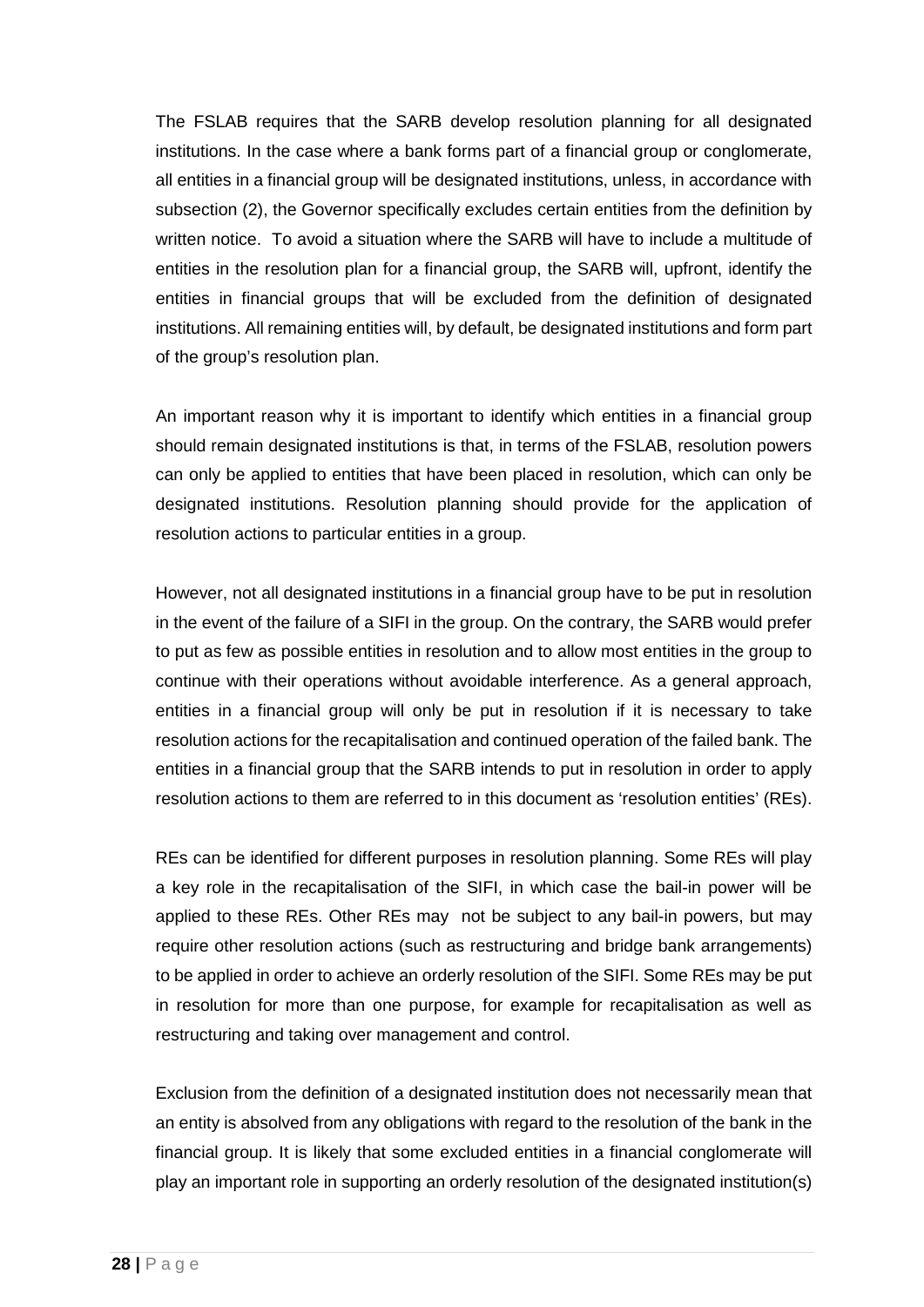in the conglomerate. Although these entities can be excluded from being designated institutions, the supporting functions and services that they provide should still be included in the bank's resolution plan. The entities in a financial group that are excluded from being designated institutions, but still have to be included in the resolution planning for the designated institutions for the supporting functions that they will have to perform in resolution, are referred to as 'resolution support entities' (RSEs).

An important element of resolution planning for the SARB and the designated institutions will be to identify the RSEs in the financial conglomerate to which the designated institutions belong. RSEs will not be subject to the use of direct resolution powers, but will be required to support the resolution of the designated institution by, among other things, continuing to provide critical services, adhering to agreements or providing financial services and/or liquidity.

## <span id="page-28-0"></span>3.5 Loss-absorbing and recapitalisation capacity

A key element of open-bank resolution planning is to determine the appropriate amount and location of loss-absorbing and recapitalisation instruments in a financial group that would facilitate an orderly resolution. Without such resources, bail-in is not a viable option and the only remaining option is a bail-out by government. This section motivates the need for loss-absorbing and recapitalisation instruments, and highlights the factors that may affect the required amounts and location of such instruments.

#### <span id="page-28-1"></span>3.5.1 Regulatory capital and Flac instruments

A prerequisite for an open-bank resolution is the availability of adequate resources to absorb going-concern losses and to recapitalise the firm in resolution to a minimum required level, through bail-in. Loss-absorbing capacity (LAC) refers to the amount of equity and debt instruments available on a bank's balance sheet that can be readily bailed in, first, to absorb any further losses that transpire at the POR and, second, to recapitalise the institution to a level that will allow it to meet the minimum requirements set by the PA for it to remain a licensed bank.

The FSLAB allows for all liabilities, except those stipulated in clause 166R, to be subject to bail-in in order to absorb losses. Although legally possible, there are practical impediments to bailing in many of these liabilities. For example, the unexpected bail in of, for example, deposits that are not covered by the Deposit Insurance Scheme may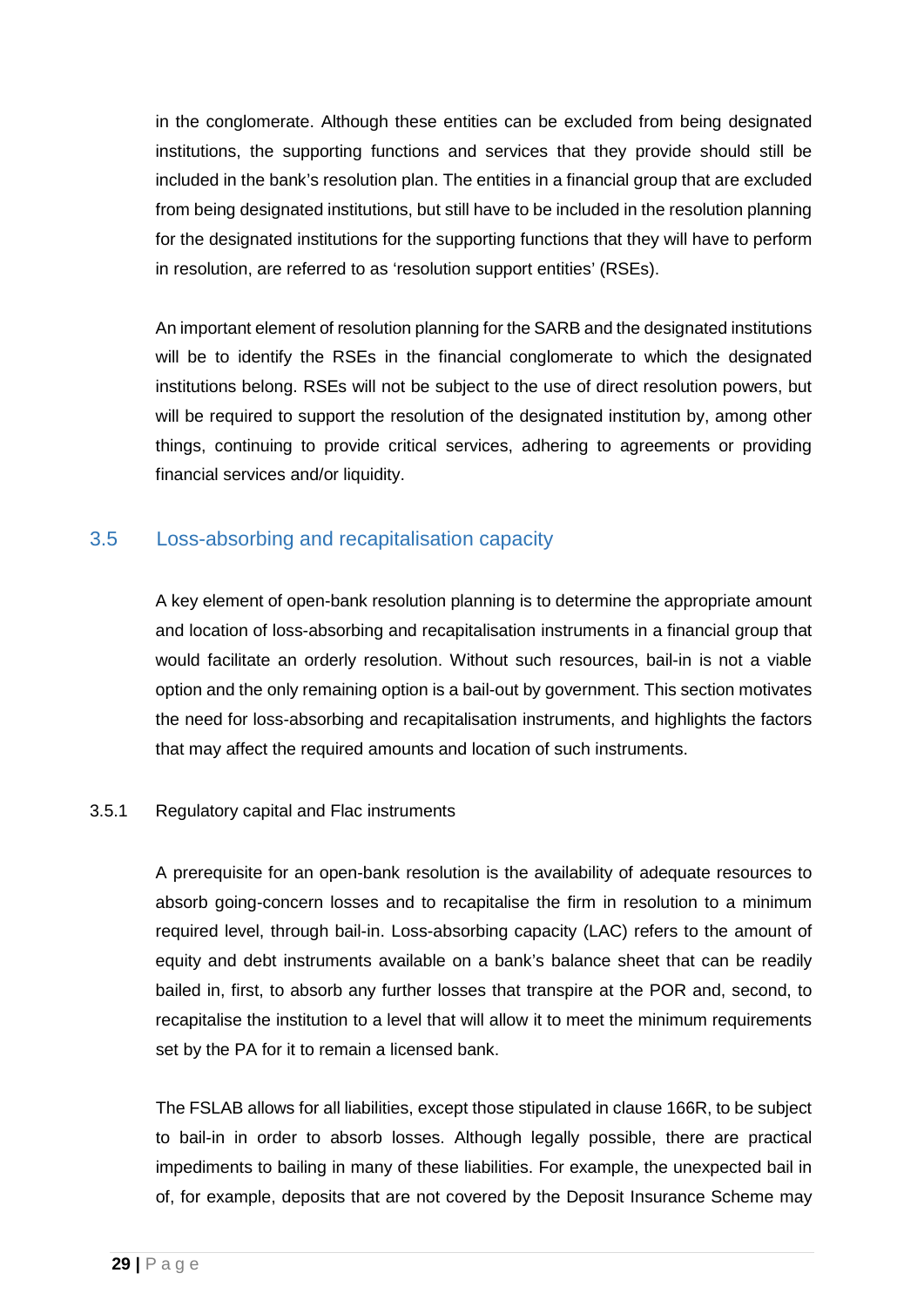well exacerbate the financial stability risks of such a decision. Furthermore, there may be time-consuming operational challenges associated with identifying and locating liability holders as well as with the valuation of certain liabilities subject to the bail-in.

To overcome these complexities and possible adverse consequences, the FSLAB allows the SARB to require the issuance of Flac instruments, which will form a preidentified, transparent tranche of funding instruments available for bail-in at the POR. The holders of these instruments should be informed investors who are aware of the risks associated with their investments, able to assess these risks and be accordingly compensated through the returns they receive. In terms of the creditor hierarchy (read with the provisions of the FSLAB), Flac instruments will be subordinated to unsecured liabilities but will rank senior to regulatory capital instruments.

The requirements of Flac instruments should be designed in such a way that it limits the contagion impact of bailing in these instruments. Box 3 sets out some of the proposed characteristics of funding instruments to qualify as Flac instruments.

#### **Box 3: Proposed characteristics of Flac instruments**

The proposed requirements that instruments will have to meet in order to qualify as Flac instruments include the following:

#### **Approval**

The designated institution needs to obtain the prior written approval of the Prudential Authority before issuing the instrument.

#### **Fully paid**

The instrument must be issued and fully paid by the investor.

#### **Unsecured**

The instrument must not be secured nor covered by any form of guarantee or collateral or any other arrangement that could change the subordination of the instrument.

#### **Not subject to set-off**

The agreement must not be subject to any set-off obligation or requirement.

#### **Minimum remaining maturity of 12 months**

The instrument must have a minimum remaining maturity of 12 months.

#### **Contractual subordination**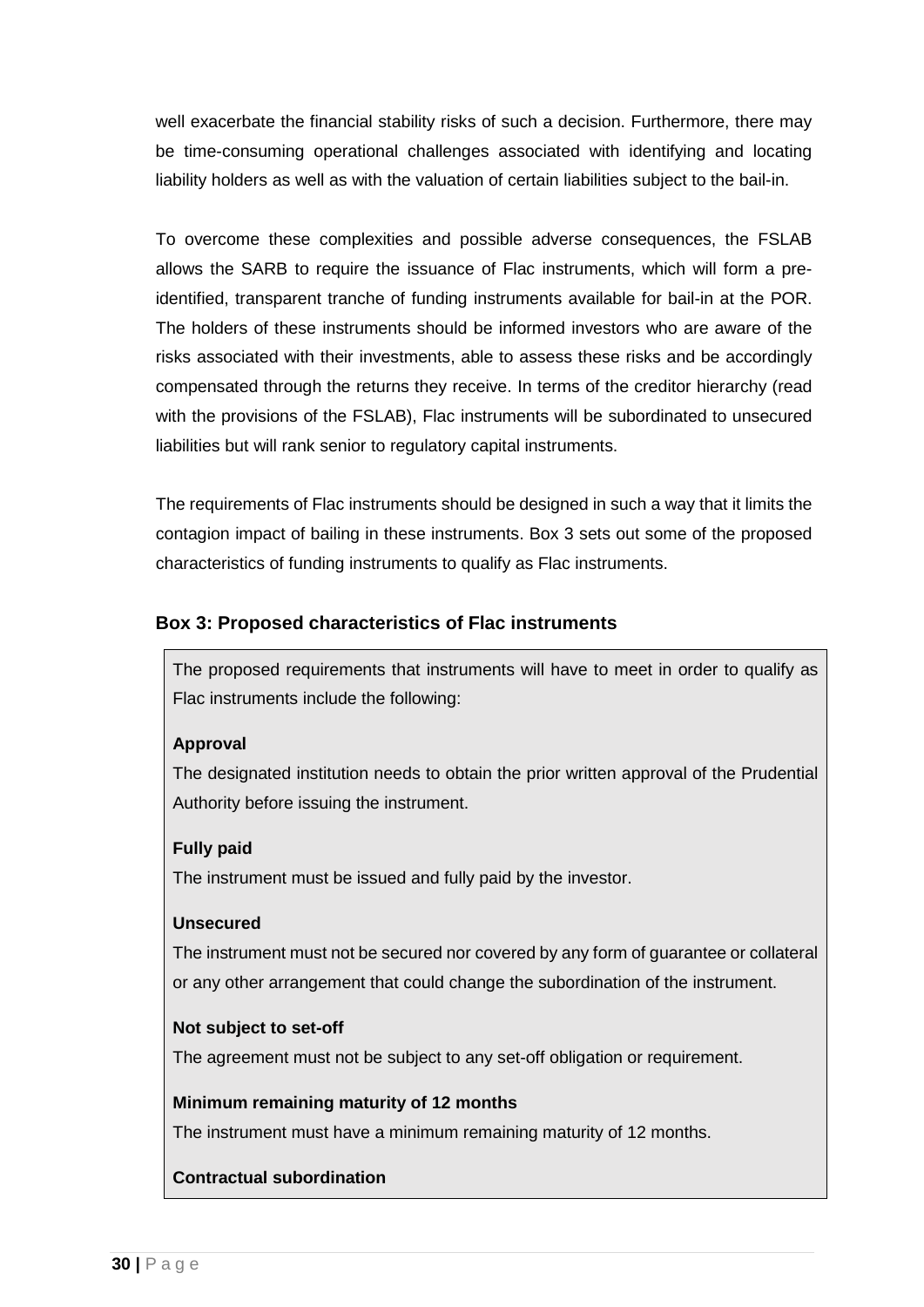The agreement must state that the instrument is subordinated to other unsecured liabilities, excluding instruments that count towards the designated institution meeting its regulatory capital requirements.

#### **Derivative features**

The instrument must not have any derivative or derivative-linked features.

#### **Non-redeemable**

The instrument may not be callable or redeemable prior to its maturity.

#### **Funding**

The instrument must not be funded, directly or indirectly, by the designated institution or its holding company.

#### **Trading**

The designated institution must not be a market maker for the instrument in the secondary market.

#### **Issuer**

The instrument must be issued by the designated institution in its own name and not by a special purpose vehicle or other related party.

#### **Holder**

Instruments held by another designated institution will not qualify as a Flac instrument.

#### **Acceleration**

The instrument must not contain any right to accelerate repayment prior to maturity.

#### **Applicable law**

The agreement must state that it is be subject to South African law.

#### **Minimum denomination**

The instruments must be issued in minimum denominations of at least R1 million.

#### <span id="page-30-0"></span>3.5.2 Calibration of Flac requirements

The regulatory capital of a bank is designed and calibrated to absorb losses on a goingconcern basis, in line with the business model and risk profile of the bank concerned. Although resolution should be triggered proactively to ensure that a certain amount of value is protected, it can be assumed that a certain level of regulatory capital would have been depleted at the POR. It is also possible, even likely, that not all losses may be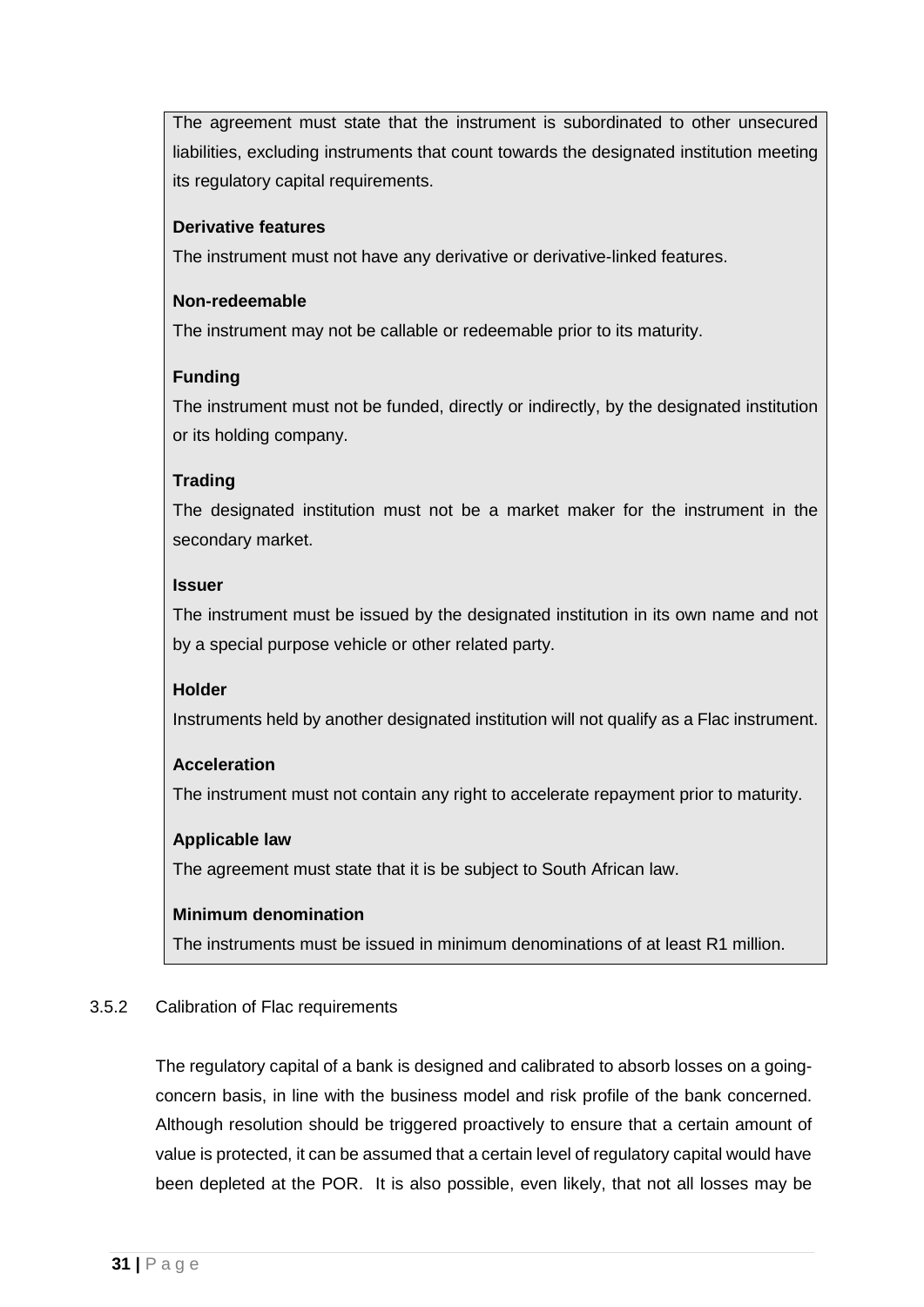reflected in the bank's financial statements and regulatory returns at the POR. The resolution valuations could reveal losses not previously stated, resulting in the further erosion of regulatory capital. In addition, there will be costs involved for the resolution actions and to restore the underlying causes of failure, which have to be provided for. All these losses and costs are likely to further erode any remaining regulatory capital.

The resolution authority will be responsible for ensuring that there is a sufficient amount of Flac instruments available to be bailed in at the POR in order to recapitalise the bank. Various jurisdictions have set their total loss-absorbing capacity (TLAC) at double the regulatory capital requirement, excluding buffers. It is premature for the SARB to adopt the same approach without the necessary consultation with the regulators, the market and individual banks. In order to contribute to an informed decision on the calibration of Flac instrument requirements, a comprehensive impact study has been commissioned with the support of the World Bank. The study will be conducted between July and December 2019. PwC has been selected as the service provider. The objective and expected outputs of the study, as extracted from the terms of reference, is set out in Box 4.

Taking into account the findings of the study, the following considerations will also inform the SARB's decision on Flac requirements:

- i. The SARB's assumptions about the residual levels and composition of regulatory capital the institution may have at the POR. This may also include assumptions on the designated institution's own funds that do not qualify as regulatory capital, for example preference shares.
- ii. The level and composition of regulatory capital that will be required for the bank to maintain its authorisation in the interval between entering and exiting resolution. These requirements will be determined in consultation with the PA. The PA will also have to indicate whether the institution will be required to meet all the capital buffer requirements and/or requirements for both Pillar 1 and Pillar 2 capital.
- iii. An estimate of the level of capitalisation that will be required to restore market confidence.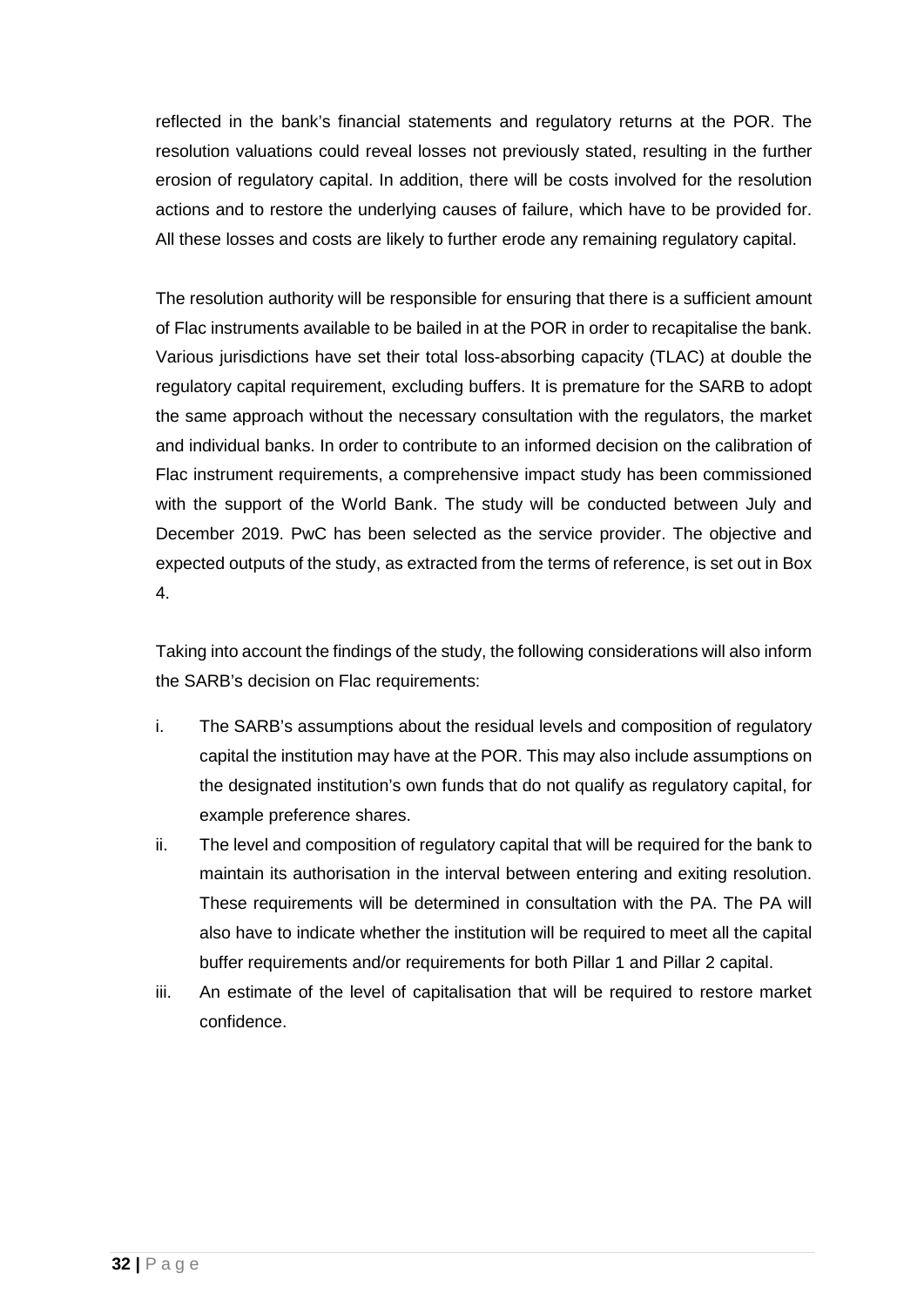## **Box 4: Feasibility and cost-benefit analysis of using bail-in as a recapitalisation mechanism in South Africa**

The purpose of the project is to obtain market information required for the formulation of an optimal set of characteristics for Flac instruments and the calibration of Flac requirements for South African banks. The outcome of the project should be a comprehensive analysis that will form the basis for consultation with key decision makers and industry in the process of establishing appropriate Flac requirements for South African banks with open-bank resolution plans. The information to be obtained should include the following:

- a. comparative information about the impact of the minimum requirement for own funds and eligible liabilities (MREL), total loss-absorbing capacity (TLAC) and similar requirements in other G20 countries on the costs of these instruments and on the overall cost of bank funding;
- b. the potential supply and appetite among domestic and foreign investors (in terms of size, location and composition) for Flac instruments issued by South African banks that have been declared as SIFIs;
- c. factors that would affect the appropriate calibration of a Flac requirement, such as the minimum level and composition of regulatory capital that a bank should have when exiting resolution in order to participate in financial markets as a credible counterparty;
- d. a feasible level of Flac requirements as well as an appropriate time frame over which to phase in such requirements;
- e. a minimum set of characteristics for Flac instruments that will ensure a balance between a credible bail-in capacity and an adequate market breadth and depth for these instruments – the project should indicate which characteristics are essential for credibility, which are optional, and which will be too problematic to require in the South African context;
- f. the expected impact of Flac requirements on the cost of Flac instruments issued by South African banks with open-bank resolution plans, as well as on banks' average cost of funding – this cost is likely to differ among the individual banks involved;
- g. the potential reduction in the cost of funding of tranches senior to Flac instruments;
- h. the expected impact of requiring banks to issue Flac instruments from their holding companies rather than from the operating entities, and the time frame over which such a requirement could feasibly be phased in;
- i. investor preferences with regard to different bail-in mechanisms (i.e. write-off, conversion or a combination); and
- j. the estimated net cost or benefit of imposing Flac requirements for banks and for the financial system.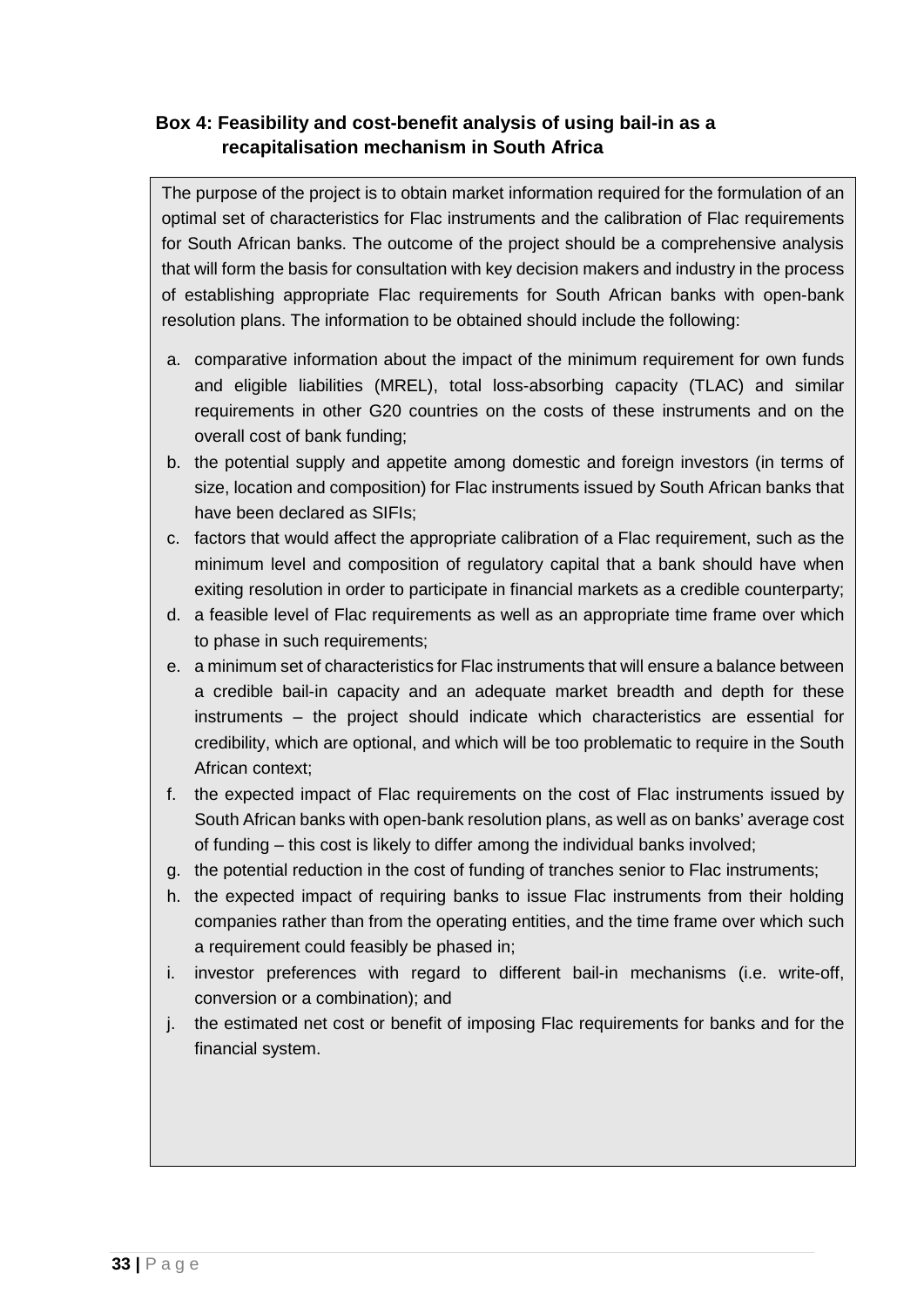#### <span id="page-33-0"></span>3.5.3 Location of Flac instruments

Flac instruments could potentially be issued by the holding company of a bank or by the bank itself. The location of Flac instruments issued to external creditors will be one factor in determining whether an RE will be put in resolution in order to execute bail-in. If most of the Flac instruments are located in the bank, the bank itself will have to be put into resolution in order to use the bail-in power. If all Flac instruments are issued by the holding company, it may be possible to put only the holding company in resolution, provided that there are intragroup matching internal recapitalisation mechanisms in place to facilitate a smooth and certain downstreaming of capital to the operating bank, and that no other resolution powers are required to be executed on the operating bank.

There are clear benefits associated with recapitalising at the holding company, thereby maintaining the structural subordination of Flac holders at the holding company. The benefit of this approach is that (i) the ownership structure of the operating company remains unchanged, and (ii) it simplifies the recapitalisation through the internal upstreaming of losses to the holding company.

Although issuing the Flac instruments from the holding company would be the ultimate preferred strategy of the SARB, this may be difficult to achieve in the interim due to the prevailing funding structure of banking groups.

The FSLAB provides the SARB with flexibility regarding the location of Flac instruments. Once the findings of the feasibility study referred to above are available, and pending the outcome of industry consultation and bank-specific discussions on the issue, more guidance on the location of Flac instruments will be included in a regulatory standard. This guidance should provide adequate certainty to investors regarding the location of Flac instruments and the mechanisms that will be applied to recapitalise the bank. In all circumstances, the creditor hierarchy and safeguards in the FSLAB should be respected.

The need to place REs in resolution will be dependent on the structure of the conglomerate as well as on the cause and nature of the failure of the SIFI, as explained in elementary examples bellow:

#### **Example 1:**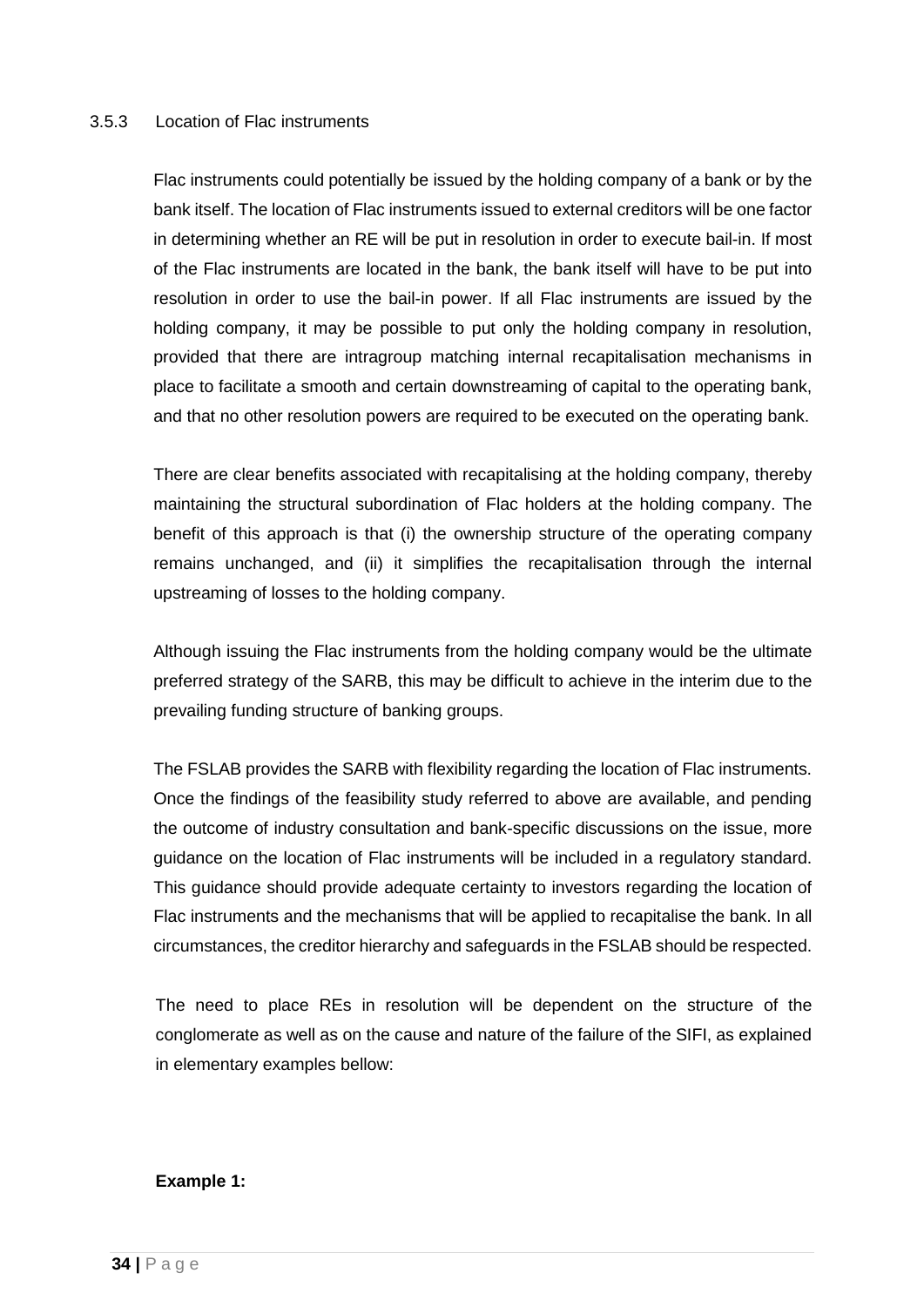A bank suffers losses that result in a need for recapitalisation, but that do not require any other resolution actions to be applied to the bank to restore viability. If adequate loss-absorbing capacity is situated in the holding company, only the holding company can be placed in resolution to bail in external holders of Flac instruments in the holding company and recapitalise the SIFI through internal transactions. In this example, both the SIFI and its holding company will be designated institutions and REs, but the scenario will require only the holding company to actually be put in resolution.

#### **Example 2:**

If, in addition to the recapitalisation in Example 1, the bank needs to be restructured or any other actions have to be taken at the level of the bank or another RE in the group, those entities will also have to be placed in resolution. It may still be that in this case the bail-in of external creditors is only done at the level of the holding company, but the other REs may have to be put in resolution in order to apply other resolution actions to them.

#### **Example 3:**

If recapitalisation of the bank is required and Flac instruments are held by both the holding company and the operating bank, both the holding company and the bank will have to be put in resolution in order to apply bail-in at both levels.

It is generally clearer to the market if bail-in occurs at one place in a financial group, and it is the preference of the SARB that it should eventually be possible to apply bail-in only at the level of the holding company. The extent to which this can be achieved will depend as much on the industry itself as on the banks. Policy decisions about the extent to which this approach will or can be enforced over time will be taken in due course, depending on the outcome of the feasibility study on Flac instruments and resolution planning engagements with individual banks.

In the public consultation on the FLSAB, questions about whether the SARB will use a single point of entry (SPE) or multiple point of entry (MPE) approach to resolution were raised. Box 5 puts these concepts into context. It is the SARB's view that clear communication regarding which entities in a financial group will be subject to bail-in in resolution is more important than categorising its strategies as either MPE or SPE.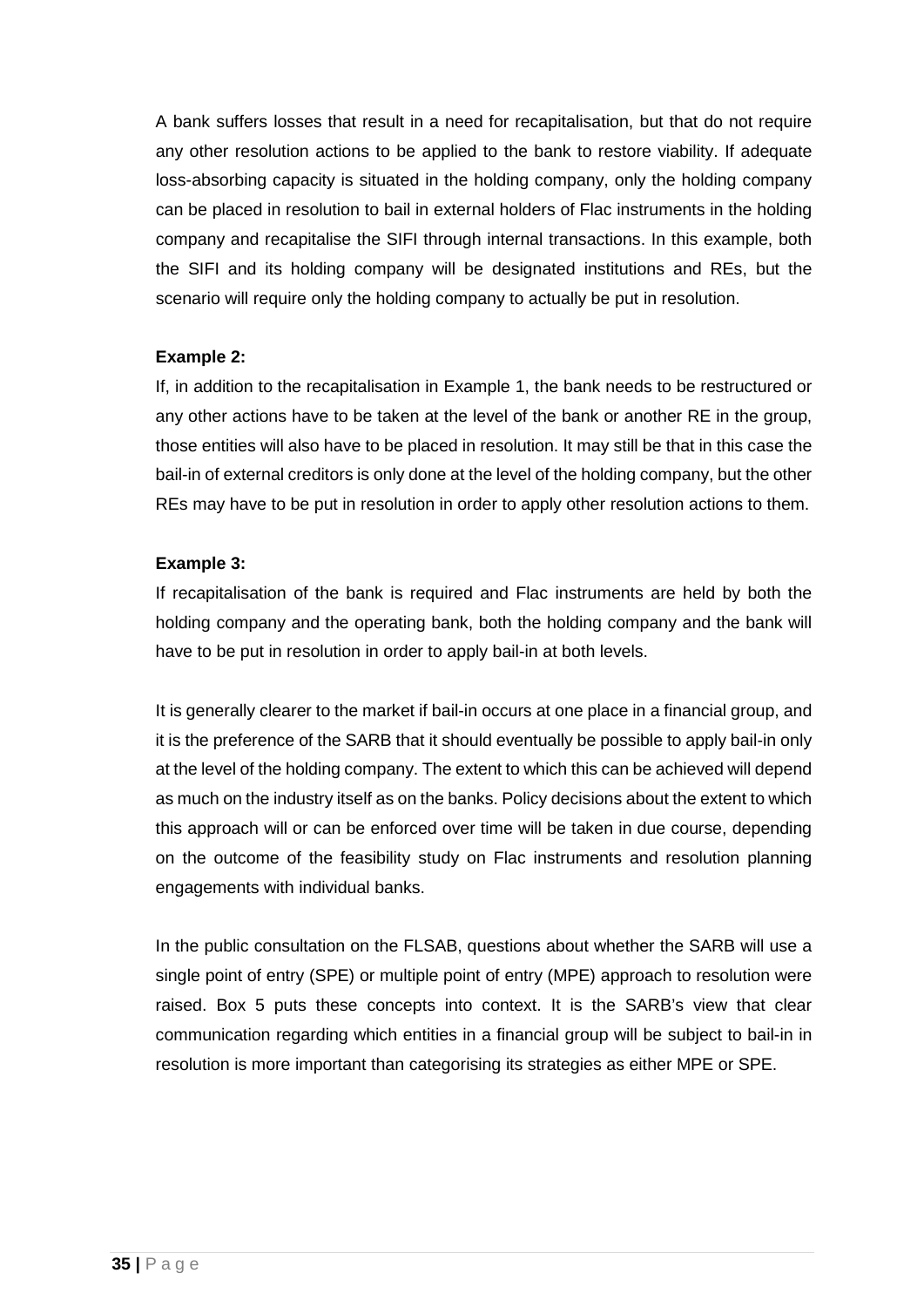## **Box 5: Some context on single point of entry and multiple point of entry**

In a consultative document issued by the Financial Stability Board in 2012 titled *Making the Key Attributes requirements operational,* the concepts of single point of entry (SPE) and multiple point of entry (MPE) into resolution were introduced. These concepts were introduced in the context of cross-border cooperation in resolution planning and firmspecific cooperation agreements between home and host authorities at the time applicable, mainly to globally systemically important banks with extensive operations across many jurisdictions.

The consultative document sets out the factors that will determine whether either an SPE or MPE strategy will be more appropriate, and the preconditions for either of the strategies to be successful. The concepts of SPE and MPE were further entrenched in a cross-border resolution context in the 'Total loss-absorbing capacity (TLAC) term sheet' that was issued by the Financial Stability Board in 2015.

Although the concepts of SPE and MPE could be applied to the distribution and location of the loss-absorbing capacity within a domestic financial group (i.e. between the holding company and the operating bank), it should be kept in mind that its original intention was to describe the distribution and pre-location of loss-absorbing capacity across borders, in different jurisdictions. In this context, South Africa intends following an SPE approach. Because South African banks' foreign operations are relatively small compared to the group, recapitalisation will occur at the parent company and downstreamed to foreign operations through internal arrangements, if necessary.

The SARB will refrain from using the SPE and MPE terms because of the varying meanings attached to it. The important considerations in South Africa's approach are:

- i. whether Flac instruments are, or should be, issued by a holding company or its operating company; and
- ii. which entities in a group are placed in resolution, either for recapitalisation or restructuring.

## <span id="page-35-0"></span>3.6 Operational continuity in resolution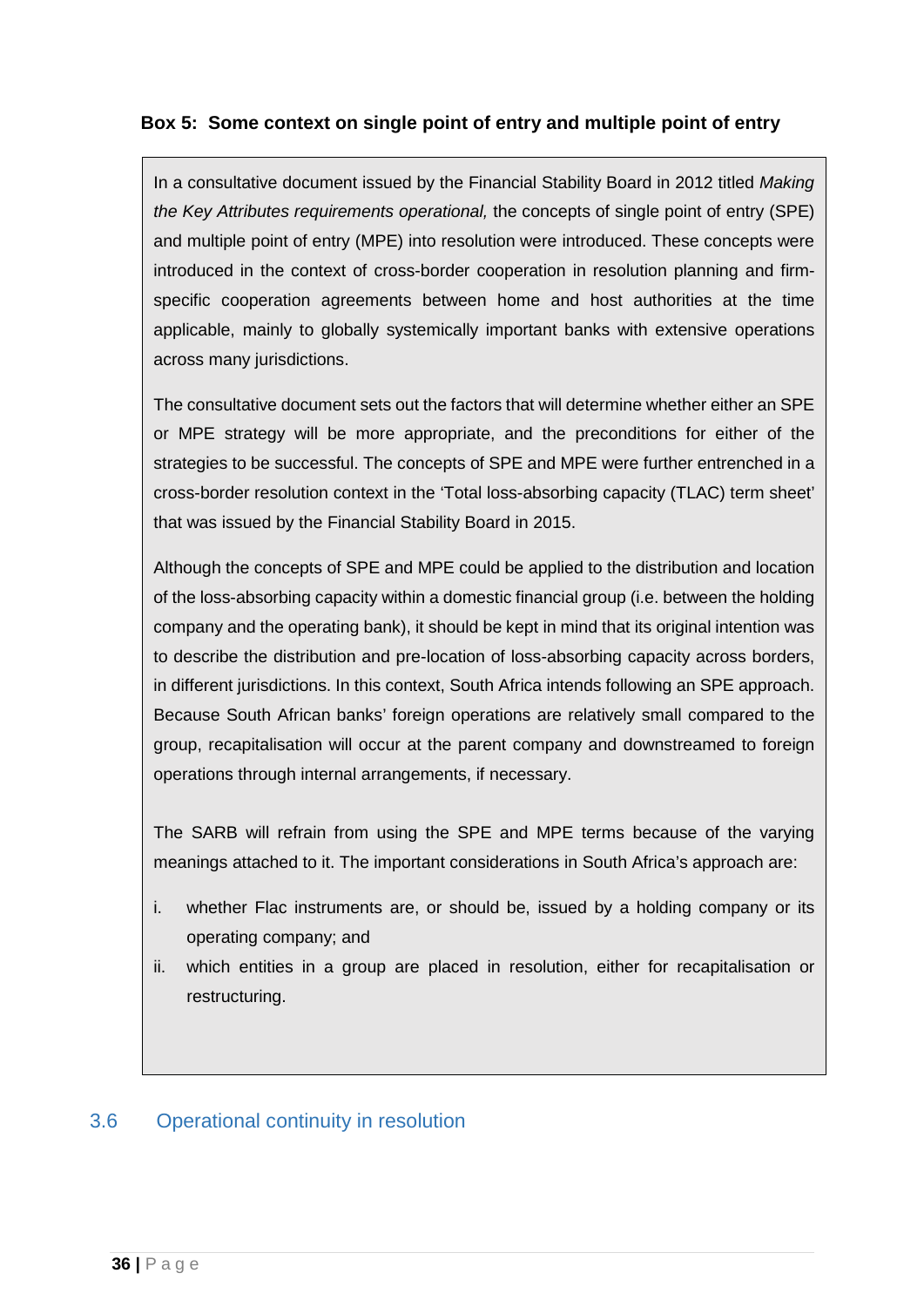#### <span id="page-36-0"></span>3.6.1 Identification of critical functions

In an open-bank resolution, the uninterrupted continuation of critical functions, and of the critical shared services that support these functions, is an essential element of an orderly resolution in the interest of financial stability. To achieve this, resolution plans should strategically identify all the critical functions that should be preserved in resolution.

The FSB<sup>[8](#page-36-1)</sup> defines critical functions as "activities performed for third parties where failure would lead to the disruption of services that are vital for the functioning of the real economy and for financial stability due to the banking group's size or market share, external and internal interconnectedness, complexity and cross-border activities".

The FSB guidance recommends a three-step approach to the identification of critical functions, namely:

- i. Assessing the impact of the failure or discontinuation of a function on third parties, both directly and through interlinkages. This step is not firm-specific, but focuses on the nature of the function itself.
- ii. A supply-side analysis of potential providers of these functions, and whether it could potentially be provided by other firms.
- iii. An assessment of the criticality of a function for a specific bank. Even if, from an assessment in step (i), a function is critical, it may not be critical for a specific firm, for example, if it is not performed at a material scale or can easily be substituted by other firms.

The SARB will, in cooperation with banks, identify which critical functions are performed. The resolution plan should address all measures necessary to ensure that these services can continue uninterrupted in resolution. This will require an assessment by each designated institution according to the detailed guidance provided by the FSB. In its guidance the FSB identifies the following broad categories of functions and services that could involve critical functions, provided that the criteria of materiality, substitutability and impact on customers are met:

-

<span id="page-36-1"></span><sup>8</sup> Financial Stability Board, 'Recovery and resolution planning for systemically important financial institutions: guidance on identification of critical functions and critical shared services', 16 July 2013.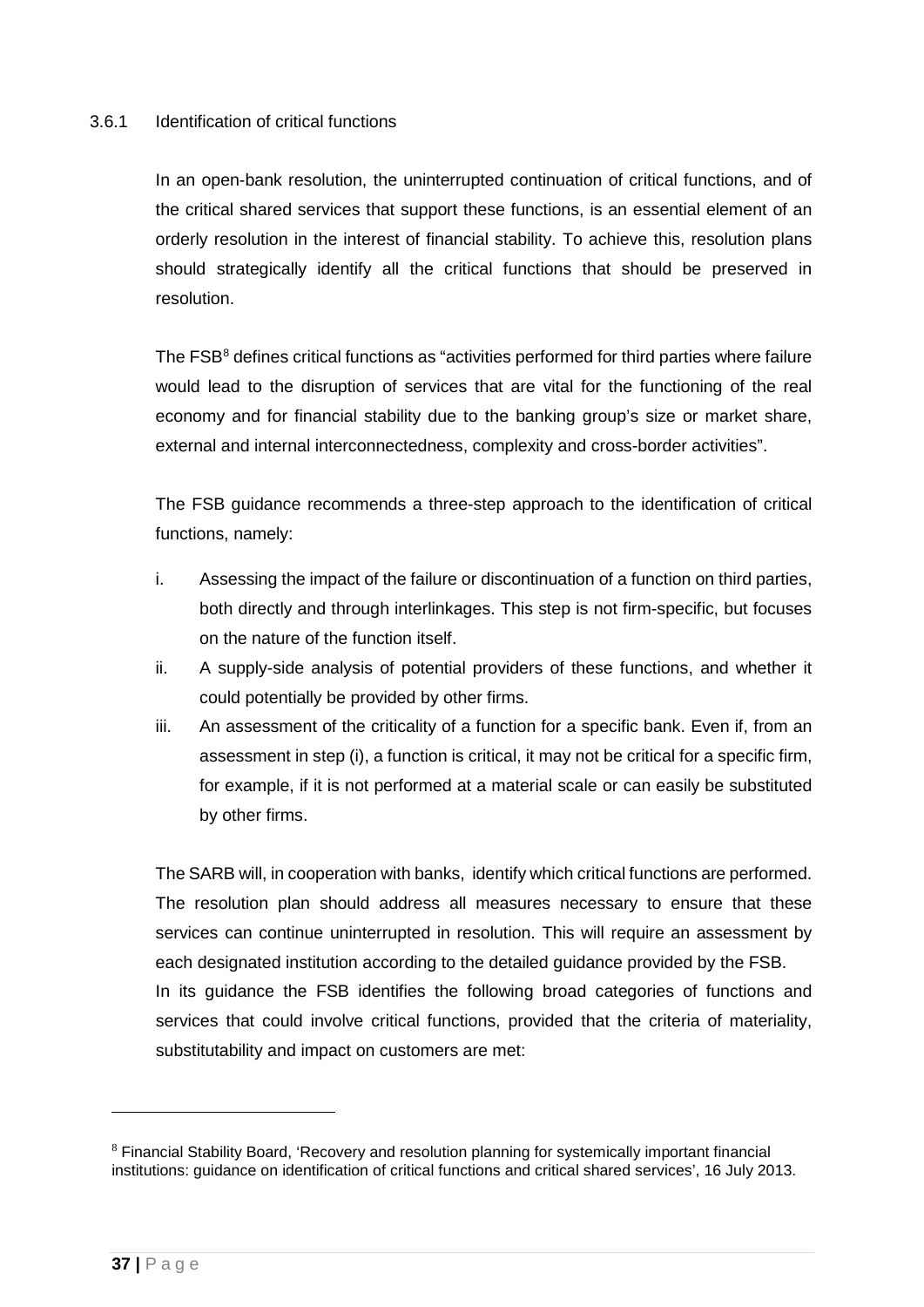- i. deposit taking;
- ii. lending and loan servicing;
- iii. capital market participation and investment activities;
- iv. participation in wholesale funding markets;
- v. payment, clearing and settlement services; and
- vi. custody services.

#### <span id="page-37-0"></span>3.6.2 Critical shared services

In addition to identifying critical functions, designated institutions will also need to do an assessment and map their critical shared services for purposes of resolution planning. These are services provided by the SIFI itself or outsourced to third parties that are necessary to support the continued provision of critical functions. If these services become unavailable, it would lead to an inability to perform the critical functions.

The FSB provides examples of different categories of shared services that could be important for operational continuity in resolution. The following is a summary of some of these services:

- i. Finance-related shared services: Treasury functions, accounting, statutory and regulatory reporting, collateral management, trading and asset management, risk management, cash handling and distribution, etc.
- ii. Operational shared services: Human resource services, the availability of information technology services and support, the ability to process transactions, facilities management, legal services, etc.

#### <span id="page-37-1"></span>3.6.3 Operational continuity in resolution

The SARB approach will incorporate the guidance provided by the FSB. These documents assisted the SARB in identifying appropriate criteria to assist in ensuring operational continuity in resolution (OCIR). The SARB has also considered how the FSB guidance has been adopted by the authorities in member jurisdictions, including the Bank of England, the United Kingdom Prudential Regulatory Authority, the European Banking Authority and the European Single Resolution Board.

OCIR refers to the capability of a bank in resolution to continue with its critical functions and the operations that support these functions. An important element of resolution planning is to put mechanisms in place to ensure that services continue to be provided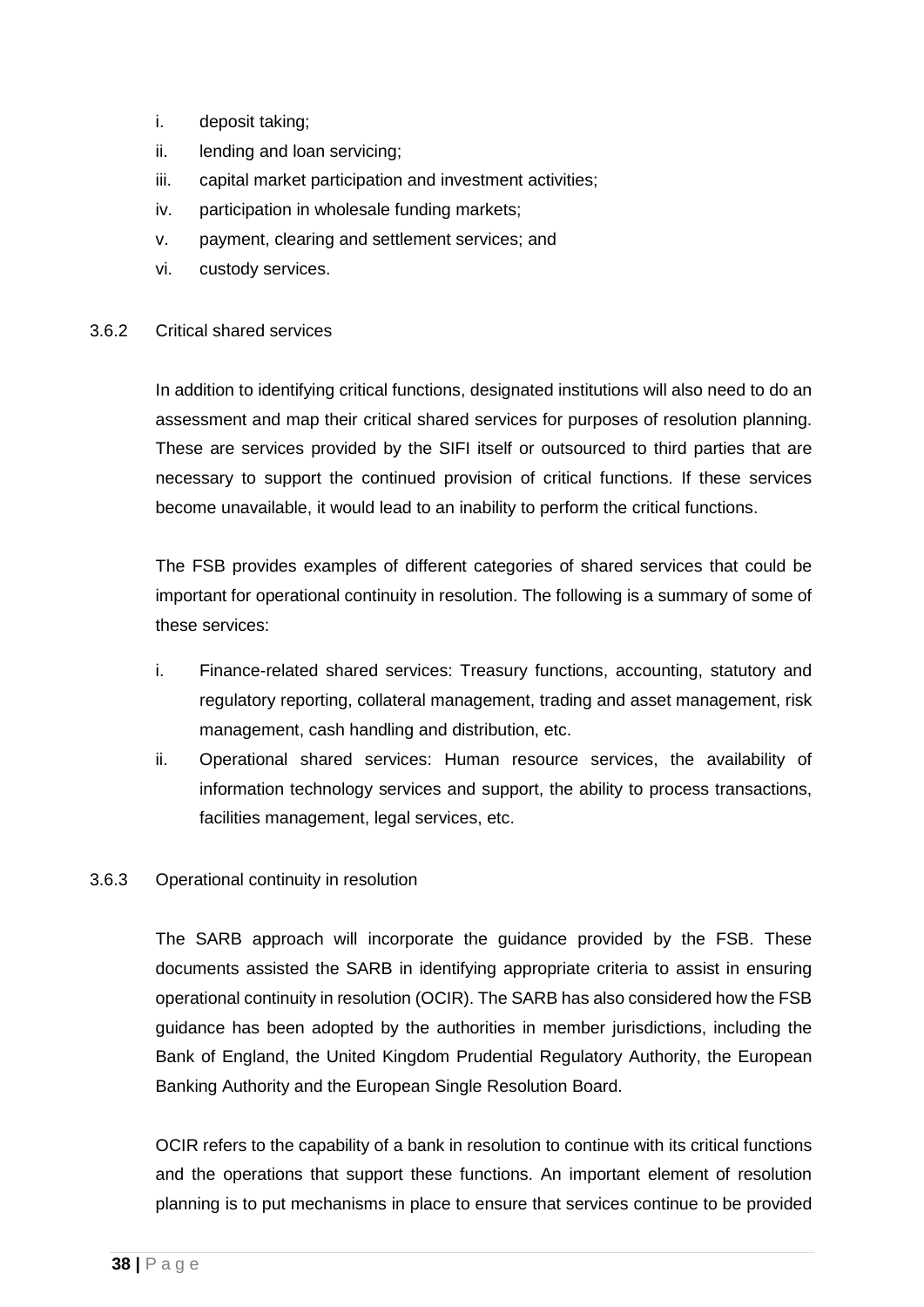to a bank in resolution, for example through contractual arrangements between the designated institution and service providers.

There are two areas where resolution planning will need to ensure that OCIR has been addressed, namely:

- i. outsourcing arrangements and agreements with third parties; and
- ii. insourcing arrangements within the group.

The aim of OCIR is to improve the governance of critical functions and services to ensure that they can continue without interruption during all the phases of a resolution. Services should be clearly documented, contractually protected and have adequate liquidity to continue in resolution. To achieve these goals and to ensure operational continuity, the SIFI will have to confirm that the following is in place:

- i. Adequate liquidity should be available to ensure that the critical functions can continue to be delivered, even during resolution.
- ii. Contractual provisions, including service level agreements and transitional service agreements, should be in place to ensure that the firm providing the function or services is obliged to continue the service and that this obligation cannot be altered in any way even when the institution is in resolution.
- iii. The management information systems should be able to identify critical shared services on a legal-entity and line-of-business basis.
- iv. The management information systems should also be able to provide information about ownership of assets and outsourcing arrangements.
- v. Access to operational assets by the critical shared service providers should not be disrupted by the failure or resolution of any particular group or entity. In some cases, this may require that operational assets essential to the provision of critical shared services are owned or leased by the same legal entity providing those critical shared services. In other circumstances, where ownership is not possible, contractual provisions should be put in place to ensure that rights of access will be maintained.
- vi. The firm should have formalised processes and procedures in place to identify and retain personnel required for the provision of critical functions.
- vii. A record of the operational, legal and governance structure of the service provider, which includes the jurisdiction where the services are centralised, as well as pricing arrangements and the location of operational assets, should be in place.
- viii. Where the critical services are provided by an intragroup company, an analysis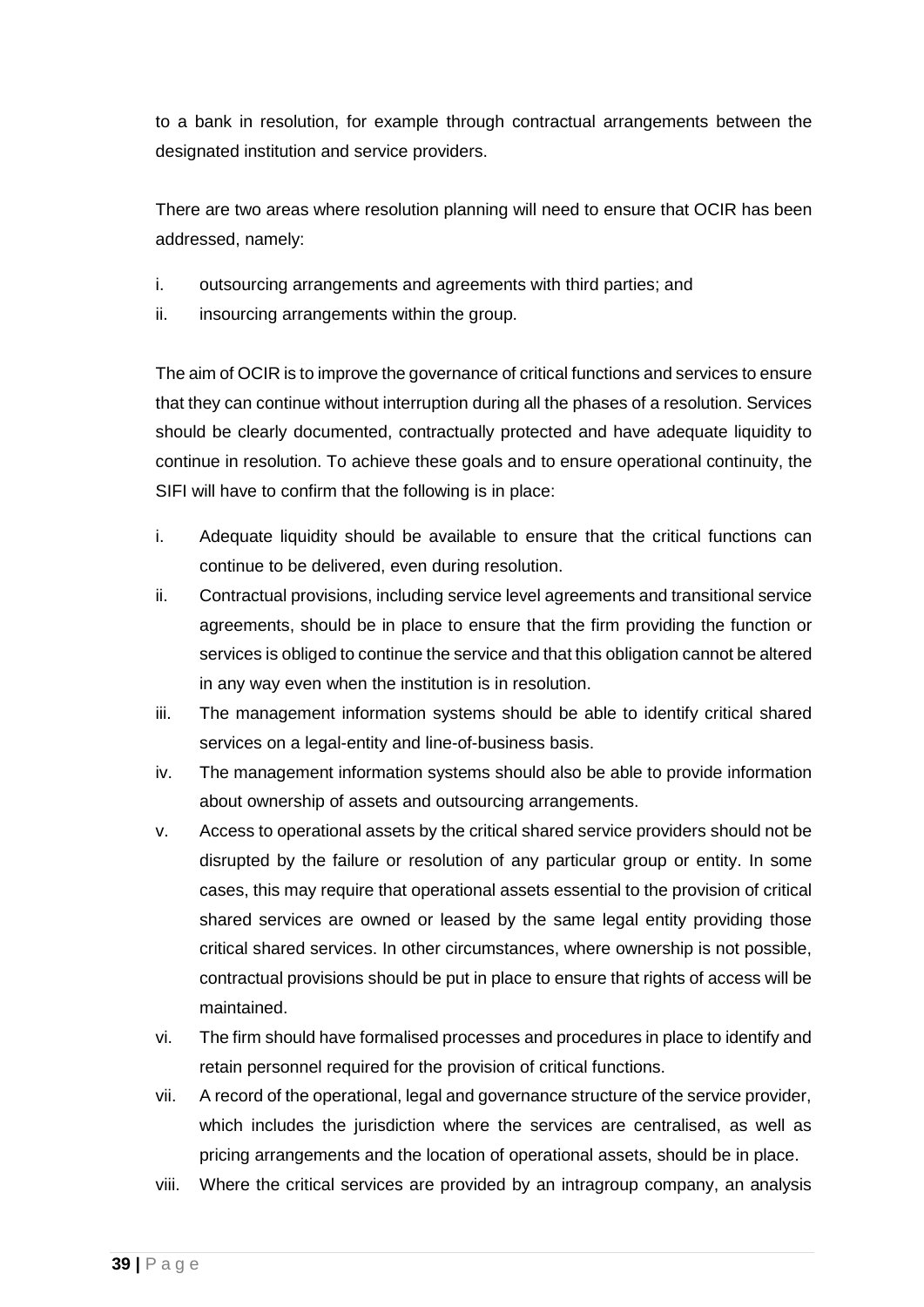must be performed to assess the ability of the institution to provide such services in resolution.

The SARB will expect a bank to be able to demonstrate (within a reasonable time frame) how its operational arrangements will be able to support OCIR in the interest of an orderly resolution.

#### <span id="page-39-0"></span>3.6.4 Service *agreements*

The SIFI should ensure that agreements are updated to require its counterparties to continue providing services during a resolution and to support the actions that the SARB may take. The requirements that banks will have to meet are set out in Box 6.

#### **Box 6: Service agreements and governance arrangements**

| i. |           | The agreements governing the provision of critical functions should be         |
|----|-----------|--------------------------------------------------------------------------------|
|    |           | sufficiently documented, at least including the following:                     |
|    | $\bullet$ | the provider and recipient of the service;                                     |
|    | $\bullet$ | nature of the service;                                                         |
|    | $\bullet$ | a transparent pricing structure;                                               |
|    |           | measures that can be used to evaluate the service provided;                    |
|    | $\bullet$ | continued provision of services during a resolution;                           |
|    | $\bullet$ | exclusion of resolution from being considered as a default event;              |
|    | $\bullet$ | substitution clauses to provide for the continuation of critical functions and |
|    |           | critical shared services;                                                      |
|    | $\bullet$ | ensuring that the contract makes provision for the cost of the services to     |
|    |           | remain at arm's length, even in resolution; and                                |
|    | $\bullet$ | ensuring that the designated institution's provider of critical functions      |
|    |           | continues to provide the said functions, as per normal, even in the event      |
|    |           | where another group member shows signs of financial difficulty.                |

- ii. SIFIs should be able to demonstrate how access to services supporting critical functions will be maintained during resolution. Where this cannot adequately be demonstrated, the SARB might require these services to be owned or leased by the institution that receives the services supporting a critical function.
- iii. The institution should be able to describe how critical services will be influenced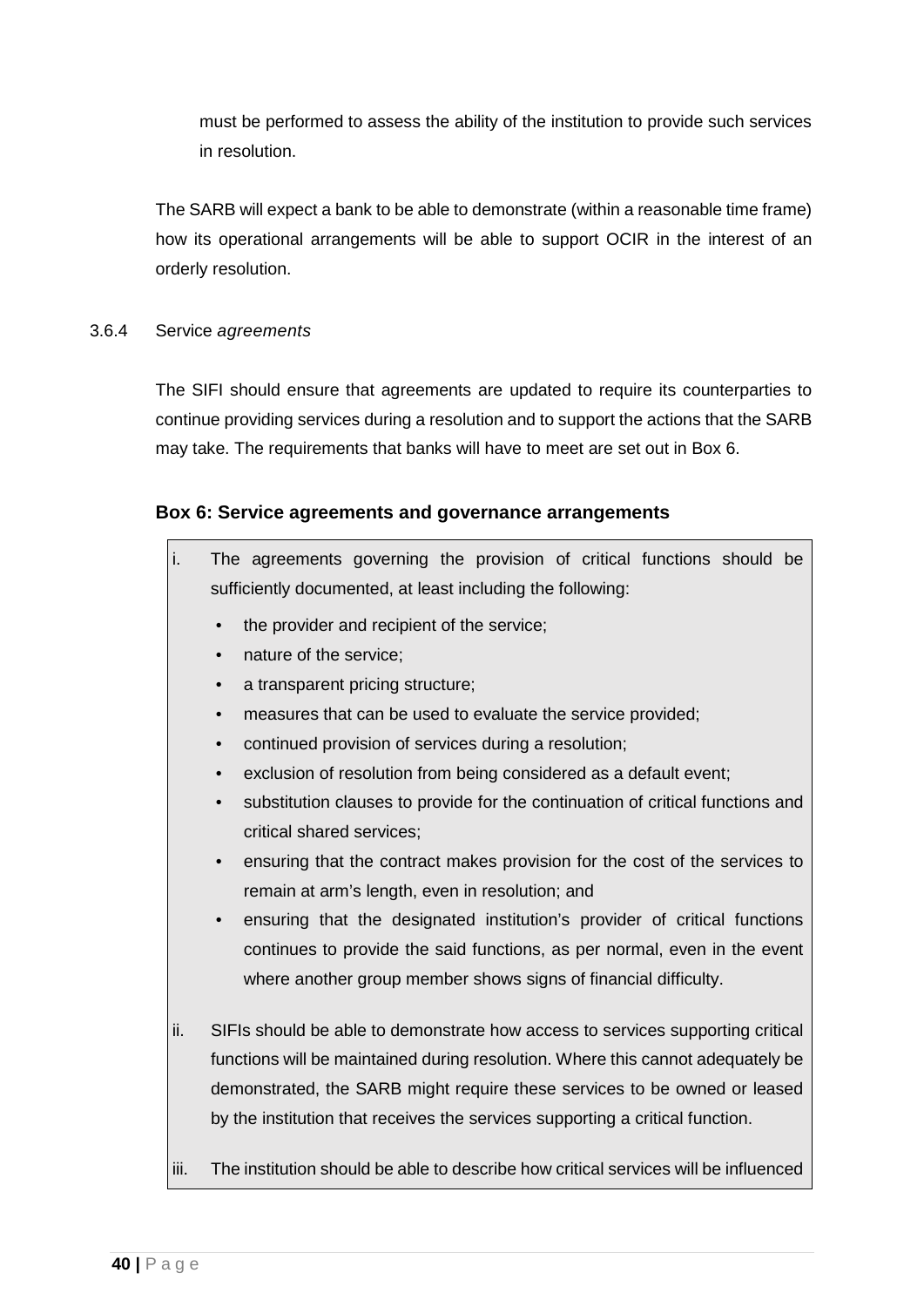if it enters resolution. This includes the following:

- How the operational arrangements make provision for separability and restructuring. This is especially relevant in a situation where a resolution action could include the disposal of certain entities or business units that provide critical functions.
- How the operational arrangements allow certain identified entities to be ring-fenced from the wider group.
- iv. The outsourcing of functions does not eliminate the responsibility of the systemically important financial institution (SIFI) to manage and mitigate risk tolerance levels, and any amendments to agreements have to comply with regulatory requirements, in particular directive 8/2016. In the case where the critical function is provided within the group, the SIFI should ensure that the service provider has the necessary governance arrangement in place to meet regulatory requirements. When critical services are provided by external parties, it is expected that the designated institution can prove that the necessary governance and oversight arrangements are in place.
- v. Staffing arrangements of critical service providers should allow for operational continuity in resolution, for example by ensuring that:
	- critical staff of the entity who provide the critical service do not perform significant duties for other entities within the group and, in such cases where other duties are performed, the duties related to the entity that provides critical services take priority during a resolution;
	- critical staff members receive the majority of their remuneration package from the entity providing the service; and
	- the critical service provider has sufficient senior management available to ensure the continuation of services in a resolution.

## <span id="page-40-0"></span>3.7 Funding in resolution

An open resolution strategy requires the designated institution to continue with its operations. For this purpose, the institution will need to have sufficient funding available in resolution. An important element of a credible resolution plan is to assess the likely funding needs and identify potential sources of funding in resolution. This section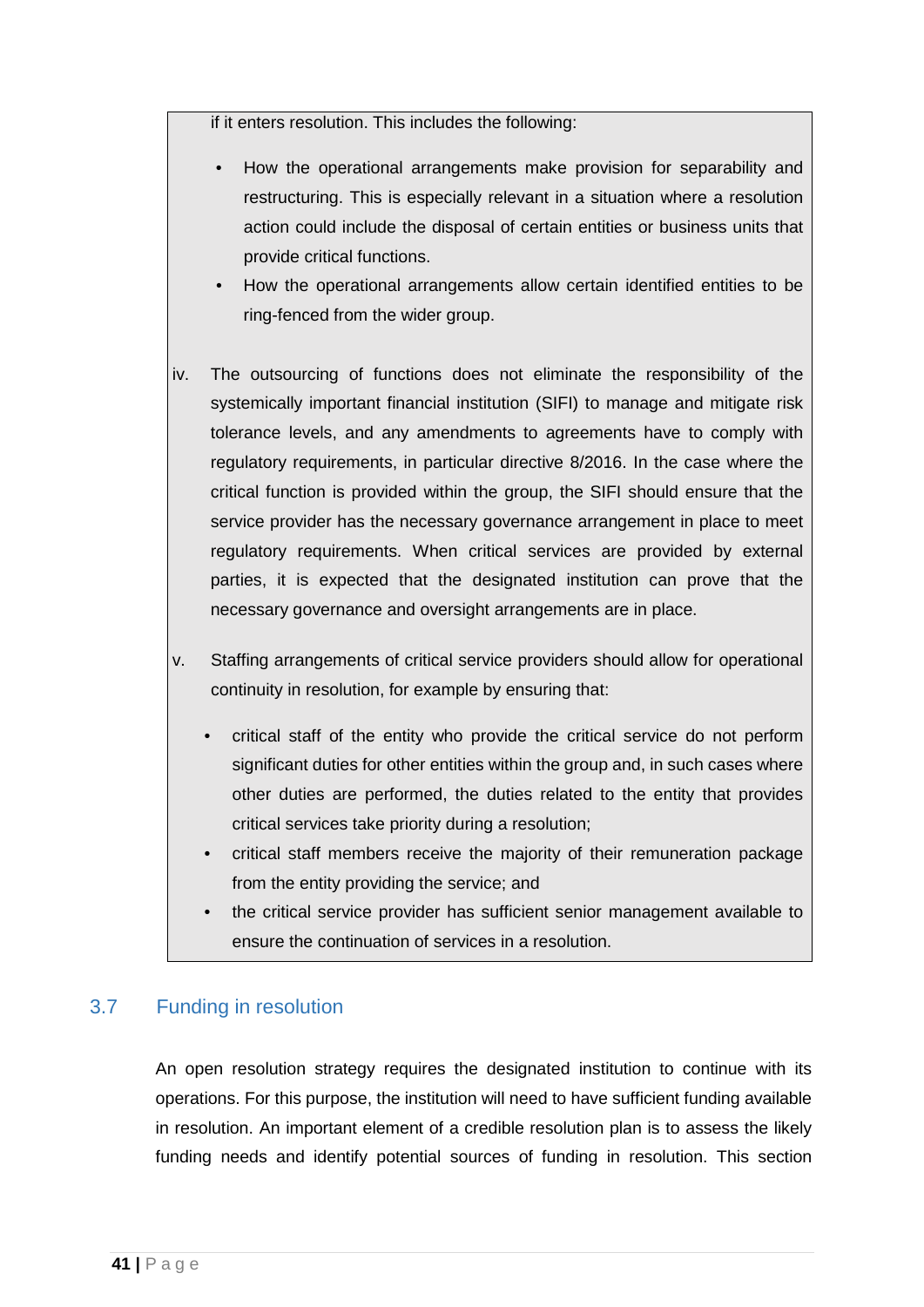focuses on the requirements that designated institutions have to meet for funding in resolution.

#### <span id="page-41-0"></span>3.7.1 Resolution funding requirements and private sources of funding

Banks will be required to determine their funding needs as part of resolution planning, and to ensure that their management information systems enable them to monitor and report on their possible funding needs during a resolution.

Guidance by the FSB states that banks should have the capabilities in place to monitor, report and estimate funding needs in resolution (*Funding strategy elements of an implementable resolution plan*, *2018*). This entails that the bank should be able to measure sources and the positioning of liquidity, estimate funding needs in resolution, report liquidity information on a regular basis and in a timely manner, and identify and rapidly mobilise assets that could be used as collateral. Any operational, legal and regulatory impediments to accessing and mobilising liquidity, including on a cross-border intragroup basis, should be identified and removed, to the extent possible, as part of resolution planning.

Funding in resolution should be sufficient to ensure the continuity of critical services in a resolution. Banks will also have to largely meet their regulatory liquidity requirements. Determining liquidity needs in resolution should include a viable path for the bank to restore its compliance with regulatory requirements, such as the liquidity coverage ratio (LCR), to sufficient levels that will allow the regulators to maintain its authorisation as a bank, and for it to have continued access to the ordinary monetary operations of the SARB.

To help ensure sufficient funding in resolution, a designated institution should put measures in place that will enable it to estimate its liquidity and obligations in resolution. These measures may include measures to:

- i. understand the legal, regulatory or operational obstacles to transferring funds between entities;
- ii. estimate the aggregate amount of liquidity needed to ensure that material operating entities can be stabilised and continue to operate without disruption in resolution or to allow them to be wound-down in an orderly manner;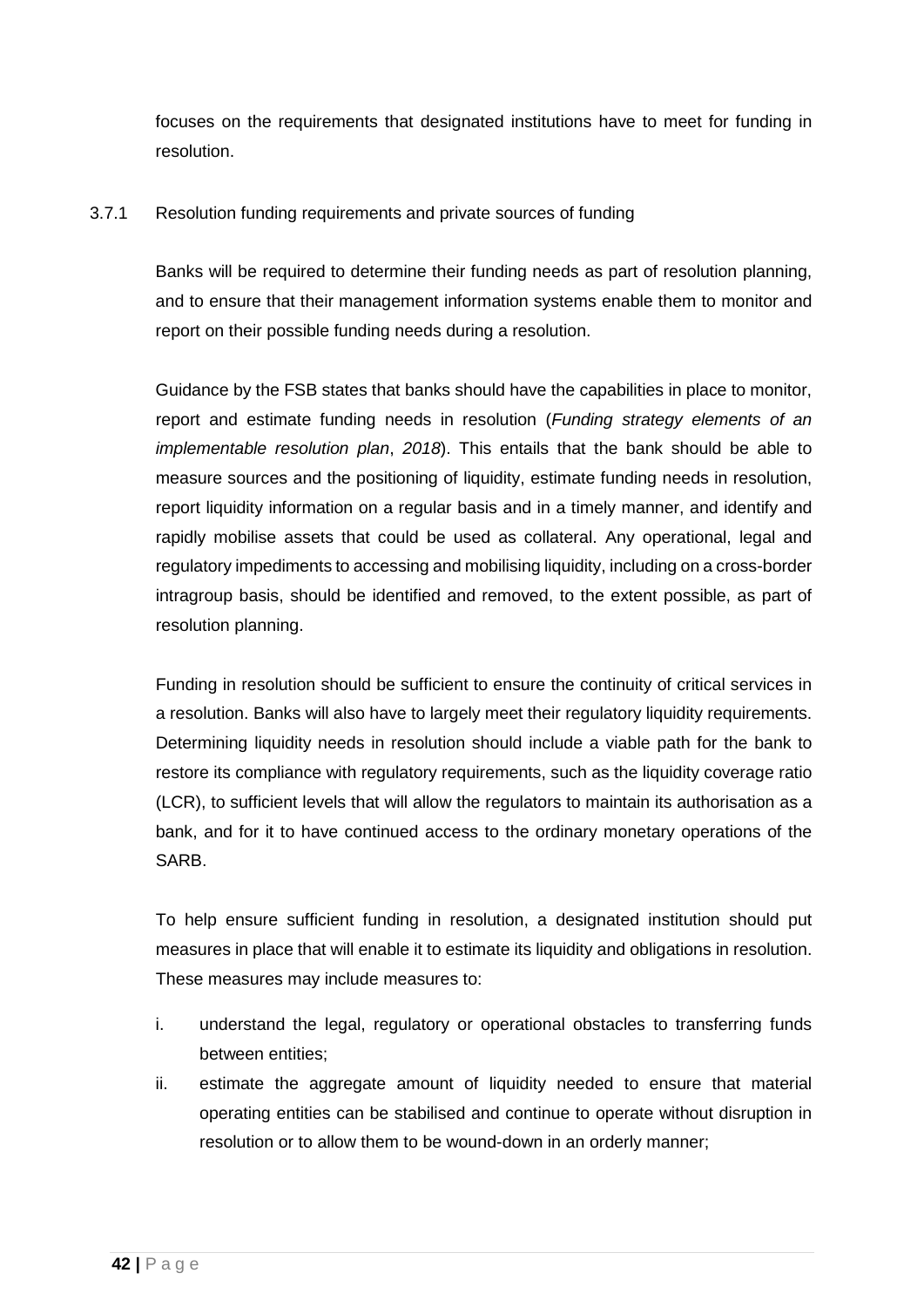- iii. estimate the liquidity required to meet all obligations related to their payment, clearing and settlement activities, including any change in demand for and sources of liquidity needed to meet such obligations;
- iv. estimate the potential liquidity effects of adverse actions by market infrastructures;
- v. model expected counterparty behaviour and include relevant counterparty requirements, such as increased initial or variation margin requirements, during resolution;
- vi. identify and measure, for each material operating entity, intraday liquidity needs, operating expenses and working capital needs.

With regard to the sources of funding, the guiding principle is that a bank's internal liquidity sources and access to private financial markets should be the preferred source of funding in resolution. To this end, the resolution funding plan should:

- i. identify firm assets and private sources of funding that may be available in resolution, and the time frames within which such funding should become available;
- ii. the extent to which those sources of funding can meet the funding needs of the bank in resolution in different stress scenarios; and
- iii. identify the process to use such sources of funding, including the mobilisation of unencumbered assets as collateral and the distribution of funding throughout the group. (FSB Guidance, 2018.)

The sources of funding in a bank's recovery plan and any contingency funding arrangements available, if done properly, will provide a good basis for the assessment of private sources of funding.

#### <span id="page-42-0"></span>3.7.2 Funding support by the SARB

Although access to private funding is the preferred option in resolution, the bank may need additional liquidity from the SARB if it cannot source adequate funding on its own. In South Africa's concentrated financial market, it is expected that entry into resolution will close certain sources of funding and liquidity that the bank had previously counted on.

In addition to the normal liquidity facilities provided by the SARB, section 10 of the South African Reserve Bank Act 90 of 1989, as amended (SARB Act) provides the SARB with the power to provide emergency lending assistance (ELA), without limiting the types of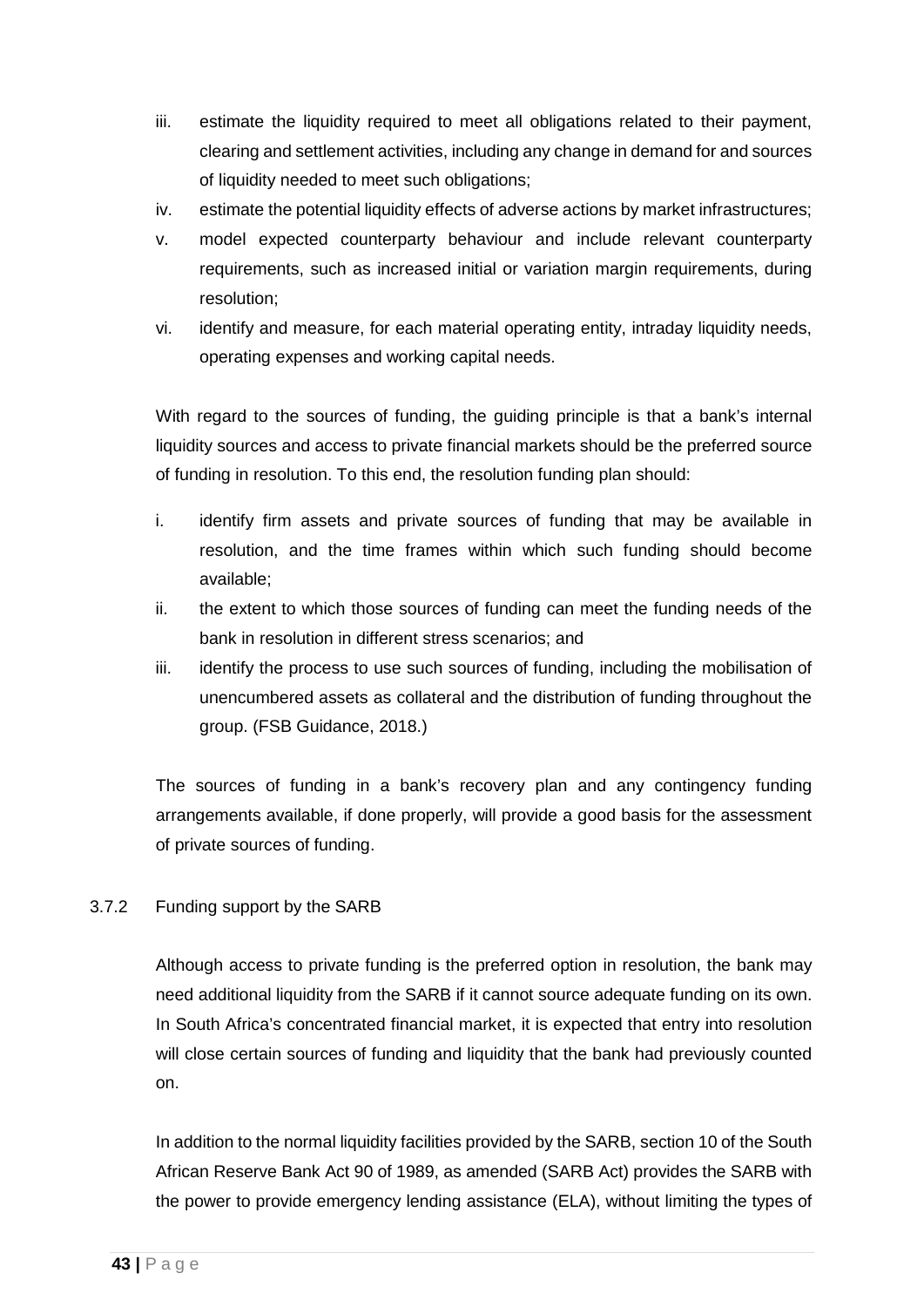institution that could be a recipient of ELA. The only condition is that any lending by the SARB, including ELA, should be collateralised. This implies that the bank should have suitable collateral available for ELA. Resolution planning should focus on the identification of acceptable pools of collateral for ELA, getting draft contracts in place, and making it operationally quick to mobilise this collateral.

The SARB Act is interpreted in terms of the mandate of the SARB, which implies that ELA should also contribute to financial stability. Not all the conventional Bagehot criteria for providing ELA may be suitable in a situation of an open-bank resolution:

- i. The first criterion is that a bank should be solvent. There may be significant doubt about the solvency of an entity at the POR. However, solvency should be restored by the recapitalisation process.
- ii. The second criterion is that ELA should be provided at a penalty rate. The historic purpose of this requirement was to discourage banks from relying on ELA as a source of funding unless there is no other option. In resolution, a bank will already be under strain, facing significantly higher costs of private sector funding and recapitalisation needs, and will have limited other options to access liquidity. Although ELA should not be free, making the cost and conditions for ELA too punitive will only increase the burden on the bank and reduce the viability of the resolution. In addition, moral hazard will be addressed by writing down or converting shareholders and subordinated creditors.
- iii. The third criterion is that ELA lending should be against good collateral. In this regard, much can be achieved in resolution planning if the SARB and the banks identify, package and mobilise pools of good collateral in good times, to be available for ELA in the event of a resolution.

South African banks are allowed to apply for a committed liquidity facility (CLF) with the SARB, which is a going-concern facility provided at a fee against pre-approved sets of high-quality collateral. The CLF was initiated as an alternative approach under the Basel III liquidity framework for banks to meet their LCR. The benefits of agreeing on a committed facility are the speed and ease with which liquidity can be provided when legal agreements and collateral arrangements are pre-established.

The CLF is in the process of being phased out as a regulatory instrument that counts towards the LCR. In order to maintain the benefits associated with the current CLF, the SARB is considering alternatives to possibly replace the CLF as a regulatory instrument with a facility specifically designed for recovery and/or resolution purposes. This will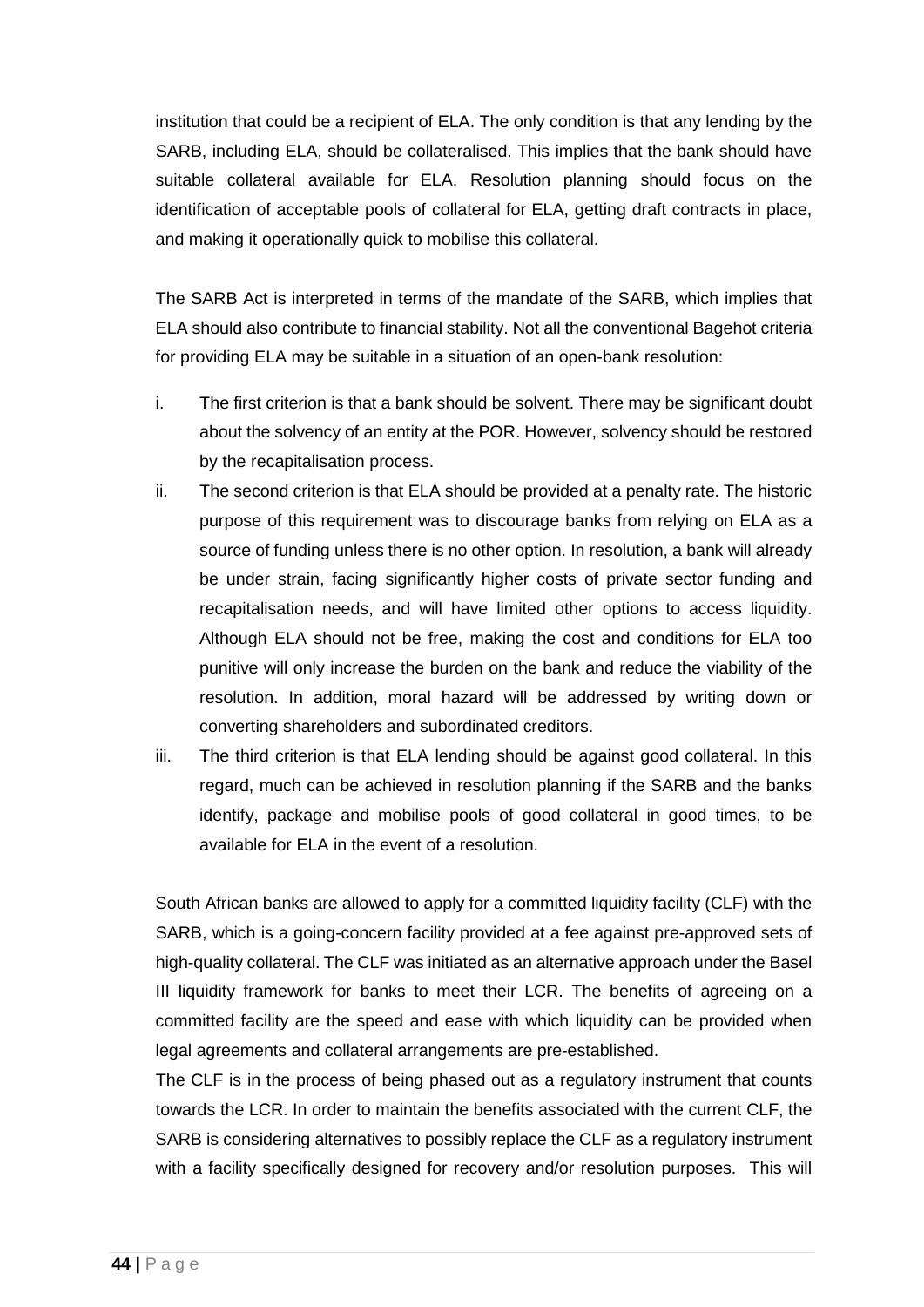also entail a review of the entire approach to ELA, including the SARB's approach to the transparency of ELA and the pre-positioning of collateral.

## <span id="page-44-0"></span>3.8 Continuity of access to critical financial market infrastructures

The SARB's approach to ensuring access to critical infrastructures will be informed by the standards and guidance issued by the FSB, including the FSB's *Guidance on Continuity of Access to Financial Market Infrastructures for a Firm in Resolution*, published in July 2017.

Maintaining access to critical financial market infrastructures (FMIs) is essential to ensure that a bank's critical functions can be maintained during resolution. The SARB, financial sector regulators, designated institutions and FMIs will need to work together to develop measures to ensure the continued access of designated institutions to critical FMI services during resolution. The SARB will need to engage, cooperate and have appropriate ex ante information-sharing arrangements in place with financial sector regulators and FMIs.

Designated institutions will need to assess their FMI services, map their activities and instruments to different FMIs, and put in place arrangements with the operators of these infrastructures to ensure they continue to meet the requirements during resolution. Box 7 sets out possible requirements that will contribute to ensuring that access to FMIs is maintained during a resolution.

#### **Box 7: Requirements for access to market infrastructures**

#### **Arrangements by providers of market infrastructure services**

To give effect to the provisions of the resolution framework, a financial market infrastructure (FMI) should have the following arrangements in place:

- i. make provision in its rule book (or similar instruments) to enable continued access to critical market infrastructure services by a designated institution;
- ii. identify and communicate the range of possible actions and requirements it may impose on a designated institution in resolution; and
- iii. identify operational and other implications of a transfer of operations or positions of a designated institution in resolution to a successor entity.

#### **Arrangements by banks that use the services of market infrastructures**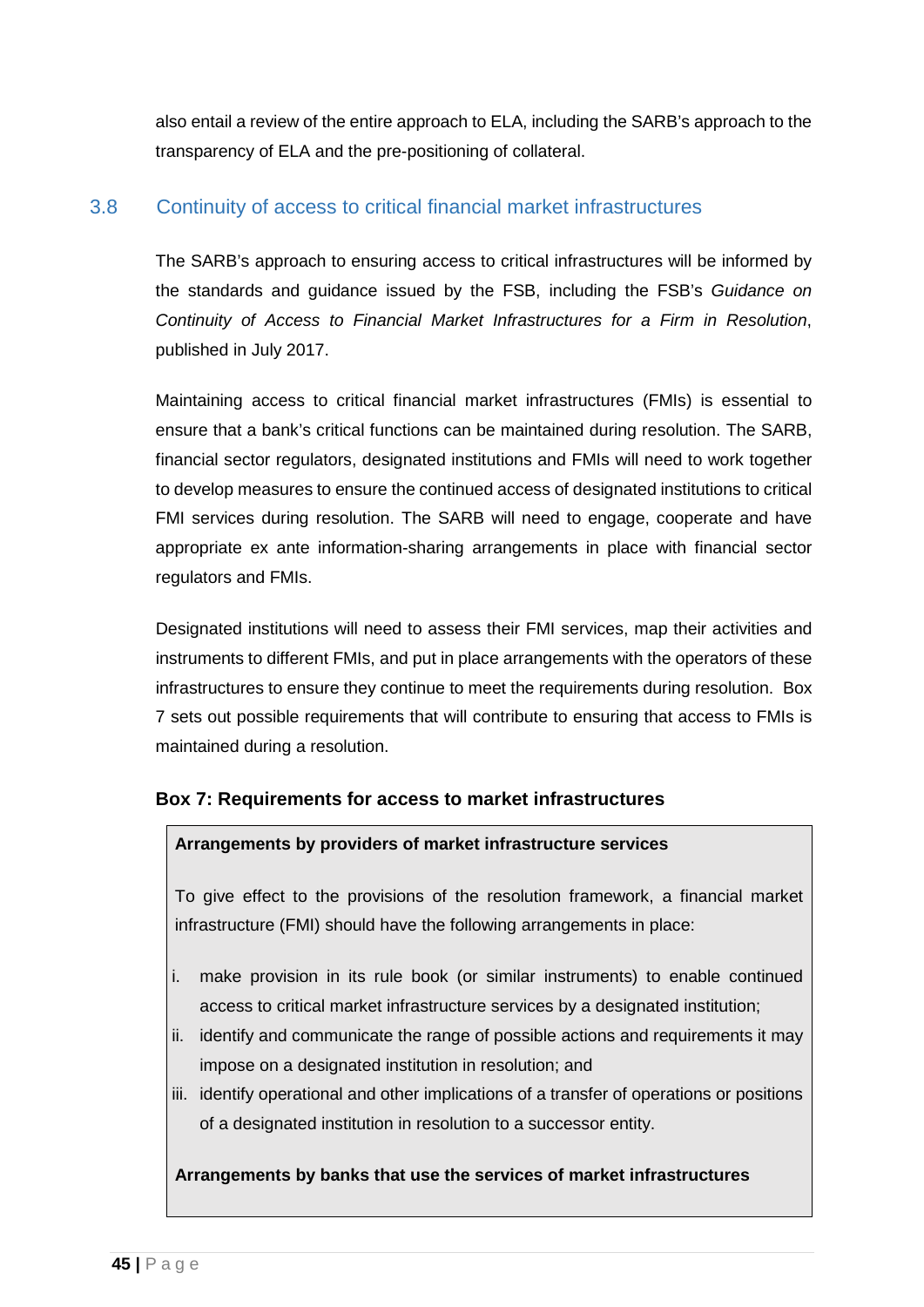Designated institutions need to assess their participation in FMIs and put in place arrangements with the FMI operators to ensure continued access to services. These include:

- i. arrangements to provide information regarding a designated institution's reliance on critical market infrastructures services;
- ii. contingency plans and arrangements detailing how the designated institution would ensure that it continues to meet its obligations (including risk management and participation requirements) to the relevant market infrastructures during resolution;
- iii. contingency arrangements for the continuation of critical functions should its access to a market infrastructure be terminated or suspended; and
- iv. arrangements to ensure that it is able to provide necessary information to the authorities during resolution.

## <span id="page-45-0"></span>3.9 Valuation capabilities

The FSB document titled 'FSB consults on making the Key Attributes requirements operational' provides guidance regarding valuation requirements. These requirements include:

- i. which valuations are required and the valuation principles that would be applied (e.g. going concern or gone concern);
- ii. the information that will be required for that valuation;
- iii. the point in time at which the valuation is to take place;
- iv. any need to appoint an independent valuer; and
- v. timelines for each of these aspects.

The FSB guidance makes it clear that home and host authorities should aim to address difficulties in ascertaining the value of assets and liabilities in the resolution planning process. Due to the time constraints in resolution, authorities may have to rely on preliminary assessments or estimates. Therefore, making decisions on the basis of valuations that are not final should be allowed.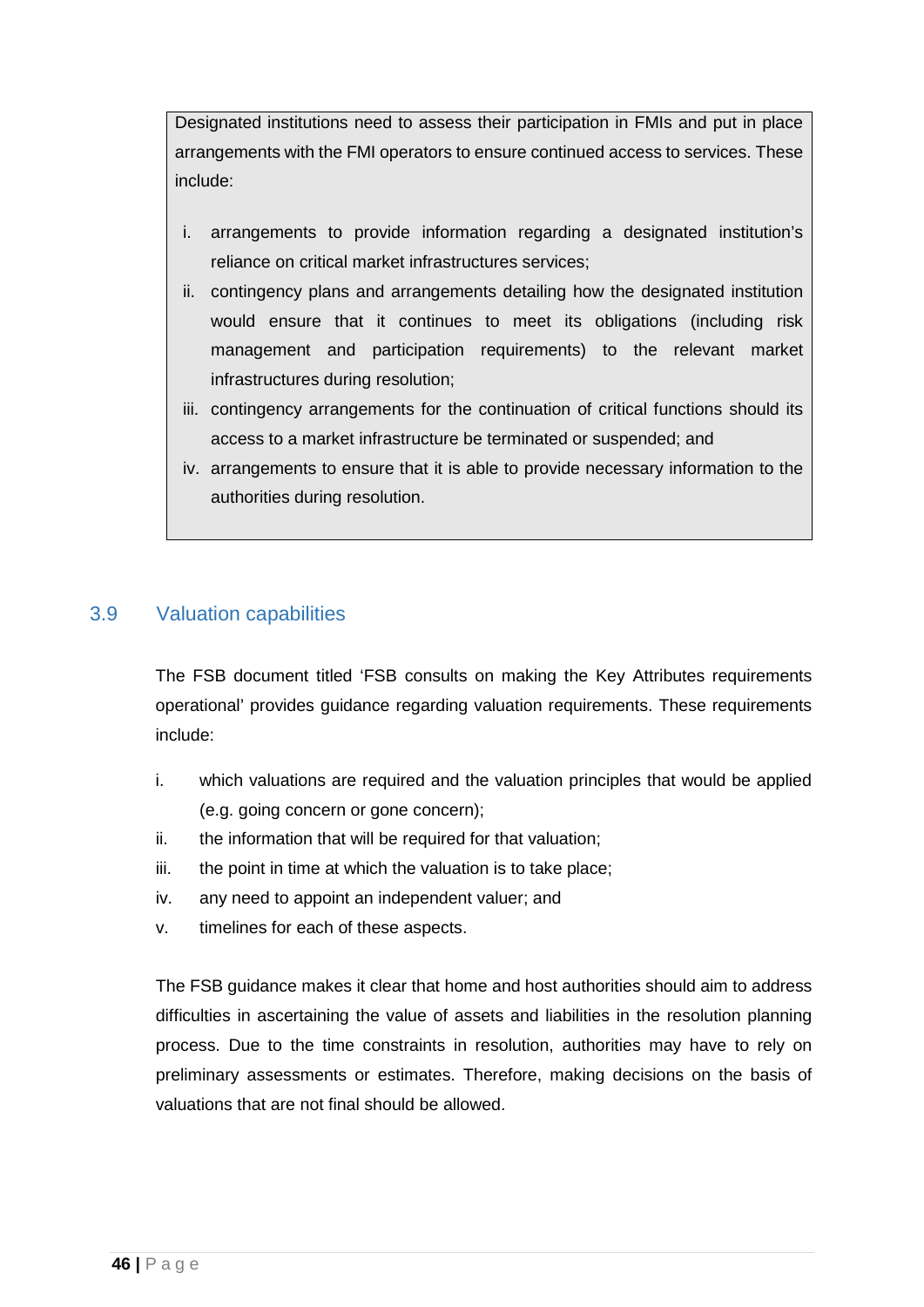The FSB also published its *Principles on Bail-in Execution* in 2017, which provides authorities with guiding principles on valuation in order to plan and execute a bail-in. These guiding principles state that valuations should enable the following:

- i. determine whether the conditions for resolution or the conditions for the contractual write-down and/or conversion into equity of regulatory capital instruments have been met;
- ii. estimate losses, which may inform the resolution strategy;
- iii. determine the write-down and conversion rates, for example the value of the securities that creditors will receive in exchange for their claims; and
- iv. assess whether the NCWOL safeguard has been met.

Valuation is a complex component of resolution that has to be performed at a sufficient standard to ensure that resolution actions are properly executed. In addition, valuation also has to be performed under time constraints to avoid further erosion of value and provide the best probability of an orderly resolution.

Especially due to the time constraint, South Africa plans to perform one internal valuation and two independent valuations. The internal valuation will be used to meet the requirements in (i) above. The two independent valuations will be conducted to address (ii) to (iv).

The SARB will develop standards and guidance notes to assist in achieving the above requirements by:

- i. setting the minimum requirements that designated institutions have to comply with to ensure that their management information systems are able to provide the relevant information and execute the required valuation capabilities to allow the SARB to plan for resolution. Banks' management information systems should be able to provide the independent valuer with the relevant information within the required time frame to execute the independent valuations;
- ii. providing the minimum requirements that an independent valuer should meet in order to perform such a valuation; and
- iii. providing the criteria and assumptions that should be utilised when performing a valuation.

## <span id="page-46-0"></span>3.10 Cross-border cooperation in resolution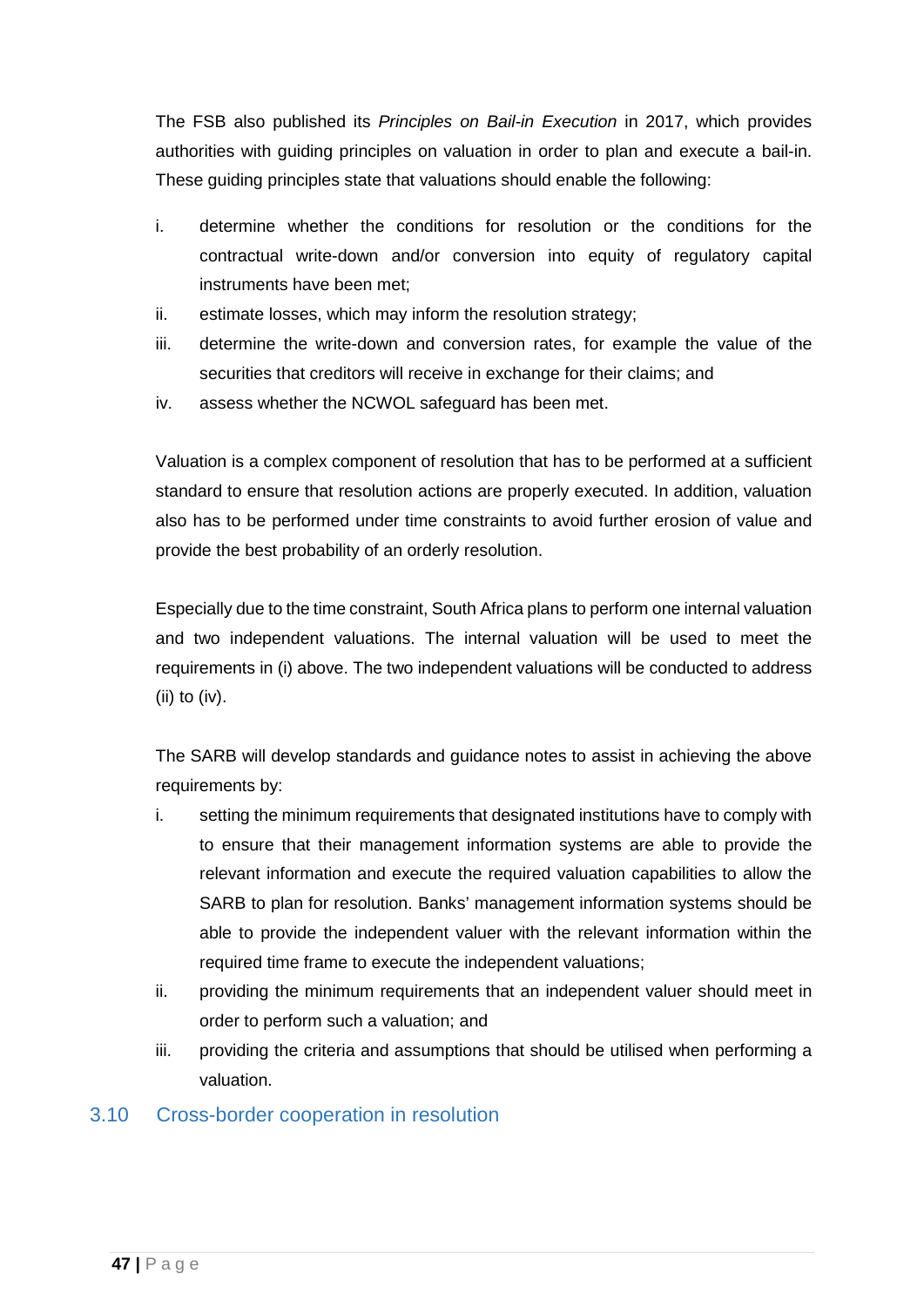The *Key Attributes* contain a number of provisions that support cross-border cooperation and information-sharing, which includes removing obstacles that prevent informationsharing and the establishment of crises management groups (CMGs).

In the FSB's document *Making the Key Attributes Requirements Operational*, it is stated that firm-specific cross-border cooperation agreements (CoAGs) should be put in place to guide the activities of CMGs in planning, coordinating and implementing resolutions. In addition to providing a general framework for sharing information in CMGs, CoAGs need to relate directly to the resolution strategies and plans, incorporating commitments of home and key host authorities to cooperate and implement a resolution strategy, and setting out the process for taking decisions in a timely manner. Authorities may enter into bilateral agreements that may complement firm-specific CoAGs. Institution-specific CoAgs should:

- i. establish the objectives and processes for cooperation through CMGs;
- ii. define the roles and responsibilities of the authorities before and during a crisis;
- iii. set out the process for information-sharing before and during a crisis, including sharing with any host authorities that are not represented in the CMG;
- iv. set out the processes for coordination in the development of the resolution plans;
- v. set out the processes for coordination among home and host authorities in the conduct of resolvability assessments;
- vi. include agreed procedures for the home authority to inform and consult with host authorities in a timely manner when there are material adverse developments affecting the firm and before taking any significant action or crisis measures;
- vii. include agreed procedures for the host authority to inform and consult with the home authority in a timely manner when there are material adverse developments affecting the firm and before taking any discretionary action or crisis measure;
- viii. provide an appropriate level of detail with regard to the cross-border implementation of specific resolution measures, including with respect to the use of bridge institutions and bail-in powers;
- ix. provide for meetings to be held at least annually; and
- x. provide for regular (at least annual) reviews by appropriate senior officials of the operational plans implementing the resolution strategies.

Resolution strategies, operational plans and CoAGs will need to be maintained as living documents which are to be improved and updated over time. In particular, they will need to be developed and amended to take account of changing circumstances, including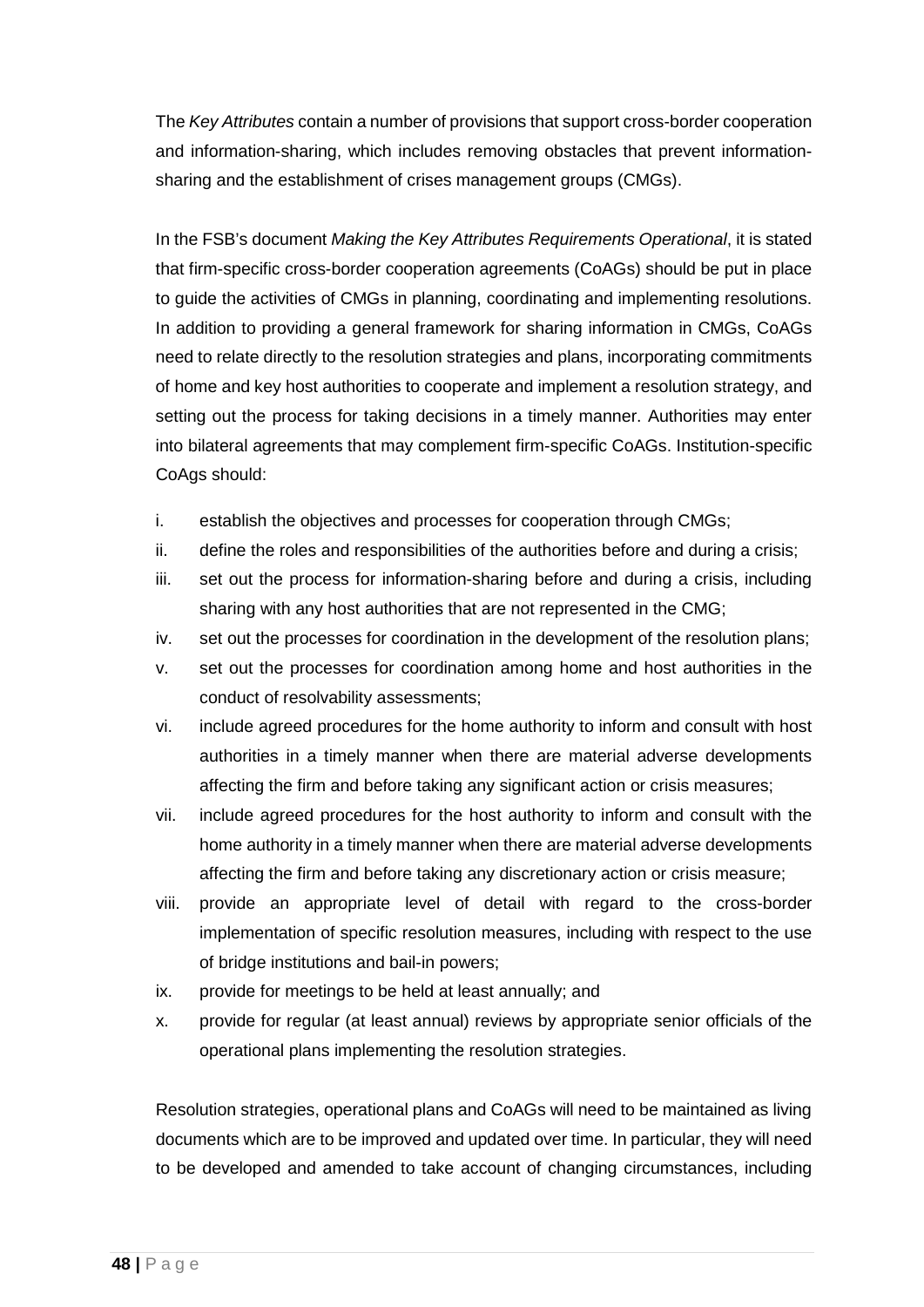changes in the macro environment, the bank's organisation and structures, and the national resolution powers and funding arrangements in home and host authorities.

From a SARB perspective, MoUs should be in place with central banks of host jurisdictions in which South African banks have operations that are either significant to the financial group or significant to the host jurisdiction. Currently, the PA has MoUs in place with all host jurisdictions in which South African banking groups have operations for the purpose of sharing regulatory information. These MoUs will have to be reviewed and expanded on to ensure that they adequately take into account resolution-related information requirements. The SARB will also put in place institution-specific CoAGs to supplement the MoUs. In instances where the resolution authorities in host jurisdictions are entities other than the regulators, for example deposit insurance agencies, these CoAGs will also have to include these entities.

Arrangements for resolution purposes will reflect the division of responsibilities between home and host country authorities. The SARB will aim to develop its resolution strategies in a way that limits adverse effects on host jurisdictions.

## <span id="page-48-0"></span>3.11 Resolvability assessment and removal of barriers to resolution

The identification of barriers to resolution through resolvability assessments and interventions to remove or reduce such barriers are critical requirements to ensure that the SARB is able to conduct an orderly resolution. Resolvability assessments form part of resolution planning and will be conducted as a joint effort between the SARB and the banks, during which all elements of the resolution plan will be covered. Banks will be required to undertake certain actions to ensure that they are structured in a manner that supports the execution of the resolution strategy.

The SARB's approach in conducting resolvability assessments will follow the guidance issued by the FSB. The FSRA enables the SARB to direct the PA to impose certain requirements on designated institutions. The scope of the directives will be expanded by the FSLAB to include the actions necessary to achieve the resolution objectives.

While a final assessment of resolvability as part of resolution planning will be the responsibility of the resolution authority, designated institutions will be required to undertake self-assessments to inform this decision. These assessments may include:

i. identification of barriers related to its group structure;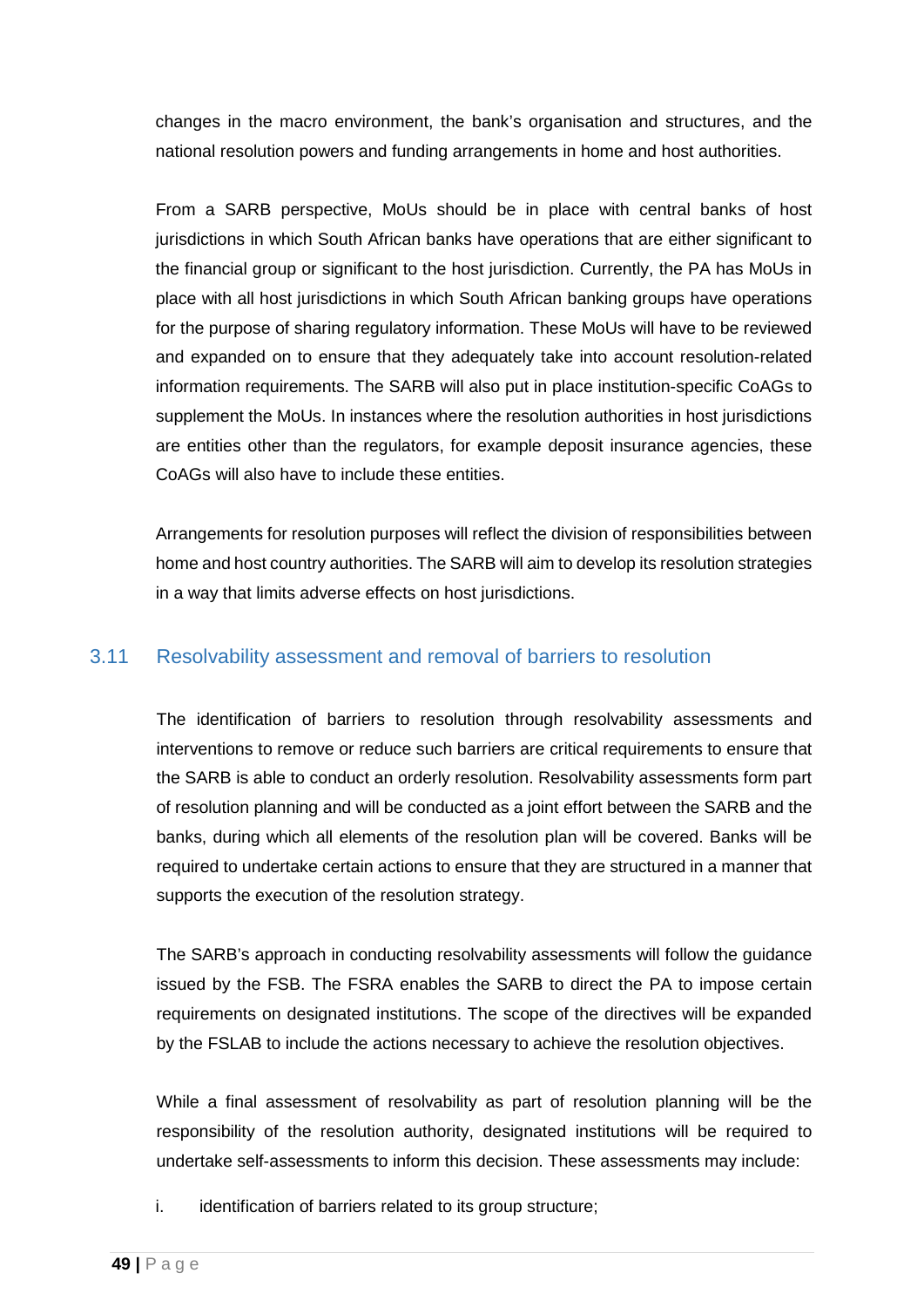- ii. availability and adequacy of the loss-absorbing capacity;
- iii. adequacy of the designated institution's arrangements to ensure operational continuity in resolution;
- iv. adequacy of arrangements to facilitate the designated institution's continued access to market infrastructures during resolution; and
- v. the designated institution's arrangements to facilitate effective internal and external (including with authorities) communication as well as continued access to market infrastructures.

## <span id="page-49-0"></span>3.12 Concluding remarks on resolution planning

In terms of the FSLAB, resolution planning will be a process that is performed on an ongoing basis, alongside regulation and supervision. Planning for failure will no longer be an activity that only takes place when a bank faces difficulties or approaches a point of non-viability. Resolution plans have to be developed irrespective of a bank's probability of failure. Some of the lessons of the global financial crisis that led to the requirement for resolution planning were that (i) big banks can also fail, and (ii) even healthy banks can fail if the external environment deteriorates sufficiently and rapidly.

Resolution planning does more than prepare for resolution: the planning process in itself often leads to more resilient institutions by looking at the structure and operations of a bank through a different lens. Banks that are structured for an orderly failure understand their own businesses better, have more insight into their own vulnerabilities and take efforts to strengthen these.

Resolution planning also improves market discipline. If investors are convinced that resolution plans are feasibly, market pricing starts to reflect the true underlying risks of individual banks, and investors start to reward well-managed banks relative to badly managed banks. As long as investors believe that big banks will be bailed out by government, all banks have equal risks for investors and, as a result, risk is not accurately priced.

Lastly, resolution planning is not an event, but an iterative process in which resolvability assessments continually lead to further improvements. Resolution planning for globally systemically important banks has been ongoing for over six years, and yet there are many areas that still need improvement.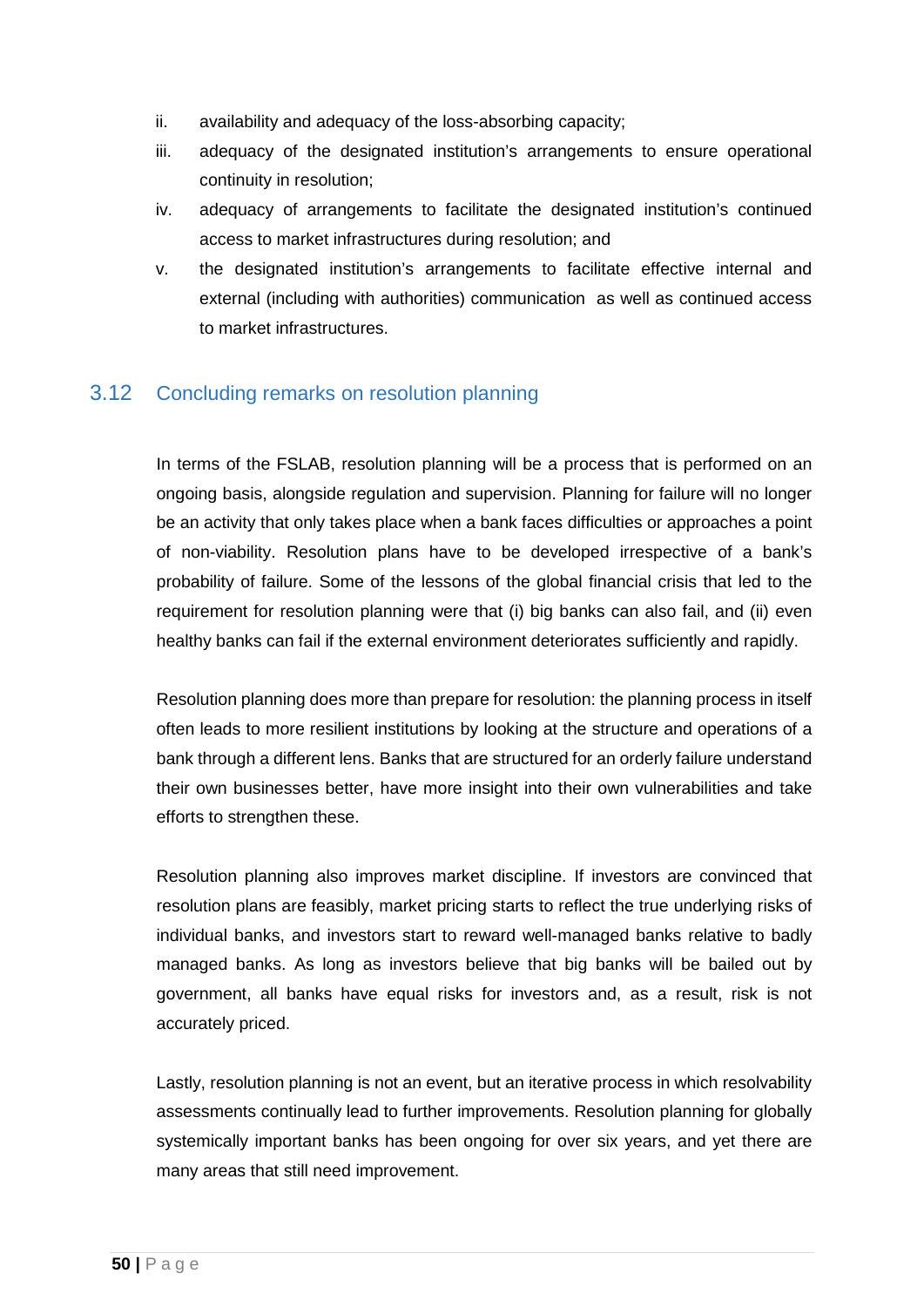## <span id="page-50-0"></span>4. Conducting an open-bank resolution

## <span id="page-50-1"></span>4.1 Introduction

The resolution of all banks will start with the decision-making process between the SARB and the Minister, once the SARB concludes that the POR is being approached. As a result of this process, the Minister will determine whether the bank should be placed in resolution.

After the decision by the Minister has been taken, the bank will enter resolution. An open-bank resolution has three phases. The stabilisation phase of the resolution starts once the public announcement is made. However, the actual resolution is likely to take several months, or even longer, to complete. This second and longer phase, during which viability is restored, is referred to as the restructuring phase. The last phase is when the bank exits resolution.

Each of the phases of resolution is discussed in this chapter.

## <span id="page-50-2"></span>4.2 Entry into resolution

When it becomes likely that a bank will become non-viable, a process of close cooperation between the SARB, the PA and National Treasury will be required to determine the appropriate course of action.

In terms of the FSRA, financial sector regulators have to support and cooperate with the SARB for it to achieve its financial stability mandate. The details of this cooperation have been set out in MoUs, which include how the financial sector regulators will report on matters relating to the viability of financial institutions to the SARB. Figure 4 sets out the decision chart that will be followed when placing a designated institution in resolution, in which the SARB, the PA and National Treasury each play a role.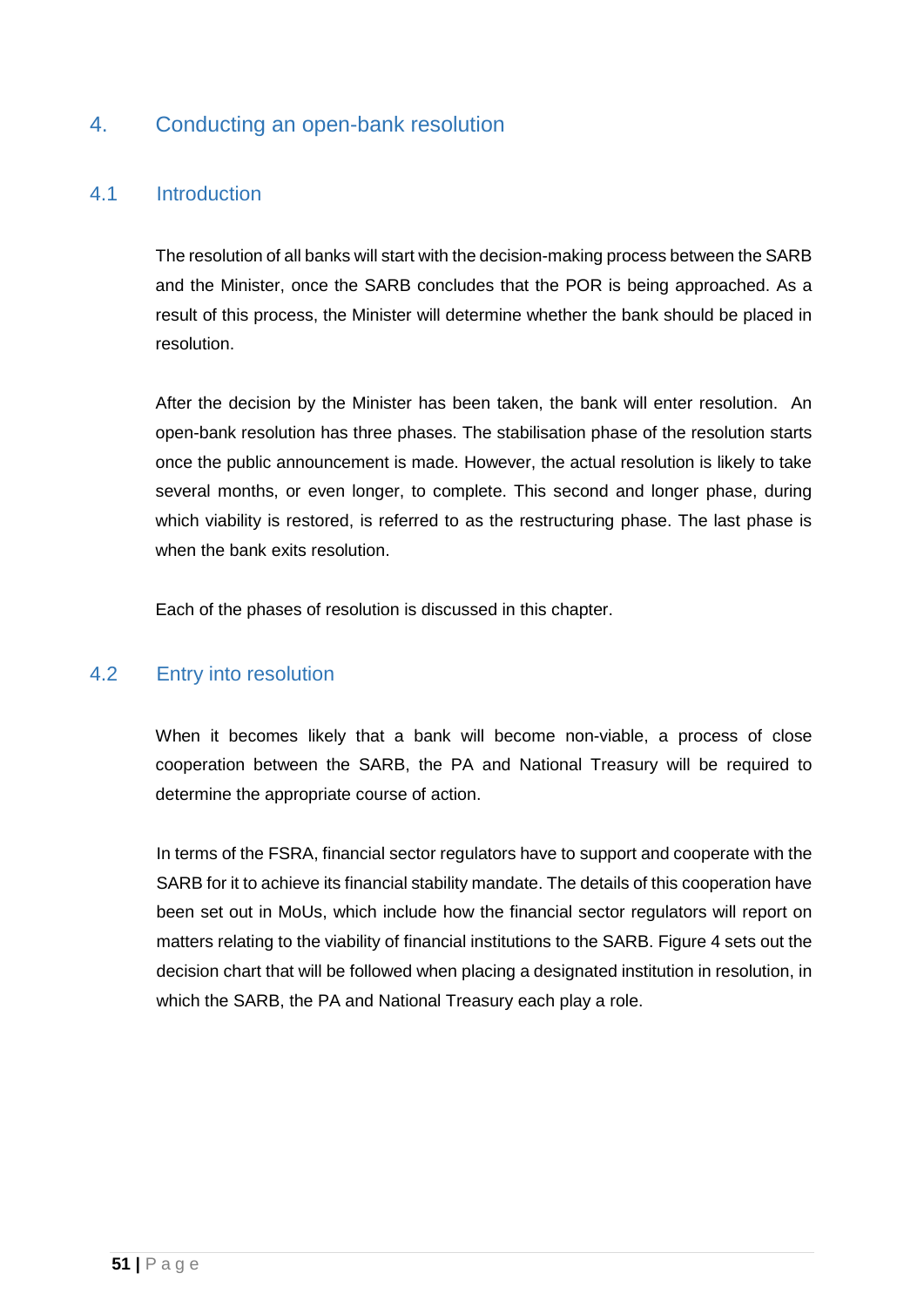

**Figure 4: Decision chart for entry into resolution**

The PA should report to the SARB if there is an event or action taken by a financial institution that causes it to breach its early warning indicators or trigger its recovery plan. The PA must also inform the SARB if it is of the view that a bank will become non-viable or that the bank will have to take a recovery action to avoid becoming non-viable.

The SARB will consult with the PA and assess whether the bank will, or will be likely to, fail to meet its obligations. It will also assess the probability that recovery actions taken by the bank's management will be sufficient to prevent it from failing to meet its obligations. The PA must provide the SARB with all the information necessary to assess whether the bank may reach the POR. The information will include information about the event or action that caused the distress, corrective action taken and the likelihood of recovery. The SARB will participate in the PA's processes to assess recovery plans and should be familiar with the conditions for the bank's recovery actions to be successful and the shortcomings thereof.

When the SARB is notified of any event or action that may cause a bank not to fail in meeting its obligations, it will notify the National Treasury of the situation and the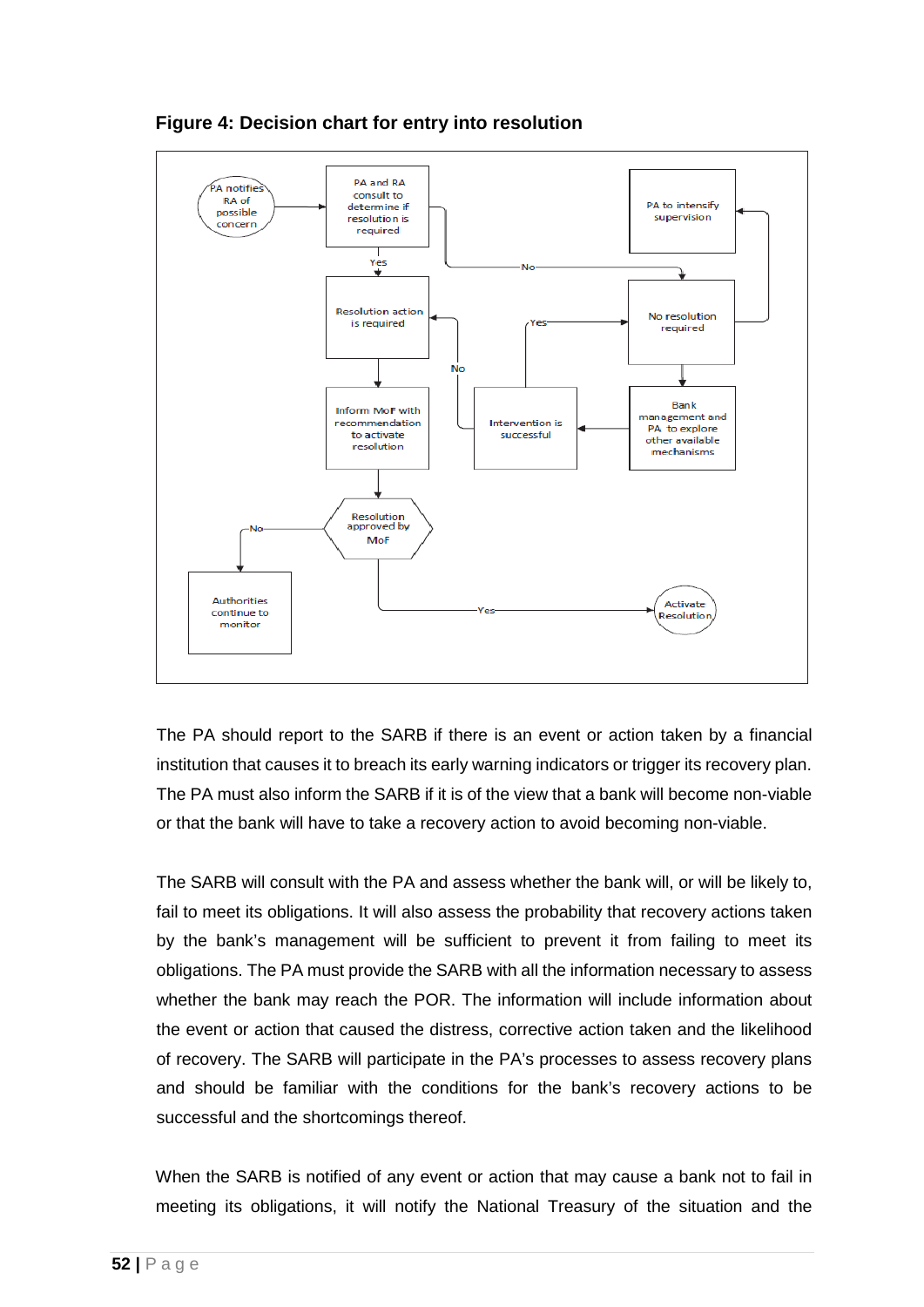Governor will engage with the Minister regarding possible actions that the SARB may need to take. If the SARB determines in its assessment that the designated institution has failed to meet, or will be unable to meet its obligations, it will make a recommendation to the Minister to place the institution in resolution. The recommendation will include a high-level description of the proposed resolution strategy and actions that the SARB intends to take and an overview on how these actions should result in an orderly resolution.

## <span id="page-52-0"></span>4.3 Stabilisation actions

Once the Minister has made the determination to place a bank in resolution, the SARB will announce the resolution and take immediate actions necessary to avoid further disruption to the institution and financial system. This section describes the main actions that the SARB will have to take immediately after the determination in order to ensure that it stabilises the institution and contains contagion to the rest of the financial system. $^{\rm g}$ 

#### <span id="page-52-1"></span>4.3.1 Communication

If a SIFI deteriorates to the point where it is put in resolution, it is likely to be identified as a systemic event in terms of the FSRA and, as such, the SARB will have an obligation to publicly announce this event. In order to contain panic and provide reassurance to depositors, creditors and other counterparts, the SARB should clearly communicate how it intends resolving the institution to protect or restore financial stability. This communication should also be clear about any official support that will be provided to the bank, and provide confidence that the bank's critical functions will continue without interruption and that there will not be any defaults as a result of the bank entering resolution. Such reassurance is critical to achieving the objectives set in the resolution planning process.

In addition to the public communication by the SARB, there will be a number of specific stakeholders that would require, at a minimum, the following specific information:

• FMIs that support the execution of critical functions, to provide for continuity of access in resolution;

<span id="page-52-2"></span><sup>&</sup>lt;sup>9</sup> The elements in the execution phase should have been addressed in the resolution planning phase, and therefore most of the elements in Part 4 of the document have already been discussed in Part 3. However, Part 4 highlights the areas in which the SARB also has to develop its own internal capacity to effectively execute a resolution process.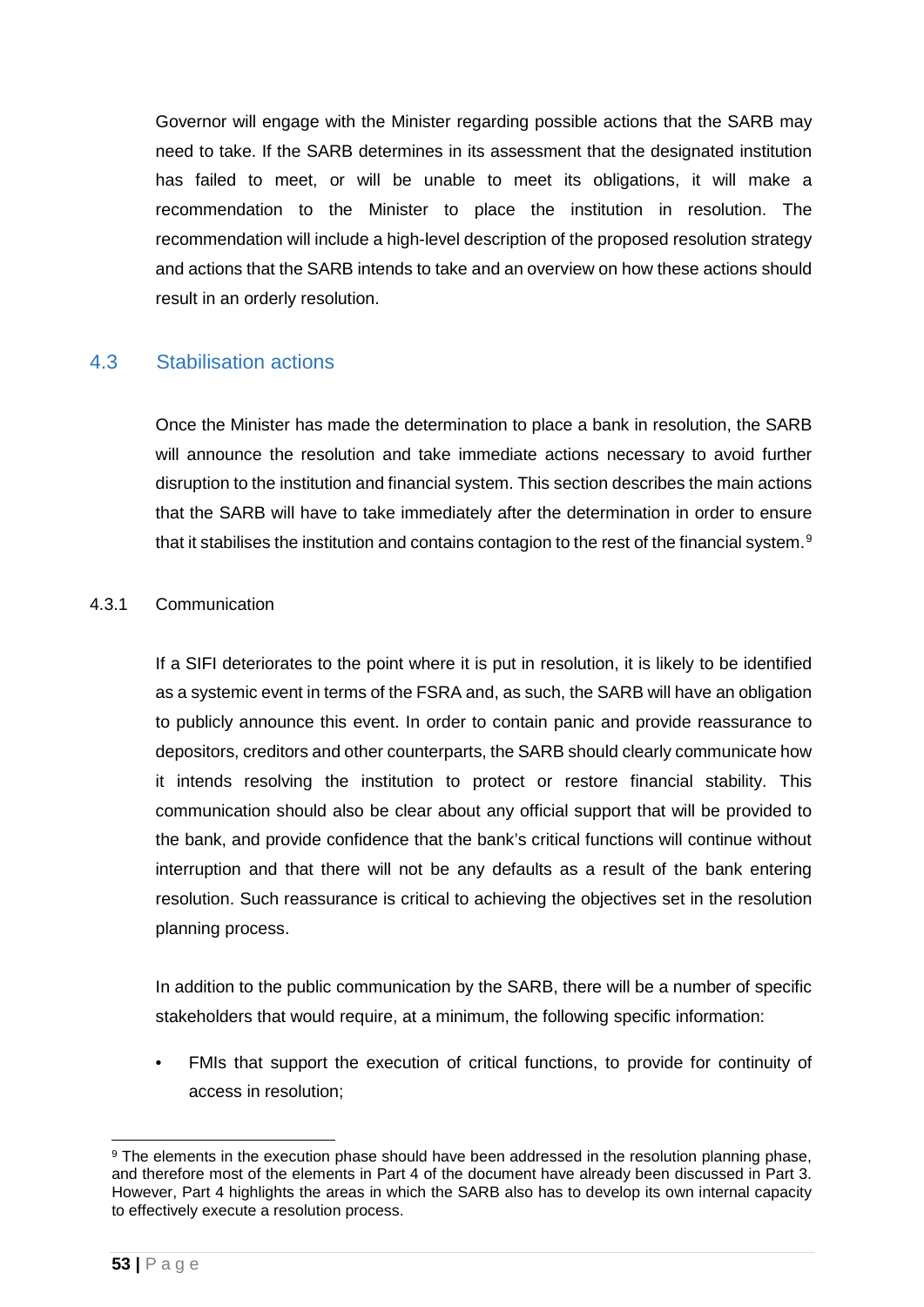- the controller and valuation firms that had been selected; and
- staff of the bank in resolution, in particular the staff that have to be retained for critical functions.

#### <span id="page-53-0"></span>4.3.2 Recapitalisation and valuation

The first resolution action that the SARB will take in a resolution is to ensure that the bank's capital is restored to the level where it can continue meeting its regulatory requirements. This will be achieved through bail-in.

The FSLAB requires the SARB's decision on the write-down or write-off of any instruments to be informed by an independent valuation. The SARB will appoint an independent firm to conduct the valuations required by the FSLAB before taking resolution actions. To ensure that the SARB can recapitalise the designated institution within a reasonable period, it may be necessary to transfer the shares that would be subject to bail-in to a bridge vehicle until the valuation is finalised. This will allow for the conversion of the Flac instruments to new shares while the valuation is conducted.

The bail-in process will involve extensive consultation with stakeholders, including affected shareholders and creditors. The SARB will have to follow the administrative process requirements set out in the FSLAB. In line with these requirements, affected creditors and shareholders will be given the opportunity to review the intended action of the SARB and to make submissions.

After completion of the valuation and subsequent review by the affected parties, the instruments in the bridge vehicle will be bailed-in.

Bail-in is a complex process. The SARB is working on the detailed elements of bail-in execution and restructuring and will issue further guidance when this work, including industry consultation, has been completed.

#### <span id="page-53-1"></span>4.3.3 Funding support

The bank is likely to require upfront funding support to pre-empt any liquidity shortages that may arise due to it entering resolution. These measures, along with effective communication, should aim to provide reassurance to the rest of the market and to clients.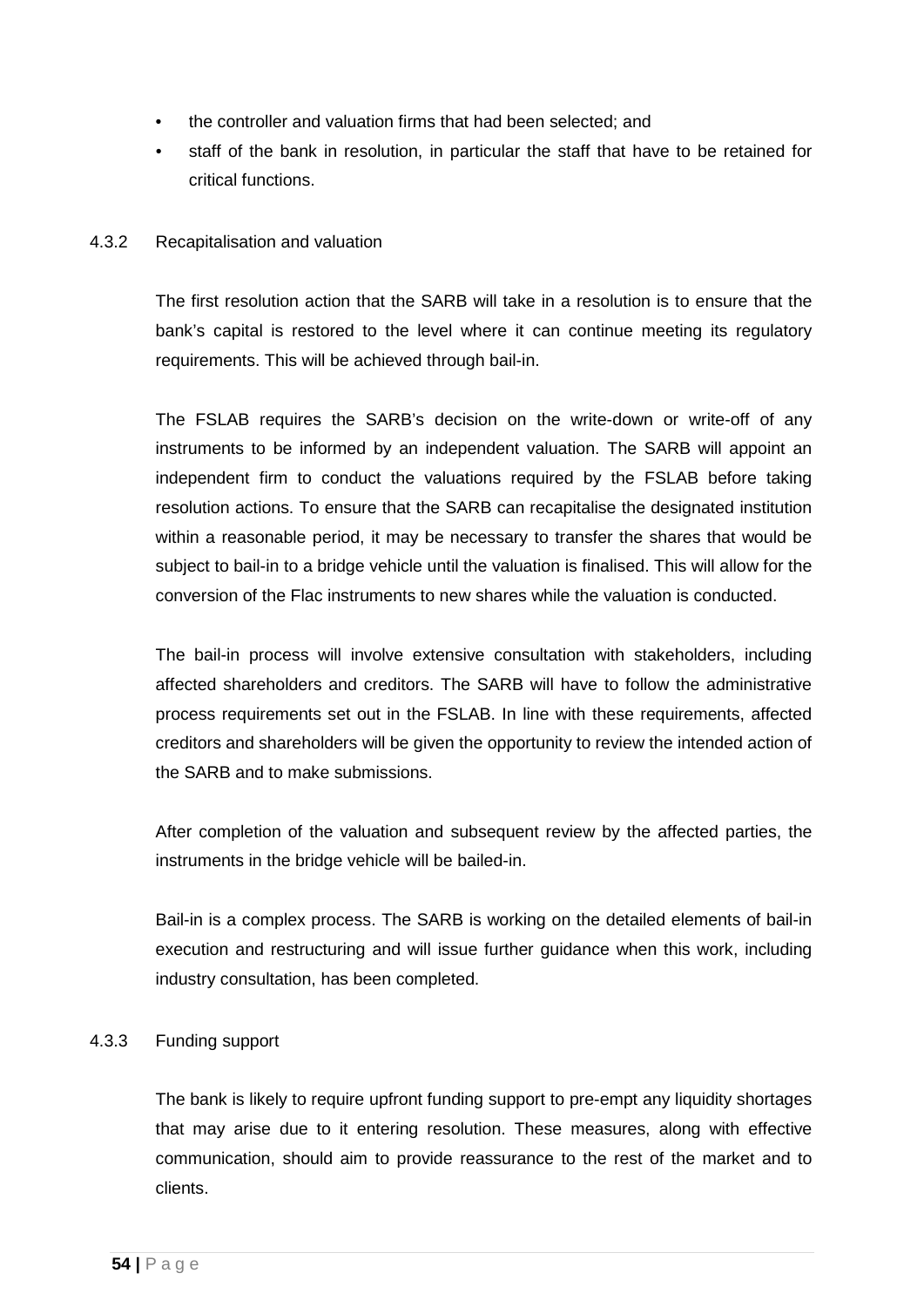#### <span id="page-54-0"></span>4.3.4 Appointing a resolution controller

As required in terms of the FSLAB, the SARB will immediately appoint a resolution controller to assist it with executing the resolution strategy. By the time the SARB announces the entry into resolution, the controller should already be informed about this responsibility as well as the resolution path and the actions that should be taken on behalf of the SARB.

#### <span id="page-54-1"></span>4.3.5 Temporary stays

In terms of the FSLAB, resolution in itself does not give rise to any termination rights and counterparties may not exercise early termination rights on the grounds of an institution entering resolution. It may, however, be necessary to issue a moratorium providing for a limited stay on the performance of the designated institutions' obligations to avoid the SIFI failing on any of its obligations during the stabilisation period.

#### <span id="page-54-2"></span>4.4 Restructuring

After the firm has been stabilised, it may be necessary to restructure the institution or group. The purpose of the restructuring may be to address the cause of failure or to contribute to the restoration of the institution's viability. The extent of restructuring required will depend on the circumstances and the cause and extent of the failure.

The FSLAB does not prescribe a maximum time frame within which the restructuring stage has to be completed, as this may force sub-optimal decisions and actions on the SARB. Although the SARB will obviously prefer to keep the restructuring stage as short as possible, the duration will be determined by circumstances on a case-by-case basis.

Restructuring actions that require the use of resolution tools will have to be completed before the bank exits resolution. However, it is possible and likely that restructuring will continue after the institution exits resolution. In the latter scenario, the institution will have to develop a restructuring plan that satisfies the SARB and financial sector regulators that the institution can continue functioning as a viable bank after exiting resolution. The restructuring plan should also be informed by the valuations and additional assessments to ensure that the institution is able to continue meeting its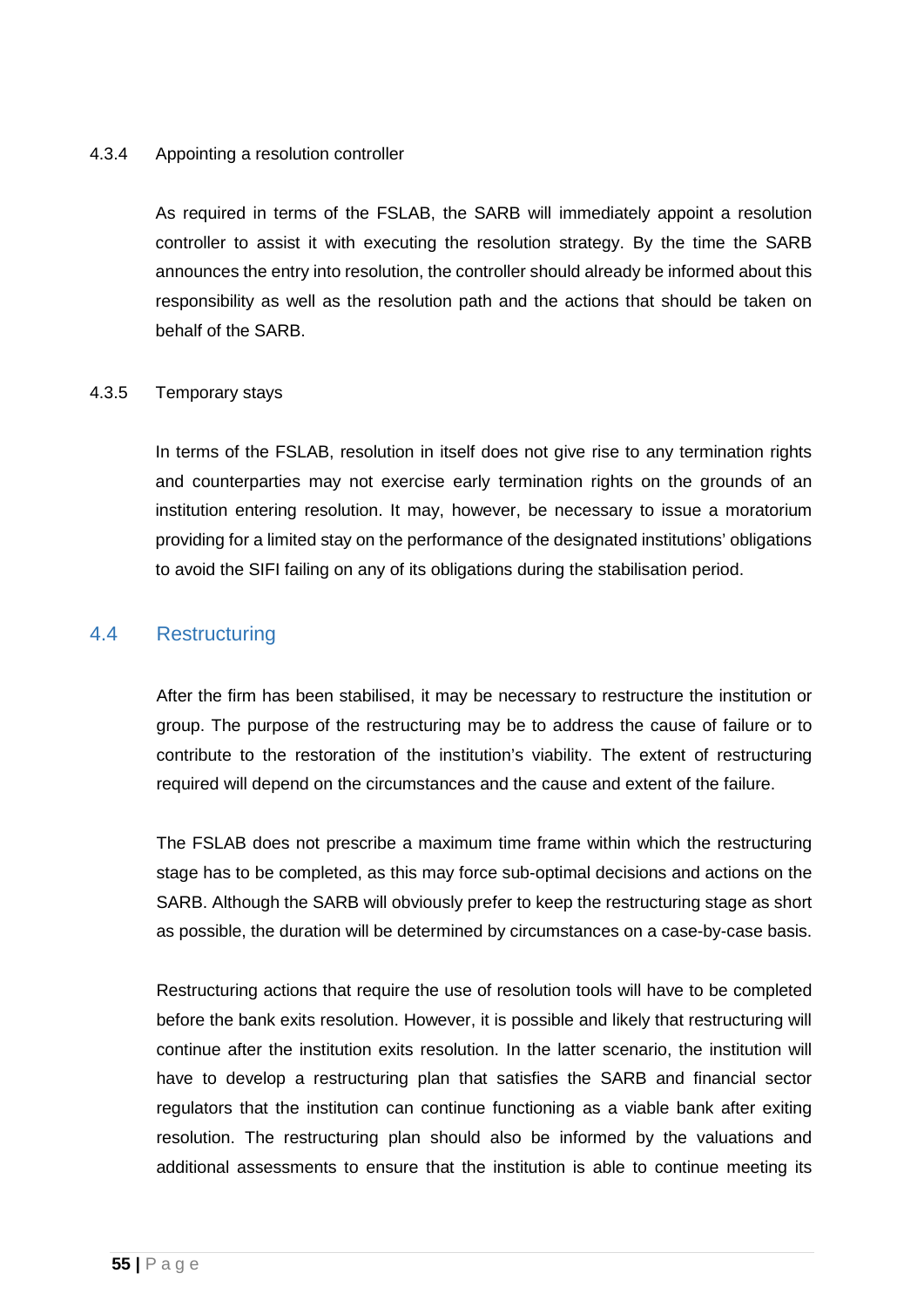regulatory requirements and that it will have sufficient capital and liquidity, both during and after the restructuring.

The restructuring plan will build on the resolution plan developed by the SARB, which will identify different restructuring options that could be executed during a resolution.

## <span id="page-55-0"></span>4.5 Exit from resolution

If the SARB is satisfied that the bank will be able to implement its restructuring plan, subject to appropriate governance processes, and that it will be able to meet its regulatory requirements, the SARB will recommend that the bank can exit resolution. Just like entry into resolution, exit from resolution is decided by the Minister, on recommendation by the SARB. In terms of the FSRA, the SARB will have to announce a bank's exit from resolution, which will provide an opportunity to reaffirm the bank's future viability and ability to function as a going concern.

## <span id="page-55-1"></span>5. Conclusion

This discussion paper sets out the SARB's intended approach to planning for and conducting an open-bank resolution. This is a new area of responsibility for both the SARB and banks, and as more insights are gained, the contents of the paper will be refined.

In acknowledgement of the fact that ending TBTF is a new and complex discipline, the contents of this discussion paper should, at this stage, be interpreted as guidance, not policy. All policy decisions and formal requirements on banks will be published in due course after the promulgation of the FSLAB. In the meantime, industry is encouraged to comment on the contents of the paper and contribute to the collective understanding of how to implement effective resolution in South Africa.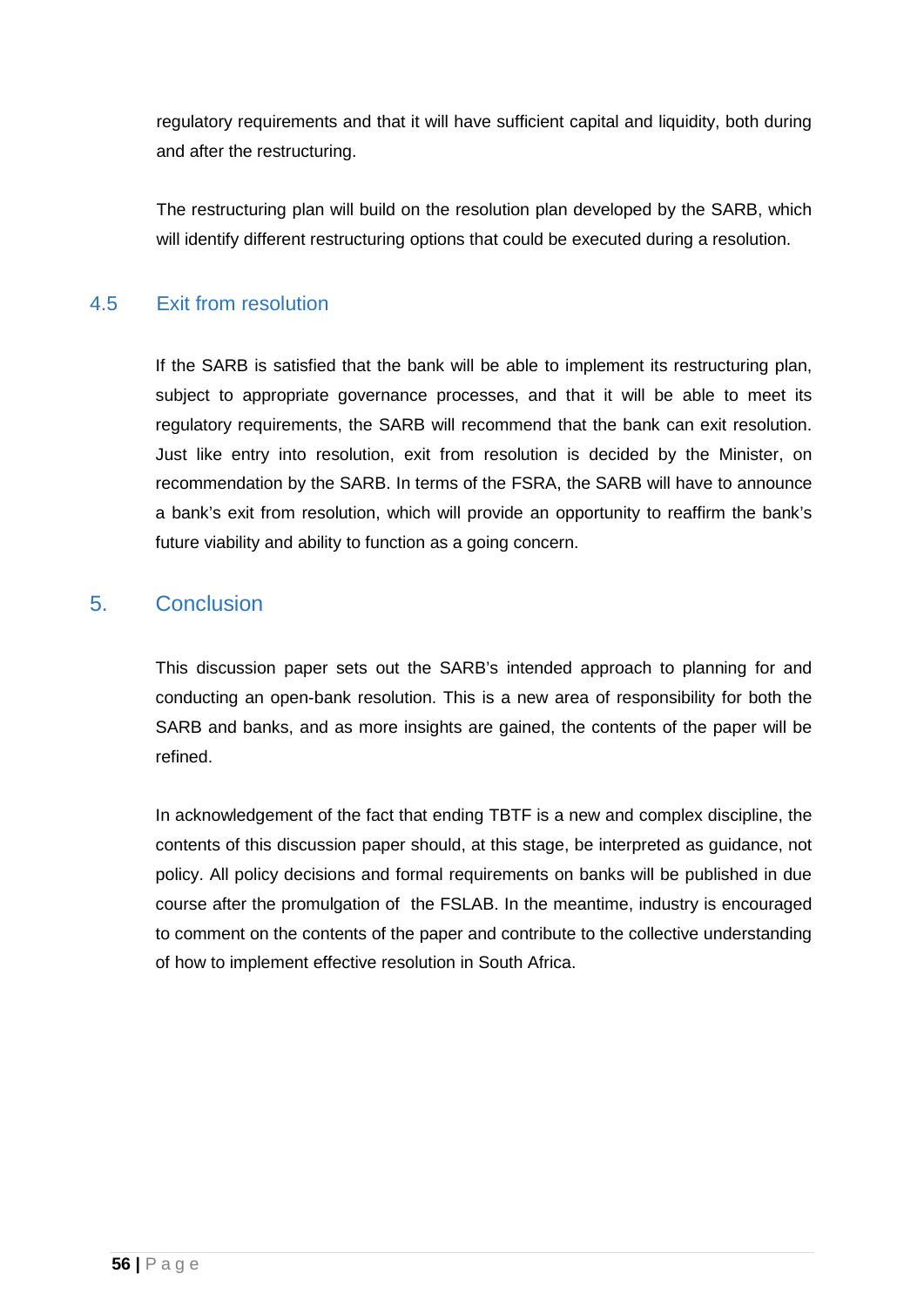## <span id="page-56-0"></span>References

Banks Act 94 of 1990.

[https://www.resbank.co.za/Lists/News%20and%20Publications/Attachments/2591/Banks+A](https://www.resbank.co.za/Lists/News%20and%20Publications/Attachments/2591/Banks+Amendment+Act+2007%5B1%5D.pdf) [mendment+Act+2007%5B1%5D.pdf.](https://www.resbank.co.za/Lists/News%20and%20Publications/Attachments/2591/Banks+Amendment+Act+2007%5B1%5D.pdf)

Bank of England. 2014. 'The Bank of England's approach to resolution'. [www.bankofengland.co.uk/financialstability/Documents/resolution/aproct17.pdf.](http://www.bankofengland.co.uk/financialstability/Documents/resolution/aproct17.pdf)

Bank of England. 2017. 'Consultation paper: The Bank of England's proposed policy on valuation capabilities to support resolvability'. [www.bankofengland.co.uk/paper/2017/the](http://www.bankofengland.co.uk/paper/2017/the-boes-proposed-policy-on-valuation-capabilities-to-support-resolvability)[boes-proposed-policy-on-valuation-capabilities-to-support-resolvability.](http://www.bankofengland.co.uk/paper/2017/the-boes-proposed-policy-on-valuation-capabilities-to-support-resolvability)

Bank of England. 2017. 'Internal MREL − the Bank of England's approach to setting a minimum requirement for own funds and eligible liabilities (MREL) within groups, and further issues'. [www.bankofengland.co.uk/-/media/boe/files/financial-stability/resolution/internal](http://www.bankofengland.co.uk/-/media/boe/files/financial-stability/resolution/internal-mrel-consultation-october-2017.pdf)[mrel-consultation-october-2017.pdf.](http://www.bankofengland.co.uk/-/media/boe/files/financial-stability/resolution/internal-mrel-consultation-october-2017.pdf)

European Banking Authority. 2015. 'Draft Regulatory Technical Standards and Guidelines on business reorganisation plans under Directive 2014/59/EU'. EBA/RTS/2015/12 and EBA/GL/2015/21. [www.eba.europa.eu/documents/10180/1312804/EBA-RTS-2015-](http://www.eba.europa.eu/documents/10180/1312804/EBA-RTS-2015-12+RTS+and+EBA-GL-2015-21+GLs+on+Business+Reorganisation+Plans.pdf/%209ecf6b00-dbcf-493d-9ff4-016d7442e410) [12+RTS+and+EBA-GL-2015-21+GLs+on+Business+Reorganisation+Plans.pdf/ 9ecf6b00](http://www.eba.europa.eu/documents/10180/1312804/EBA-RTS-2015-12+RTS+and+EBA-GL-2015-21+GLs+on+Business+Reorganisation+Plans.pdf/%209ecf6b00-dbcf-493d-9ff4-016d7442e410) [dbcf-493d-9ff4-016d7442e410.](http://www.eba.europa.eu/documents/10180/1312804/EBA-RTS-2015-12+RTS+and+EBA-GL-2015-21+GLs+on+Business+Reorganisation+Plans.pdf/%209ecf6b00-dbcf-493d-9ff4-016d7442e410)

European Banking Authority. 2015. 'Technical advice on critical functions and core business lines'. EBA/op/2015/05.

[https://eba.europa.eu/documents/10180/983359/EBA-Op-2015-05.](https://eba.europa.eu/documents/10180/983359/EBA-Op-2015-05)

European Banking Authority. 2017. 'Final Draft Regulatory Technical Standards on valuation for the purposes of resolution and on valuation to determine difference in treatment following resolution under Directive 2014/59/EU on recovery and resolution of credit institutions and investment firms'. EBA/RTS/2017/05-06.

[www.eba.europa.eu/documents/10180/1853532/Final+draft+RTSs+on+valuation+in+resoluti](http://www.eba.europa.eu/documents/10180/1853532/Final+draft+RTSs+on+valuation+in+resolution+%28EBA-RTS-2017-05+%26+EBA-RTS-2017-06%29.pdf/88566587-ff6f-4116-a08e-282eb4ea2f78) [on+%28EBA-RTS-2017-05+%26+EBA-RTS-2017-06%29.pdf/88566587-ff6f-4116-a08e-](http://www.eba.europa.eu/documents/10180/1853532/Final+draft+RTSs+on+valuation+in+resolution+%28EBA-RTS-2017-05+%26+EBA-RTS-2017-06%29.pdf/88566587-ff6f-4116-a08e-282eb4ea2f78)[282eb4ea2f78.](http://www.eba.europa.eu/documents/10180/1853532/Final+draft+RTSs+on+valuation+in+resolution+%28EBA-RTS-2017-05+%26+EBA-RTS-2017-06%29.pdf/88566587-ff6f-4116-a08e-282eb4ea2f78)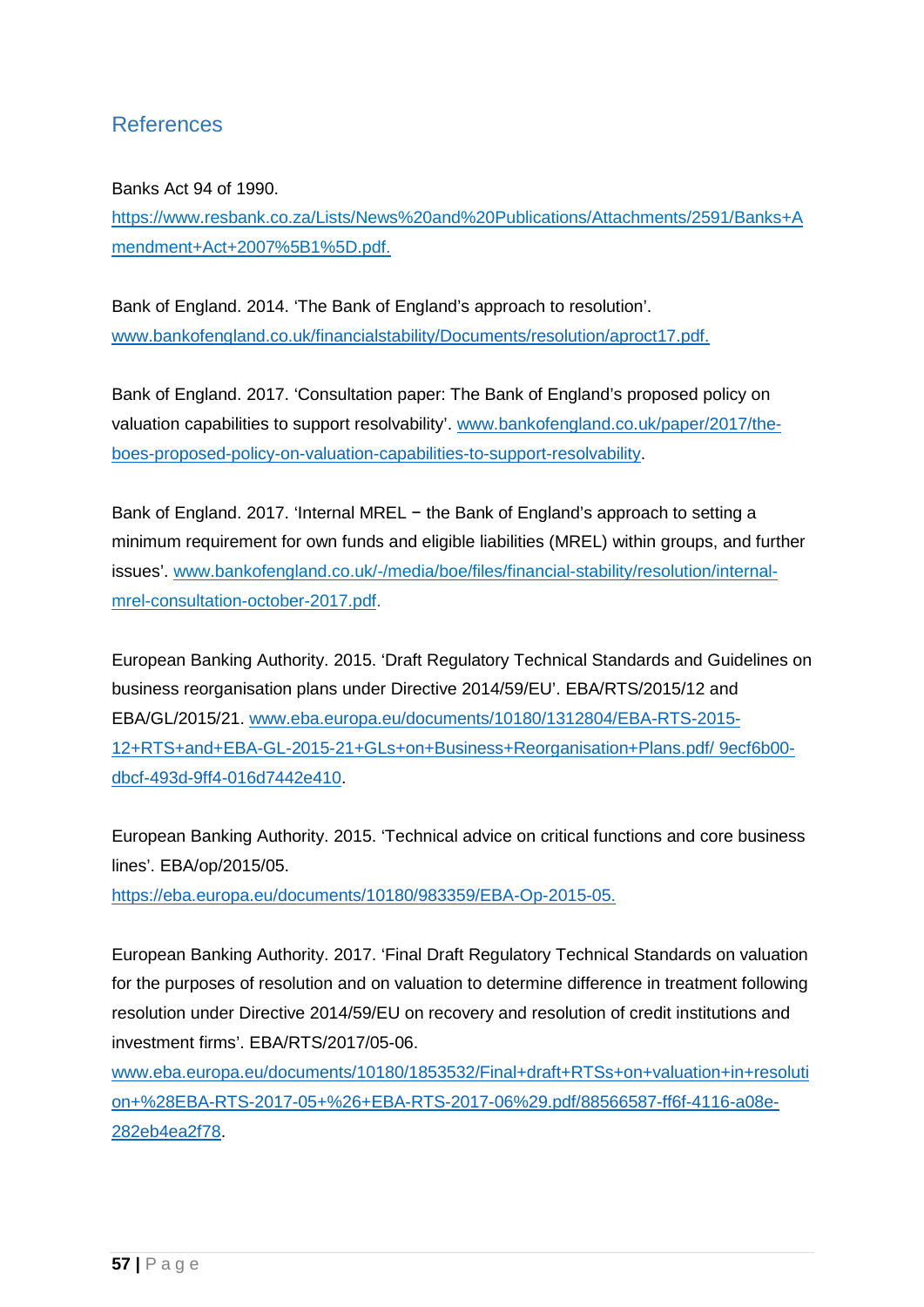European Banking Authority. 2017. 'Final guidelines on the treatment of shareholders in bailin or the write-down and conversion of capital instruments'. EBA/GL/2017/04. [www.eba.europa.eu/documents/10180/1807527/Guidelines+on+the+treatment+of+sharehol](http://www.eba.europa.eu/documents/10180/1807527/Guidelines+on+the+treatment+of+shareholders+in+bail-in+%28EBA-GL-2017-04%29.pdf) [ders+in+bail-in+%28EBA-GL-2017-04%29.pdf.](http://www.eba.europa.eu/documents/10180/1807527/Guidelines+on+the+treatment+of+shareholders+in+bail-in+%28EBA-GL-2017-04%29.pdf)

European Banking Authority. 2017. 'Final guidelines on the rate of conversion of debt to equity in bail-in'. EBA/GL/2017/03.

[www.eba.europa.eu/documents/10180/1807514/Guidelines+on+the+rate+of+conversion+of](http://www.eba.europa.eu/documents/10180/1807514/Guidelines+on+the+rate+of+conversion+of+debt+to+equity+in+bail-in+%28EBA-GL-2017-03%29.pdf/c9f9a3e2-37d0-4643-a1ad-8503d827a3bd) [+debt+to+equity+in+bail-in+%28EBA-GL-2017-03%29.pdf/c9f9a3e2-37d0-4643-a1ad-](http://www.eba.europa.eu/documents/10180/1807514/Guidelines+on+the+rate+of+conversion+of+debt+to+equity+in+bail-in+%28EBA-GL-2017-03%29.pdf/c9f9a3e2-37d0-4643-a1ad-8503d827a3bd)[8503d827a3bd.](http://www.eba.europa.eu/documents/10180/1807514/Guidelines+on+the+rate+of+conversion+of+debt+to+equity+in+bail-in+%28EBA-GL-2017-03%29.pdf/c9f9a3e2-37d0-4643-a1ad-8503d827a3bd)

Federal Deposit Insurance Corporation. 2011. 'The orderly liquidation of Lehman Brothers Holdings Inc. under the Dodd-Frank Act'. *DDIC Quarterly* 5 (2): 31−49. [https://www.fdic.gov/regulations/reform/lehman.html.](https://www.fdic.gov/regulations/reform/lehman.html)

Federal Deposit Insurance Corporation. 2013. *Resolutions Handbook.* [https://www.fdic.gov/bank/historical/reshandbook/.](https://www.fdic.gov/bank/historical/reshandbook/)

Financial Sector Regulation Act 9 of 2017.

[http://www.treasury.gov.za/legislation/acts/2017/Act%209%20of%202017%20FinanSectorR](http://www.treasury.gov.za/legislation/acts/2017/Act%209%20of%202017%20FinanSectorRegulation.pdf) [egulation.pdf.](http://www.treasury.gov.za/legislation/acts/2017/Act%209%20of%202017%20FinanSectorRegulation.pdf)

Financial Laws Amendment Bill, 2018.

[http://www.treasury.gov.za/twinpeaks/Financial%20Sector%20Laws%20Amendment%20Bill.](http://www.treasury.gov.za/twinpeaks/Financial%20Sector%20Laws%20Amendment%20Bill.pdf) [pdf.](http://www.treasury.gov.za/twinpeaks/Financial%20Sector%20Laws%20Amendment%20Bill.pdf)

Financial Stability Board. 2014. 'Key Attributes of Effective Resolution Regimes for Financial Institutions'. [https://www.fsb.org/wp-content/uploads/r\\_141015.pdf.](https://www.fsb.org/wp-content/uploads/r_141015.pdf)

Financial Stability Board. 2012. 'FSB consults on making the Key Attributes requirements operational'. [https://www.fsb.org/2012/11/fsb-consults-on-guidance-for-recovery-and](https://www.fsb.org/2012/11/fsb-consults-on-guidance-for-recovery-and-resolution-planning/)[resolution-planning/.](https://www.fsb.org/2012/11/fsb-consults-on-guidance-for-recovery-and-resolution-planning/)

Financial Stability Board. 2013. 'Recovery and resolution planning for systemically important financial institutions: guidance on identification of critical functions and critical shared services'. [www.fsb.org/wp-content/uploads/r\\_130716a.pdf.](http://www.fsb.org/wp-content/uploads/r_130716a.pdf)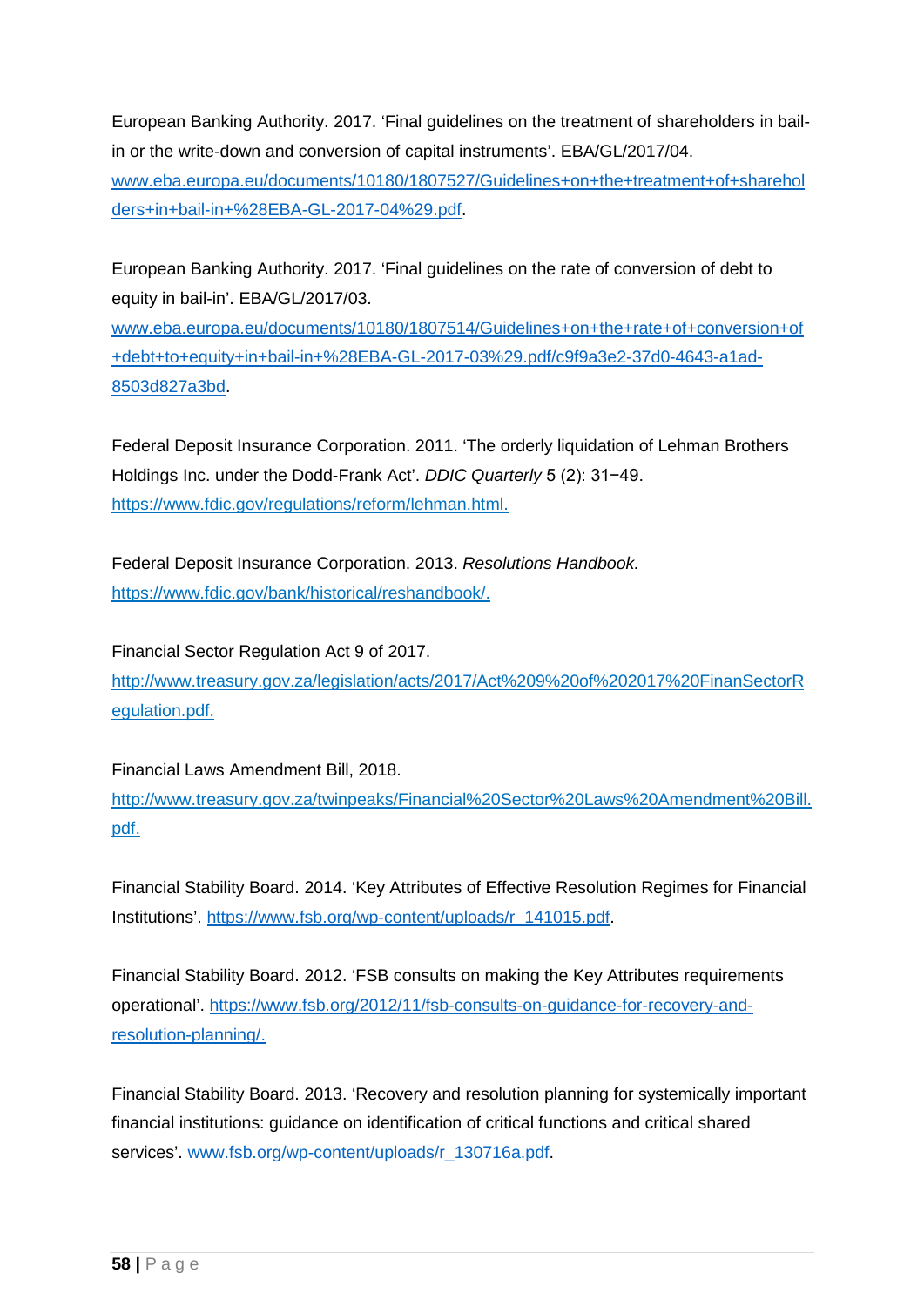Financial Stability Board. 2015. 'Principles on loss-absorbing and recapitalisation capacity of G-SIBs in resolution: total loss-absorbing capacity (TLAC) term sheet'. [www.fsb.org/wp](http://www.fsb.org/wp-content/uploads/TLAC-Principles-and-Term-Sheet-for-publication-final.pdf)[content/uploads/TLAC-Principles-and-Term-Sheet-for-publication-final.pdf.](http://www.fsb.org/wp-content/uploads/TLAC-Principles-and-Term-Sheet-for-publication-final.pdf)

Financial Stability Board. 2015. 'Principles for cross-border effectiveness of resolution actions'. [www.fsb.org/wp-content/uploads/Principles-for-Cross-border-Effectiveness-of-](http://www.fsb.org/wp-content/uploads/Principles-for-Cross-border-Effectiveness-of-Resolution-Actions.pdf)[Resolution-Actions.pdf.](http://www.fsb.org/wp-content/uploads/Principles-for-Cross-border-Effectiveness-of-Resolution-Actions.pdf)

Financial Stability Board. 2016. 'Guiding principles on the temporary funding needed to support the orderly resolution of a global systemically important bank (G-SIB): overview of responses to the public consultation'

[https://www.fsb.org/2016/08/guiding-principles-on-the-temporary-funding-needed-to-support](https://www.fsb.org/2016/08/guiding-principles-on-the-temporary-funding-needed-to-support-the-orderly-resolution-of-a-global-systemically-important-bank-g-sib-overview-of-responses-to-the-public-consultation-2/)[the-orderly-resolution-of-a-global-systemically-important-bank-g-sib-overview-of-responses](https://www.fsb.org/2016/08/guiding-principles-on-the-temporary-funding-needed-to-support-the-orderly-resolution-of-a-global-systemically-important-bank-g-sib-overview-of-responses-to-the-public-consultation-2/)[to-the-public-consultation-2/.](https://www.fsb.org/2016/08/guiding-principles-on-the-temporary-funding-needed-to-support-the-orderly-resolution-of-a-global-systemically-important-bank-g-sib-overview-of-responses-to-the-public-consultation-2/)

Financial Stability Board. 2016. 'Guiding principles on the temporary funding needed to support the orderly resolution of a global systemically important bank (G-SIB). [www.fsb.org/wp-content/uploads/Guiding-principles-on-the-temporary-funding-needed-to](http://www.fsb.org/wp-content/uploads/Guiding-principles-on-the-temporary-funding-needed-to-support-the-orderly-resolution-of-a-global-systemically-important-bank-)[support-the-orderly-resolution-of-a-global-systemically-important-bank-"G-SIB".pdf.](http://www.fsb.org/wp-content/uploads/Guiding-principles-on-the-temporary-funding-needed-to-support-the-orderly-resolution-of-a-global-systemically-important-bank-)

Financial Stability Board. 2016. 'Guidance on arrangements to support operational continuity in resolution'. [www.fsb.org/wp-content/uploads/Guidance-on-Arrangements-to-Support-](http://www.fsb.org/wp-content/uploads/Guidance-on-Arrangements-to-Support-Operational-Continuity-in-Resolution-Overview-of-Responses-to-the-Public-Consultation.pdf)[Operational-Continuity-in-Resolution-Overview-of-Responses-to-the-Public-Consultation.pdf.](http://www.fsb.org/wp-content/uploads/Guidance-on-Arrangements-to-Support-Operational-Continuity-in-Resolution-Overview-of-Responses-to-the-Public-Consultation.pdf)

Financial Stability Board. 2016. 'Resilience through resolvability − moving from policy design to implementation: Fifth Report to the G20 on Progress in Resolution' [www.fsb.org/wp](http://www.fsb.org/wp-content/uploads/Resilience-through-resolvability-%E2%80%93-moving-from-policydesign-to-implementation.pdf)[content/uploads/Resilience-through-resolvability-%E2%80%93-moving-from-policydesign-to](http://www.fsb.org/wp-content/uploads/Resilience-through-resolvability-%E2%80%93-moving-from-policydesign-to-implementation.pdf)[implementation.pdf.](http://www.fsb.org/wp-content/uploads/Resilience-through-resolvability-%E2%80%93-moving-from-policydesign-to-implementation.pdf)

Financial Stability Board. 2017. 'Ten years on − taking stock of post-crisis resolution reforms: Sixth Report on the Implementation of Resolution Reforms'. [www.fsb.org/wp](http://www.fsb.org/wp-content/uploads/P060717-3.pdf)[content/uploads/P060717-3.pdf.](http://www.fsb.org/wp-content/uploads/P060717-3.pdf)

Financial Stability Board. 2017. 'Guidance on continuity of access to financial market infrastructures (FMIs) for a firm in resolution'. [www.fsb.org/wp-content/uploads/P060717-](http://www.fsb.org/wp-content/uploads/P060717-2.pdf) [2.pdf.](http://www.fsb.org/wp-content/uploads/P060717-2.pdf)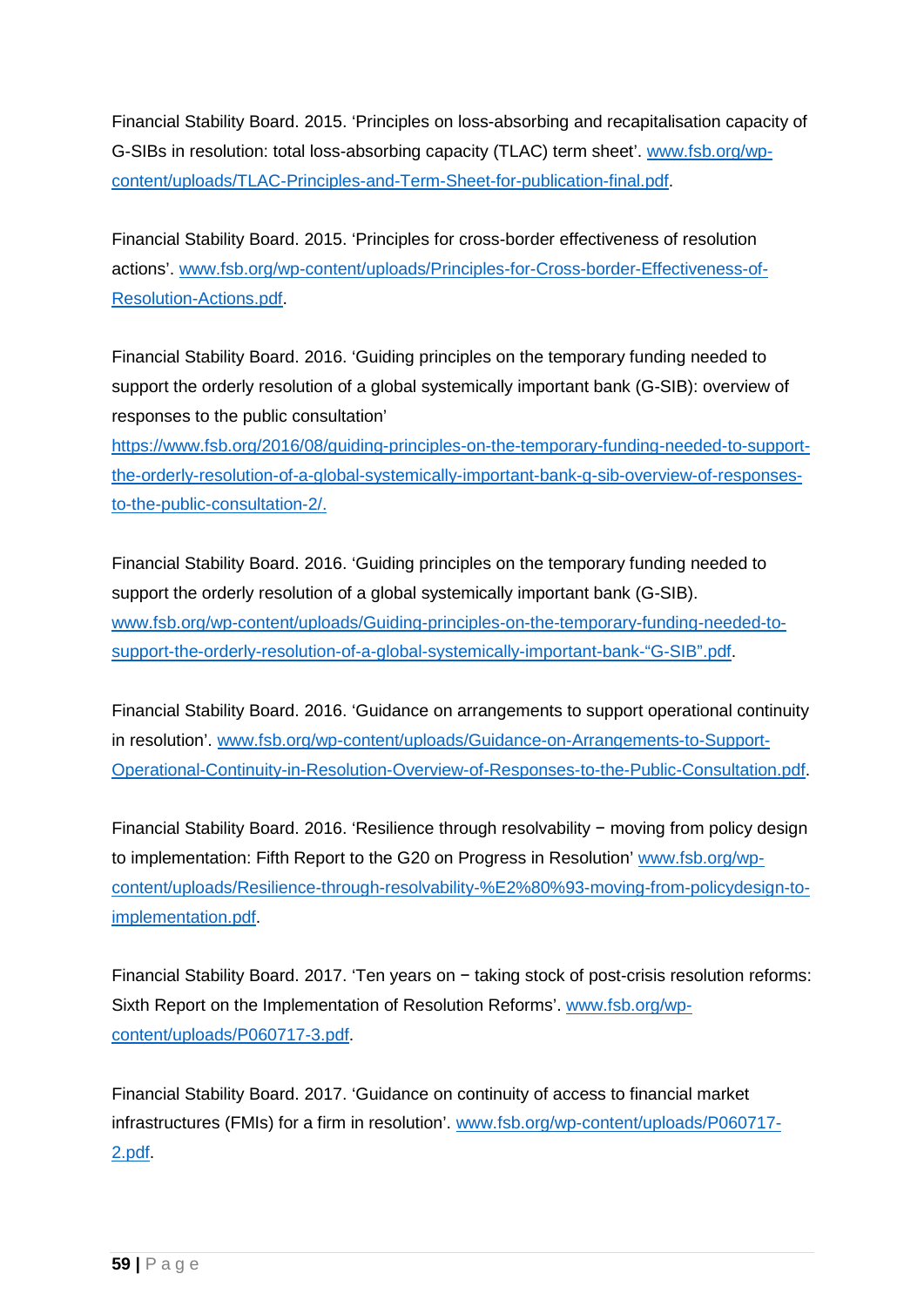Financial Stability Board. 2017. 'Guiding principles on the internal total loss-absorbing capacity of G-SIBs (Internal TLAC)'. [www.fsb.org/2016/12/guiding-principles-on-the-internal](http://www.fsb.org/2016/12/guiding-principles-on-the-internal-total-loss-absorbing-capacity-of-g-sibs-internal-tlac/)[total-loss-absorbing-capacity-of-g-sibs-internal-tlac/.](http://www.fsb.org/2016/12/guiding-principles-on-the-internal-total-loss-absorbing-capacity-of-g-sibs-internal-tlac/)

Financial Stability Board. 2017. 'Funding Strategy Elements of an Implementable Resolution Plan'.

[https://www.fsb.org/2017/11/funding-strategy-elements-of-an-implementable-resolution](https://www.fsb.org/2017/11/funding-strategy-elements-of-an-implementable-resolution-plan/)[plan/.](https://www.fsb.org/2017/11/funding-strategy-elements-of-an-implementable-resolution-plan/)

Financial Stability Board. 2018. 'Principles on bail-in execution'. [https://www.fsb.org/wp](https://www.fsb.org/wp-content/uploads/P210618-1.pdf)[content/uploads/P210618-1.pdf.](https://www.fsb.org/wp-content/uploads/P210618-1.pdf)

Financial Stability Board. 2018. 'Funding strategy elements of an implementable resolution plan'. [https://www.fsb.org/wp-content/uploads/P210618-3.pdf.](https://www.fsb.org/wp-content/uploads/P210618-3.pdf)

Hong Kong Monetary Authority. 2017. 'The HKMA's approach to resolution planning'. [https://www.hkma.gov.hk/media/eng/doc/key-functions/banking-stability/resolutions/RA-](https://www.hkma.gov.hk/media/eng/doc/key-functions/banking-stability/resolutions/RA-2_The_HKMA_approach_to_resolution_planning.pdf)2 The HKMA approach to resolution planning.pdf.

Hong Kong Monetary Authority. 2017. 'Developing rules on loss-absorbing capacity requirements for authorized institutions in Hong Kong'. *Quarterly Bulletin,* September. [https://www.hkma.gov.hk/media/eng/publication-and-research/quarterly](https://www.hkma.gov.hk/media/eng/publication-and-research/quarterly-bulletin/qb201709/fa2.pdf)[bulletin/qb201709/fa2.pdf](https://www.hkma.gov.hk/media/eng/publication-and-research/quarterly-bulletin/qb201709/fa2.pdf)

Insolvency Act 24 of 1936. <http://www.justice.gov.za/legislation/acts/1936-024.pdf>

National Treasury (South Africa). 2011. *A safer financial sector to serve South Africa better*. [http://www.treasury.gov.za/twinpeaks/20131211%20-](http://www.treasury.gov.za/twinpeaks/20131211%20-%20Item%202%20A%20safer%20financial%20sector%20to%20serve%20South%20Africa%20better.pdf) [%20Item%202%20A%20safer%20financial%20sector%20to%20serve%20South%20Africa](http://www.treasury.gov.za/twinpeaks/20131211%20-%20Item%202%20A%20safer%20financial%20sector%20to%20serve%20South%20Africa%20better.pdf) [%20better.pdf](http://www.treasury.gov.za/twinpeaks/20131211%20-%20Item%202%20A%20safer%20financial%20sector%20to%20serve%20South%20Africa%20better.pdf)

National Treasury (South Africa). 2015. *Strengthening South Africa's Resolution Framework for Financial Institutions.* [http://www.treasury.gov.za/twinpeaks/Strengthening%20South%20Africa's%20Resolution%](http://www.treasury.gov.za/twinpeaks/Strengthening%20South%20Africa%E2%80%99s%20Resolution%20Framework%20for%20Financial%20Institutions.pdf) [20Framework%20for%20Financial%20Institutions.pdf](http://www.treasury.gov.za/twinpeaks/Strengthening%20South%20Africa%E2%80%99s%20Resolution%20Framework%20for%20Financial%20Institutions.pdf)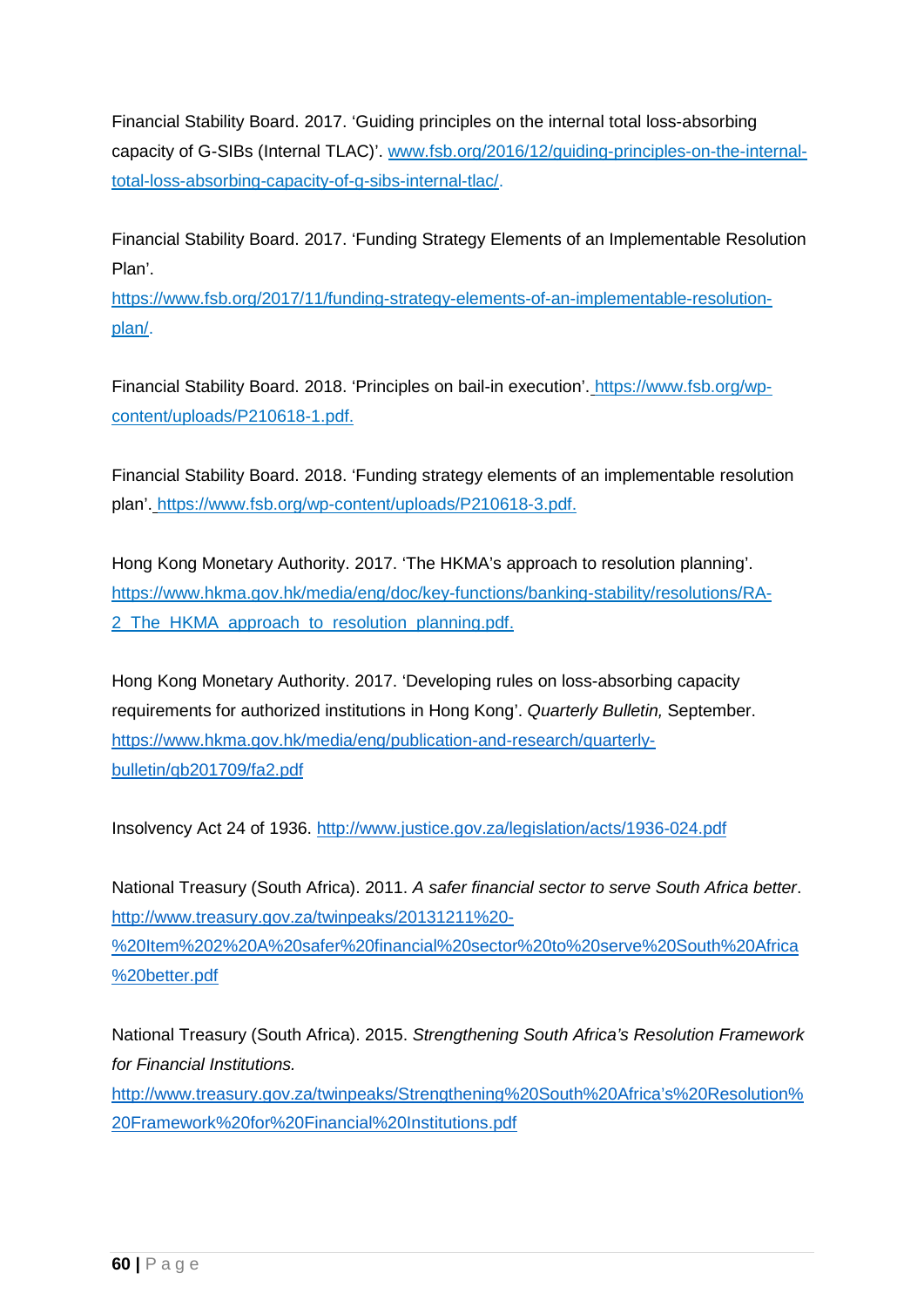South African Reserve Bank. 2017. 'Designing a deposit insurance scheme for South Africa – a discussion paper'.

[http://www.treasury.gov.za/twinpeaks/Designing%20a%20deposit%20insurance%20scheme](http://www.treasury.gov.za/twinpeaks/Designing%20a%20deposit%20insurance%20scheme%20for%20South%20Africa.pdf) [%20for%20South%20Africa.pdf](http://www.treasury.gov.za/twinpeaks/Designing%20a%20deposit%20insurance%20scheme%20for%20South%20Africa.pdf)